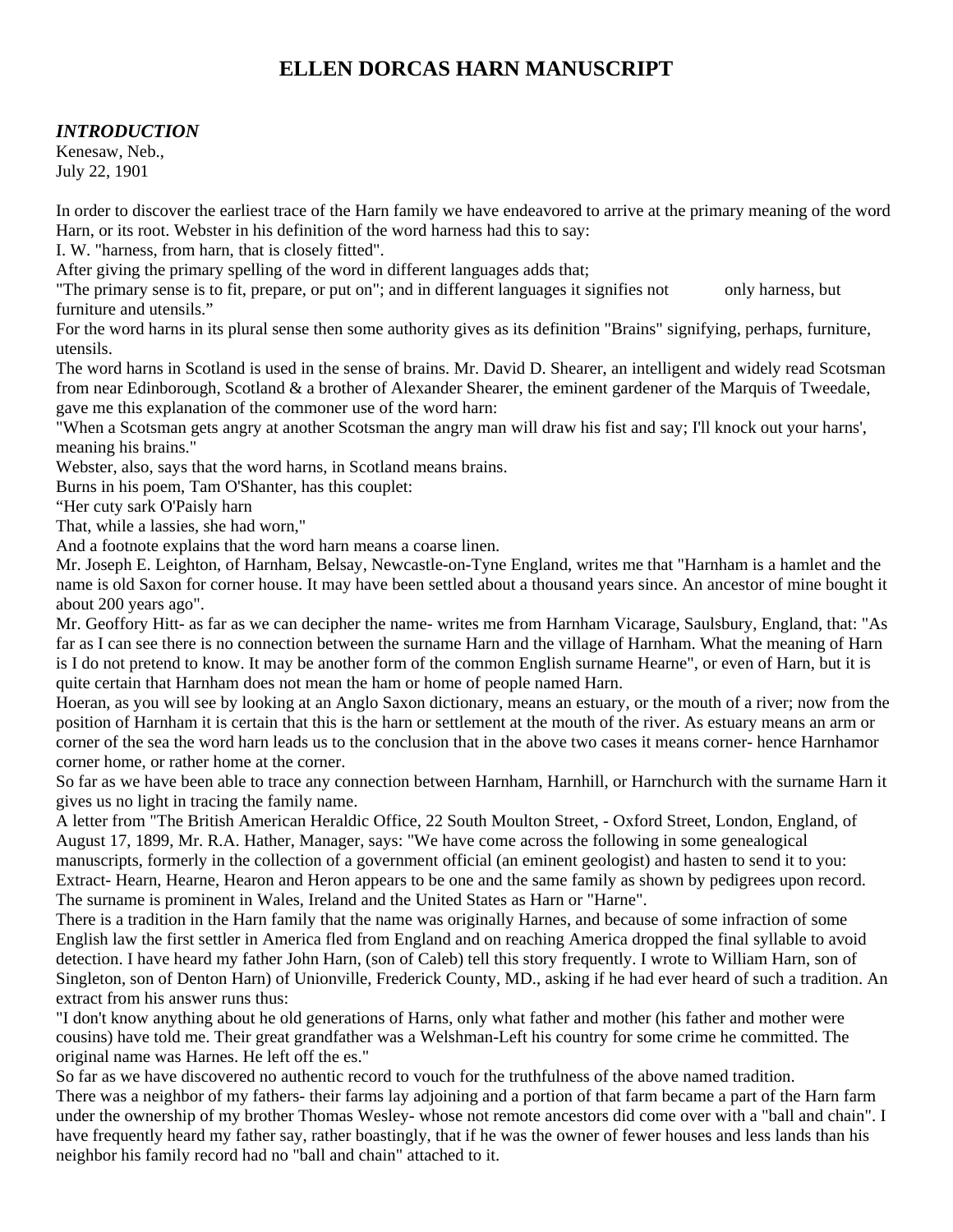My father always referred to the traditional change of orthography and the reasons therefore in a light and jesting manner. He never attached any significant importance to it. Mr grandfather, Caleb, assumed towards it the same attitude. Because of the free and easy manner, as well as the publicity with which they spoke of it, the "crime", or infringement of the law, must have been of no serious nature. Had it been otherwise they would not have alluded to it in so trivial a manner. Both of them were proud gentlemen and touchily jealous of the honor of the family name. It is a matter in history that often in those days the early settlers, if not by law deported for its violation, made their escape voluntarily in order to escape its punishment. The shooting of small game for instance, on the preserve of the English nobility by the nobility, was considered a grave offence, but in our day and generation such trivial infringements of law by those who had no lot in their formation is of minor importance and little heed is attached to it.

Mrs. Humphry Ward sets forth in forcible terms the difference of views as viewed from the two angles of visions of the nobility and commoners as regards the stealthy shooting of a hare or pheasant on the lands of the nobility.

Be the tradition true or false, so far as we have authentic record, the family name has been wonderfully preserved from dishonor or disgrace, up to the present.

**My eldest brother, George Upton Harn,** makes this statement on page 1 of his diary:

"I have little to say about my parentage for I am unapprised of anything worthy of notice, except it be that my genealogy on both father's and mother's side could not be impeached with anything short of common honesty, so far as I am acquainted."

It was a matter of family pride that their word was of as much value as a legally executed bond or deed. Though their educational advantages seldom rose above the common pay schools of the day their business abilities were not generally below par. So far as I know, not many of them became wealthy; certainly none of them were on the border of indigence. As a general thing they are independent, frugal livers of their day and generation. They were mostly farmers, mechanics, merchants, physicians, lawyers, editors etc. But few of them took to politics although they were deeply interested in everything that pertained to the best welfare of the country and its government. Some have attained to the legislatures of their respective states, some professors and presidents of colleges, some mayors of cities and some have received appointive offices of the general government, but none have made themselves widely known either by wealth, political attainments or in literature.

We have no record to establish the fact, but my memory is very clear, that my father and grandfather always asserted that the first comer settled on the Severn River in Maryland. Younger members of the family than myself are certain that Philadelphia, Pa, is the initial settlement, and that the ancestors left property there that was never looked after by the heirs. William Harn, eldest son of Singleton Harn, son of Denton Harn, son of John Harn (1) my two sisters older than myself-Sarah A. and Susan C.- remember nothing of the settlement at Philadelphia.

The stately forest trees that line its banks are doubtless the same whose leaves trembled as the tramping feet of Braddock's army woke the stillness of the forest on that memorable fruitless march to Fort Duquense. Somewhere along the vine clad dunes and the "bonny braes of this mystic stream lies buried the remains of the noted Indian chief Linganore, from whom the embryo river takes its name. The precise spot of this Indian mound is lost to human ken but the tenants of the valley hold in reverential memory the noble character of this woodland chieftain.

A great, great, great granddaughter of this early settler, Minnie Tonka Williams- who was somewhat of a genius and also of a poetical temperament of no mean degree caught the musical cadence of the name of this valley and stream and when but a bit of a girl addressed to this valley the following scrap of sentiment.

#### LINGANORE

White are the torn clouds Scented by the breezes That float up the valley of fair Linganore Gone on the mountains The echo of cannon's mouth; Battle smoke darkens her summers no more.

Pine trees of Linganore, Ceaselessly calling me, Oh, to repose in your shadows once more Lost there regretfulness, Found there forgetfulness, Found there the longed for, sweet Lethean shore.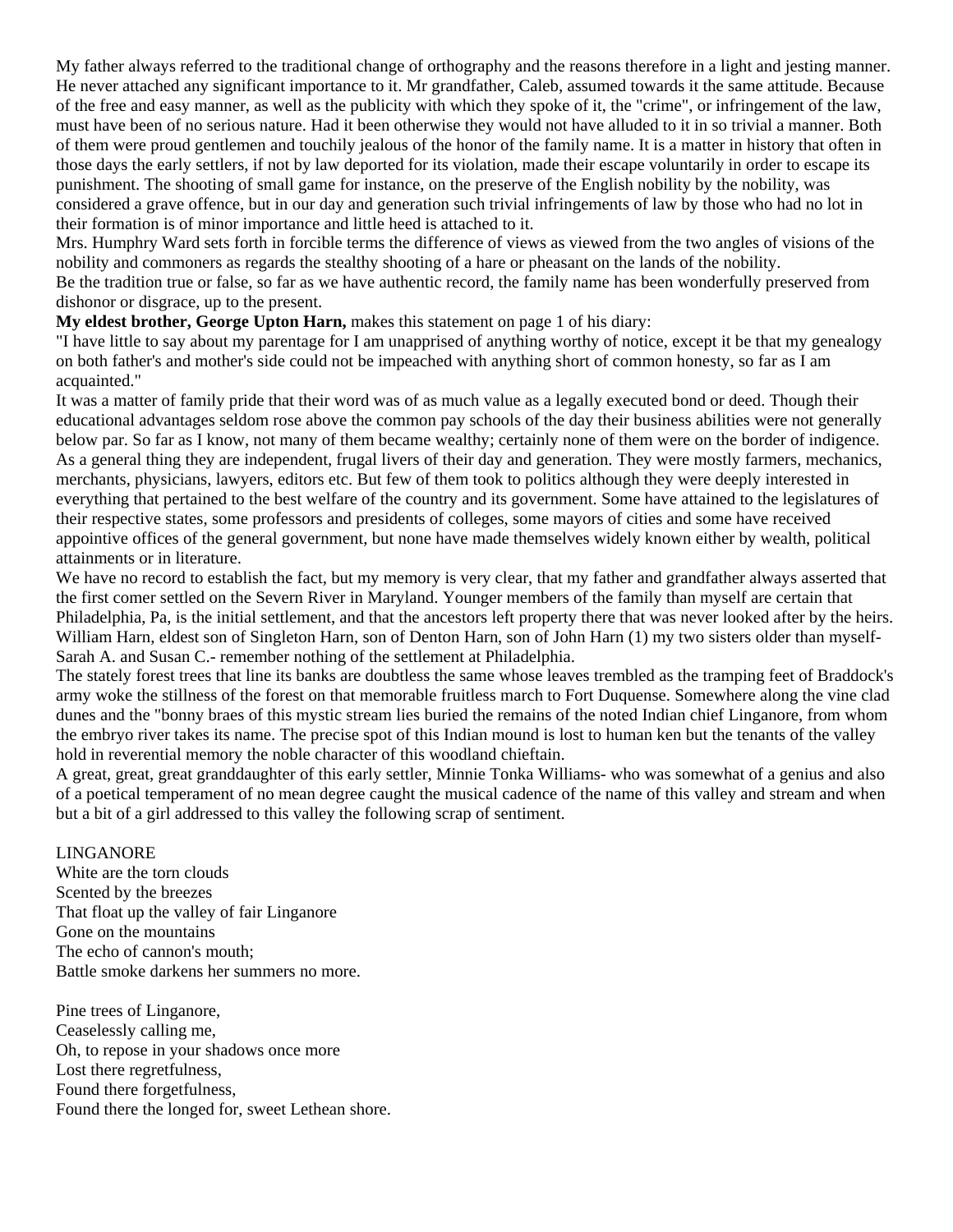This bit of verse was written after a visit to her grandfather's home in the summer of 1868. She was then about ten years old. She was a great lover of clear flowing streams and the never failing flow of water from the old spring beneath the great oaks and willows of her grandfather's homestead together with the gurgling symphonies over the yellow brown pebbles of the various streams that met her in meadow and shady dell, caught her poetic fancy and she ever longed for a more mature duplicate of her young experiences. But at the age of 22, a sullen sluggish prairie stream made her its victim and the light of her promising young life went out under a "torn cloud" of mysterious darkness.

Scribner Monthly for January 1887 gives a poem from the graceful pen of Mrs. M.W. Hackleton. Four stanzas are so beautifully descriptive of this valley and stream that we cannot refuse to help perpetuate the memory of the fine writer by giving them a place on these pages.

#### THE HILLS OF LINGANORE

The evening wind blew sweet and cool O'er hills and vales of Maryland, And swept the dimpling stream and pool Aglow with sunset splendors grand; While leaves of crimson gold and brown, And silvery tufts that float and soar, Along our path came fluttering down Amid the hills of Linganore.

Neath the overarching trees we rode, And watched the mists that mountains climb Below the singing river flowed Above us rang the herd-bell's chime; The distant mountains dimly blue Leaned soft against the bending skies While towering o'er the homes we knew, We saw the spires of Frederick rise.

The flock went bleating to the fold; The song bird fluttered to her nest, And purple waves of twilight rolled O'er all the crimson flooded west-As fast we rode o'er hill and dale, The river rambling on before; While night and silence softly fell Upon the hills of Linganore.

Then musing as we homeward went, "Oh friend" I said "how fair would seem A life in some low cottage spent Beside yon softly flowing stream My robins there should build and sing, My roses bloom, my ivies climb, And every golden moment ring Some note in joy's bewildering chime."

**My brother, George Upton**, was very fond of discussing the lineage of the family with both father and grandfather. He was well posted as to the history of these early periods, but unfortunately the records he made thereof are meagre. But what records he did make are reliable. In my research through his papers and diary I found but one error and that was in reference to our immediate family- the order of birth of a brother and sister

### *EARLY AUTHENTIC HISTORY OF THE HARN FAMILY*

In my researches for data of early Harn history among the papers now in my possession, of my brother George Upton, I find an unfinished letter never sent to the person to whom it was written. From the paragraph in this letter referring to his religious convictions I come to the conclusion that it was intended for Eden H. Davis, (whose mother was Hester Harn) of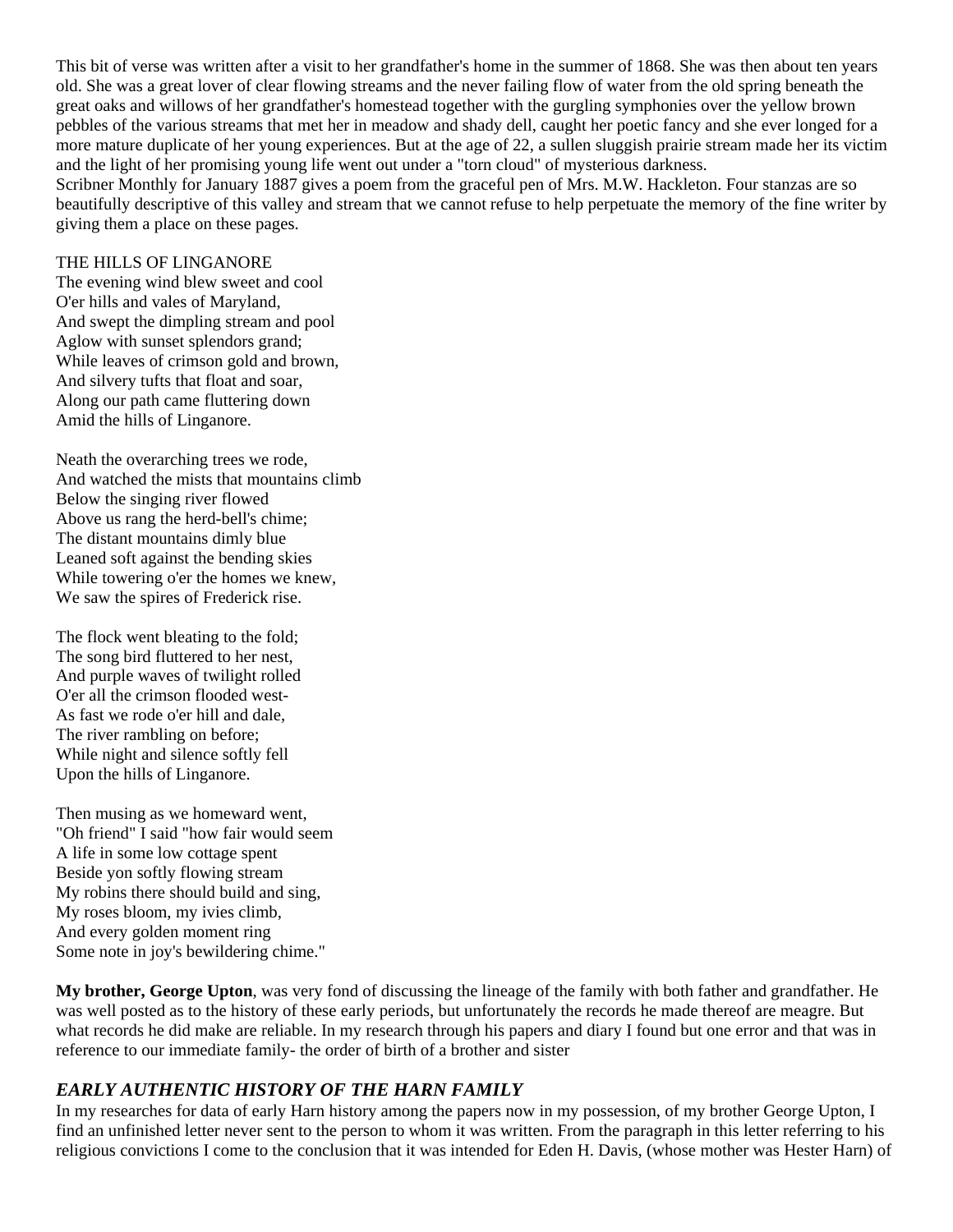Shelbyville, Indiana, Mr. Davis, I am informed was a Universalist. It seems from the trend of my brother's letter that he and Mr. Davis were then in correspondence in regard to the kinship of the two. I surmise the reason why this letter was never finished and sent was because of the exciting times just previous to the Civil War and the organization of the Republican party, in which my brother took and active part. The letter is given entire as follows:

Wooster, Ohio, July 11, 1859.

Dear Sir: -

Yours of the 8th is received. I thank you for your kindness, and hope we shall have no cause to regret our relationship as well as our growing acquaintanceship.

Your great grandfather was my great-great grandfather. He was the first of our name I have been able to trace in America and he came from London and was of Cymbro of Welsh decent of the Old Celts, or Britons, of Ceasar's notice. These are the facts, I believe, and harmonize with Webster's philology of our name. This old tree had three branches, two sons and a daughter. The second son had, I believe, one son, Isaac, whose descendants are chiefly in Howard County, Maryland and spell their name Hearne. The daughter left an heir, Overton Harn, of Middletown Valley, Frederick County, Maryland. He has a son Horatio who was elected to the legislature from Washington county, that state. Overton, I learn, is ignorant of how he is related to the family, and, indeed, when I last saw him, twelve years ago, did not know that we were related at all.

Horatio, his son, knows and lives in Hagerstown. My grandfather, Caleb, was the oldest son of your grandfather, John. He had four sons and two daughters, my father , John, being the eldest, and I am the eldest of fourteen children, nine only of whom are living, three sons and six daughters. My mother and two sons reside near Mr. Airy, Frederick county, Maryland. Four sisters are in that vicinity and two in Minneapolis, Minnesota, one, there being married to a Free Will Baptist preacher, named A.D. Williams, a clever fellow and a finished scholar, of celebrity in that denomination. My father is dead since '52. I am a married man, having a wife and two children, sons. One seven years and the other forty one days old. We have lost two children between, one son a daughter. If I live to see the 30th day of the present July I will be thirty-nine years old. I was reared upon a farm in Frederick county, took to preaching when I was grown, have travelled a great deal east and west, have been in your place I think. In faith, I differ very materially with you, being as I am of the Orthodox belief, and strongly Baptistic in the practive of the ordinance of Baptism. The people I cooperate with wear no human names or titles, but call each independent church, or congregation a Church of God, at the place where it assembles. I do not spend now the whole of my time in the ministry, but am partly engaged in the show business in this place of 3000 population. I was a Whig as long as that party lived, and although at one time my father was a slave holder I was what was denominated a Wooley Head Whig, a contra-distinction to the SILVER GRAY faction of that party. I have always been rather active in politics but never sought an office till last fall. I was a candidate for the Congressional nomination in this, the 14th District of Ohio. There were nine candidates in convention, four from this county, and by my influence Gen. Spink, now dead, was nominated and then elected by 2100 majority. I am a candidate to fill his vacancy and flatter myself that my chances are good for the nomination, although I am contesting the ground with the Lieutenant Governor of this state. He resides in this village and is a good man, but has a perfect mania for office. (Martin WELKER)

You have an own cousin, Isabella Harn, at St. Marys, in this state. She has two sisters, married, residing there and at Sidney. I have two cousins, Harns at Dayton, I have also, a cousin in Columbus, named Grafton Douty, a very fine fellow, an active member of the capital city council. He is the oldest son of my fathers oldest sister. Isabella has a brother residing three miles west of Elkhart in your state. He is named Elisha Harn. As to Aunt Harriett Grimes, I know nothing of her since you saw her - the same year, I think, not since. The relations at St. Marys, descend from Denton Harn a brother to your mother. William a son of his, Denton, resides at Carlisle, Pa., and Singleton - near my mother.

Here the letter seem to break off right in the middle of the narrative and the Harn family has lost much reliable information as to its genealogy.

Today the ground is covered about four inches deep with snow. Be good enough to give love to all the friends and much oblige. Yours,

Eden H. Davis

At the time this letter was written my sister's husband, A.D. Williams, was president of West Virginia College, an institution of learning located at Flemington, Taylor County, W. VA. George Upton Harn II, was a student in the institution. Mr. Davis, probably, obtained his address from the catalogue of the school.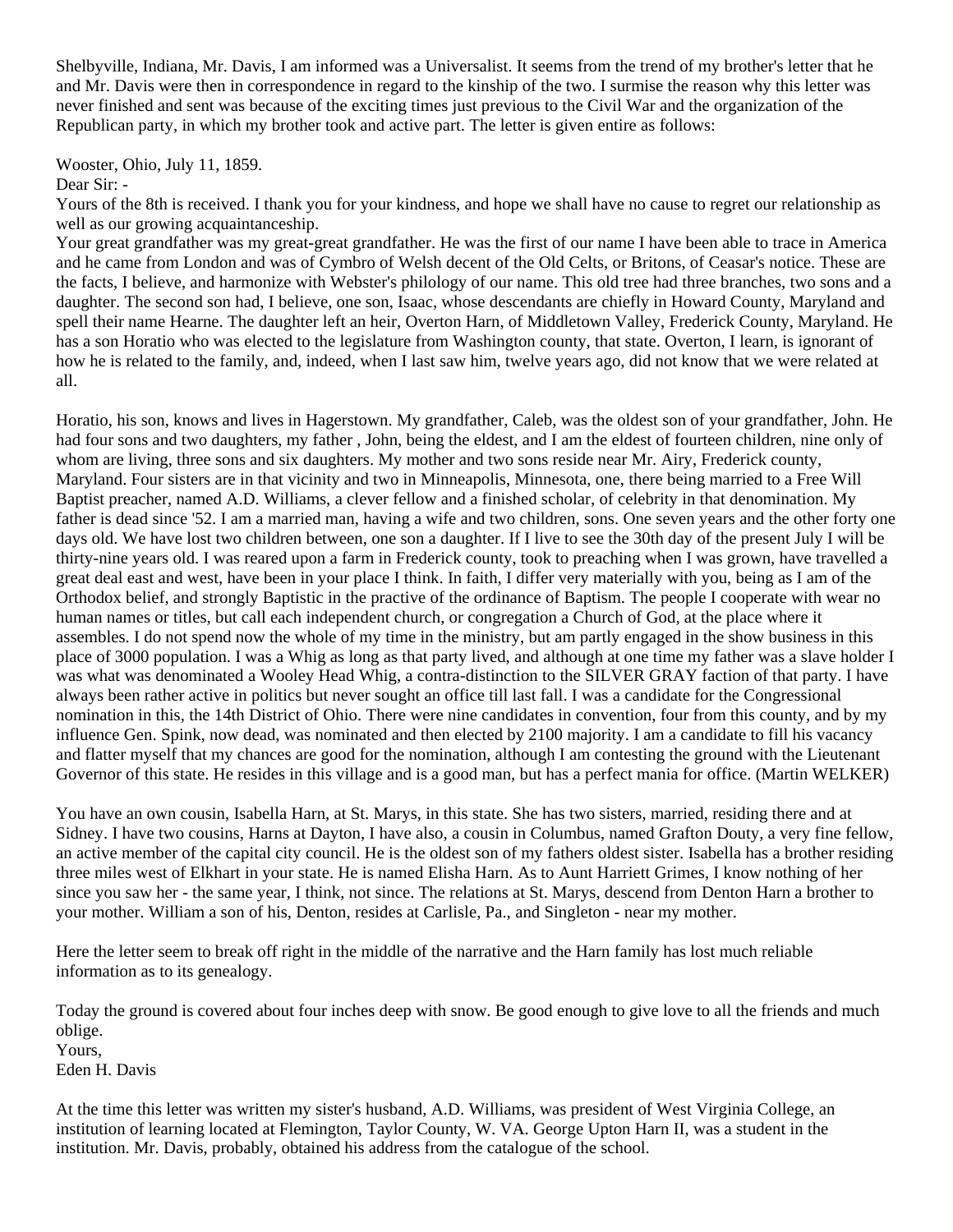In my search of material for this volume I have come across a record of names of the family in which I recognize my own hand writing. If memory serves me aright this record was made while acting as administrator of my brothers estate. I find therein I have the name Caleb to the "Old Tree" mentioned by my brother in his letter to Eden H. Davis. I have no recollection of the source of the name Caleb but I have little doubt but what I am right, as I have often heard my father say that John (his name) and Caleb (his father's name) were handed down from father to son in rotation. The first authentic Harn we know was named John, his eldest son was named Caleb; Caleb's eldest son was named John, and John's third son was named Caleb Jesse. My father was always anxious that the names should alternate perpetually but the name Caleb ended with my brother Caleb Jesse, he having died unmarried, in the Civil War.

So far, we have been unable to give the date of birth either of great grandfather John, or that of the "Old Tree", my great great grandfather. My brothers diary shows that grandfather Caleb died January 9th 1840 in his 75th or 76th year. Hence, he was born in 1765 or 6. He was the eldest child of his father's family. Allowing his father John to be 21 years old when he married (the early line usually married young) would make the date of his birth as early as 1744. Then allowing the "Old Tree" to be 21 years old when John (1) was born, brings the date of his birth in the early part of the eighteenth century, somewhere in its first quarter. We have no authentic data for the birth of the "old Tree" or that of his son John.

The children of John Harn (1) were as follows: Caleb, Elijah, Denton, Greenburg, Mathias, Horatio, Johnzee, Ary, Ellen, Hester and Harriett - seven sons and four daughters. We are unable to five their names in order of birth, for lack of data. My brother's diary, gives Caleb as the eldest. The diary gives Johnzee as the youngest, son, but whether the youngest of the family is not known. At the time this diary makes the statement December 17th., 1846, that Johnzee was the youngest son, there were still living Johnzee and two sisters, Ellen Harn Crawford, and Harriet Harn Grimes.

#### **ARY HARN**

Daughter of John (1) and Sister of Caleb. The diary states that Ary died May 23, aged 63 years, "beloved of all who knew her", and it adds:

"Well do I recollect hearing my father speak of her virtues and kindness when I was yet a boy. She left Maryland a great many years ago and went to West Pennsylvania in its infancy. Ary never married, and made her home with her brother Johnzee. She lived an exemplary member of the Methodist church for 47 years".

The diary notes that Ary was sick at the time of a previous visit made, December 17, 1845.

### **NELLY HARN CRAWFORD**

Daughter of John (1) and sister of Caleb. Otis Harn, of Merrittstown, Fayette County, Pa., has this to say of Nelly:

"You wish to know here Nelly and her husband settled, They lived a number of years on the property of Johnzee Harn in Fayette County Pa., and Nelly died there. Crawford her husband, lived years after his wife' death. He was a tailor by trade and a worthless, drunken scamp. They had no children. I think they were married on the Pike in Fayette county."

This last scrap of history as regards their marriage savors of romance. It was not an uncommon thing in the early days in the south for a couple, when objections to their marriage were urged, to slyly slip away on horseback and have the parson perform the ceremony of marriage in the middle of the highway. If this marriage was clandestine as it seems to be on the face of it, it appears to have ended as most such marriages, do in failure. The most sensible thing the parties did was to leave no posterity to inherit the weakness of the father. My brother's diary, of 1846, speaking of her death states that Mrs. Crawford had been a member of the Methodist church for many years. It is from her whence came my first name, Ellen.

### **HARRIETT HARN GRIMES**

Daughter of John (1) and sister of Caleb.

In my researches I find great difficulty of reaching the posterity of the different members of great grandfather's family. It came to me that if I kept sub-rosa my sex, as well as my object, I might be more successful in getting replies to my inquiries. Hence, under cover of initials of my given names I addressed my letters to members of the family, whom I was confident were no longer living, or to any one of their living heirs. The word "heir", bearing the significance of inheritance, in most cases brought me prompt replies so far down the line as great grandchildren. Being unable to reach any member of Harriett Harn Grimes' family, I addressed to her a similar letter but it came back to me from a fruitless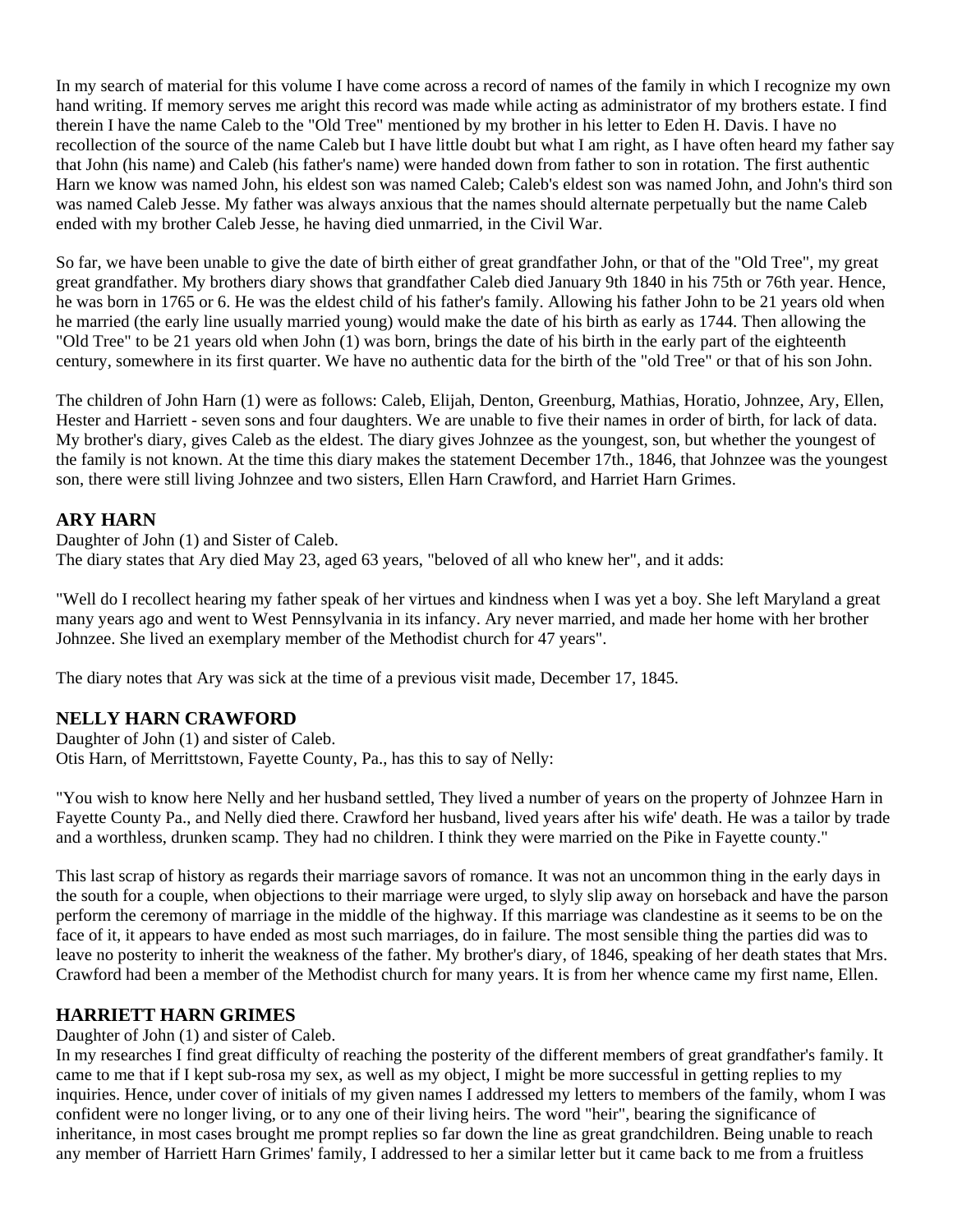errand through the dead letter office. The only history, so far, of that branch of the family is the reference made to them in the letter of George U. Harn to Eden H. Davis, that of the latter to Thomas W. Harn, of West Fall, Md. and the following excerpt from the diary of George U. after a visit to Steubenville, O., under date of May 21st 1846.

"Saw my relatives and found them all well, except being distressed a great deal about the death of Uncle Grimes".

### **ELIJAH HARN**

Son of John (1) and Brother of Caleb.

Our knowledge of Elijah Harn is about as meagre as that of Harriett Harn Grimes. My only recollection of him is the oft repeated assertion that he, with his sister Hester Harn Davis, emigrated to Kentucky. I addressed a letter to him or heirs at Flemingsburg, Ky. and the letter was returned unopened. Mrs. Emily Foxworthy Davis, daughter of Dorcas Davis Foxworthy, of Mount Carmel, Ky., writes of Elijah Harn as follows:

"My knowledge of the family is very limited. There were three families of that name who lived in this (Fleming) county some ten years ago. I was told they were distant relatives of mine, but what the relationship was I never knew. The men are all dead now and the families scattered. I do not know their father's name, or anything of their ancestors".

## **HORATIO HARN**

Son of John (1)., brother of Caleb

So far, we have been unable to reach a single descendent of this son of John Harn (1). There was a Jarrett Harn, of whom I have often heard my father speak, as living somewhere along the Ohio River. There are Harn's living in the eastern part of Ohio, in the vicinity of Steubenville who are supposed to be the posterity of Horatio and Jarrett Harn, but this fact is not authenticated.

### **DENTON HARN**

Second or third son of John (1) and brother of Caleb. He with his posterity ought to follow Caleb in the book.

Denton Harn, it seems was, perhaps, the third issue of John Harn, he being born in 1769, and the eldest son Caleb, in 1765 or 6 leaving space enough for the birth of another child between. His daughter Mrs. Rachel Harn Hollingsworth, of St. Marys, O., writes that her "father was born in 1769 and died July 1836. He married Rachel Pickett, who died September 1841, aged 59 years" hence she was born 1782.

His grandson William Harn, of Friendship Factory, near Unionville, Frederick county, Md., eldest son of Singleton Harn, eldest son of Denton, writes:

"Denton, Harn, (fathers father) owned the old Harriett Hammond property and there killed the last wolf ever known there. He married Prudence Pickett, daughter of Charles Pickett, great uncle to the confederate General Pickett. This farm lies near "Fair Hill" the old Harn homestead".

It seems that Miss Harriett Hammond had fallen heir to it at her ancestors decease. She was a very pleasant maiden lady and lived on her property, carrying on the farm through the instrumentality of her numerous slaves. In later life she married Ben Todd, a wealthy man, living on the Frederick and Baltimore turnpike near Ridgeville, Md.

Mrs. Lethe Anne Robertson, of Elkhart, Ind., daughter of Elisha Harn, son of Denton Harn, writes:

"My father, Elisha L. Harn, left Hagerstown Md., May 1838, and came to Sidney, Shelby county, O., Grandfather and Uncle Arbuckle Lethe Harn's husband, came to Ohio two years after we came. He brought four girls - Aunt Amelia, Aunt Rachel. Aunt Belle and Lousia. Hence Denton Harn must have disposed of his property in Maryland previous to 1837 the year he emigrated to Ohio."

I have been unable to locate the place of his death but it must have been either at Sidney or St. Mary's, O. The daughters of Denton Harn give the name of their mother as Rachel Ruth Pickett, and the grandson gives it as Prudence Pickett. There was a Prudence Picket often mentioned in my father's family but I am unable to locate her. I am inclined to think the daughter, and not the nephew, are correct and that Prudence was the mother of Rachel Ruth.

According to the various family records Denton Harn and Rachel Ruth Picket were the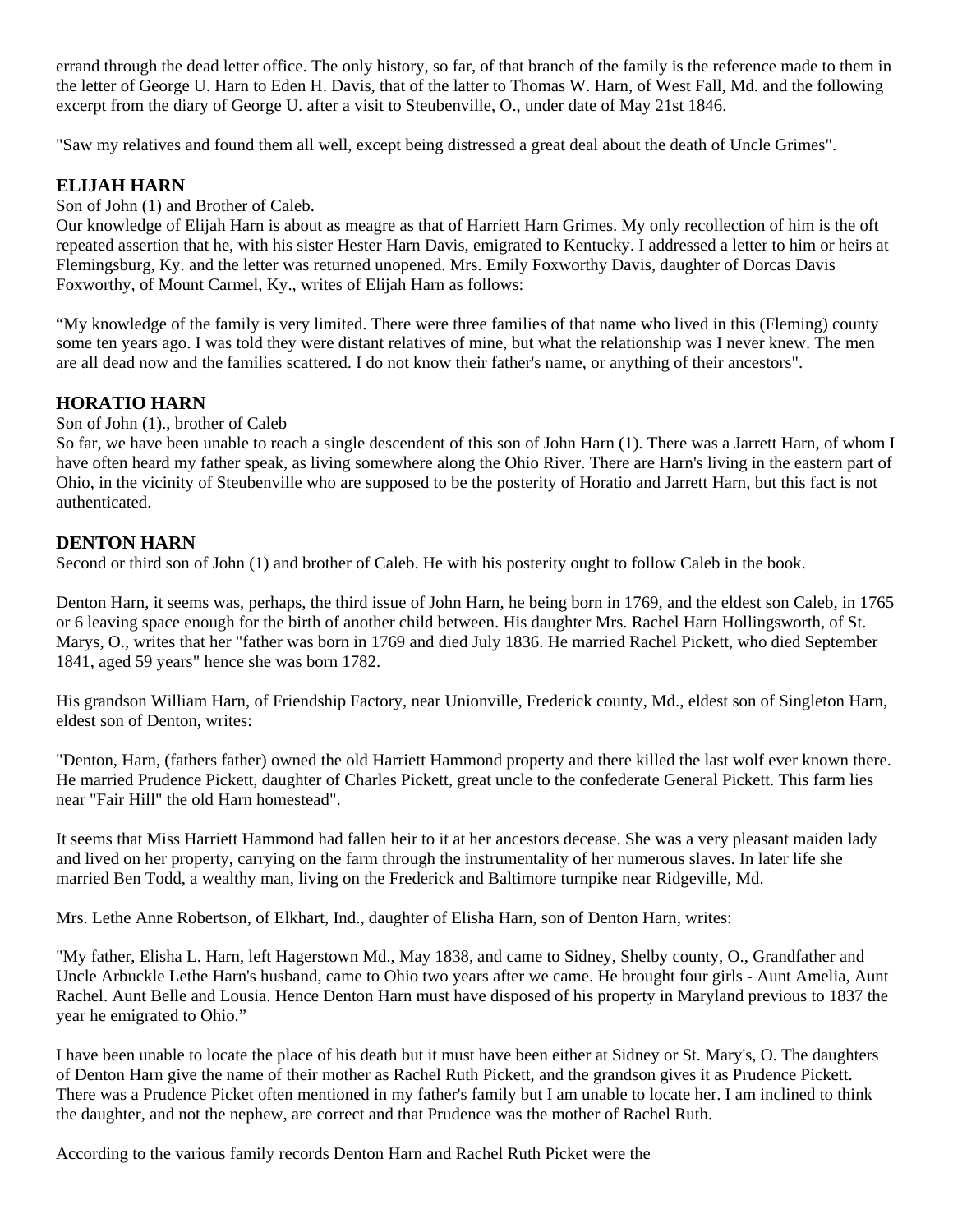parents of four sons and five daughters, all of whom were born in Maryland, except the youngest daughter, who was born at Sidney, O., and emigrated from Maryland, except Singleton Wesley, Levi Orendorf and William Hillery.

#### **SINGLETON WESLEY HARN**

The issue of Denton Harn, was born near West Falls, Frederick county, now Carroll county, Md., June 1, 1802. He died at Friendship Factory, near Unionville, Frederick county, Md., July 16, 1879. He married his cousin, Maria Cordelia Harn, daughter of Caleb Harn, by his second wife, Charity Duval, of Montgomery county, Md., and was born April 15, 1802. She died at the "Factory" June 7, 1887.

Friendship Factory- a woolen mill- is located in Frederick county, Md., on Talbotts branch, a tributary (one of the largest) of Singanore river. The property was formerly owned by John Lawrence, a large landed proprietor, and the owner of numerous slaves. Singleton Harn rented this property from the Lawrence family for a number of years. He made his annual trips to the southern counties making Elkridge his landing headquarters to gather up wool, which he manufactured into what was called "linsey- woolsey", a coarse kind of woolen goods with cotton warp, which was used for the winter wear of slaves. He did an extensive business in this line and during slavery times, accumulated sufficient wealth not only to luxuriously, for the

#### [LAST SENTENCE NOT COMPLETED IN MANUSCRIPT.]

#### **JOHN HARN(I)**

The first-authentic-record we have of any settlement of our ancestors is that of my great grandfather, John Harn, who purchased landed property in what is now Carroll county, Maryland, Carroll county having been organized from the counties of Frederick and Baltimore. The records of Carroll county do not go back beyond the year of 1837 hence this property before 1837 was in Frederick county. This explains why the birthplace is sometimes given as Frederick county and by others of the same family as Carroll county.

This old homestead is located less than two miles northeast of what is now the post office of West Falls and is about five miles in the same direction from Mr. Airy on the B  $\&$  O R.R. West Falls is on the Buffalo road leading from Mt. Airy to Westminster at its junction with Worman road. This road is a part of the boundary line between the counties of Frederick and Carroll. The post office of West Falls lies on the Frederick county side of the boundary. Before the days of this post office the hamlet was locally known as Harrisville or Owings Hill.

The members of the family know this farm as the old "Harn Homestead". It is now owned by a man by the name of Lewis Hood. The early settlers, many of them, brought over with them the English custom of giving specific names to their farms and many of them are so recorded in the deeds of transfer of the early settlers of the Province of Maryland. The specific name of this early settlement bore the name of Fair Hill.

In passing from the low lands of Mayland bordering the Chesepeake Bay in a northerly direction over the Old National Road leading from Baltimore to Wheeling, W. VA., a traveler encounters near Mr. Airy the second off-shoot of the Appelachain [sic] system of mountains. This rise of land is known locally, as Parrs Ridge, while the first rise near Elicott city is known as Elk Ridge. The trend of Parrs ridge is northeast from the junction of the Monoccacy and the Potomac, passing Mt. Airy and Westminster the county seat of Carrroll county and loses its visibility in southern Pennsylvania east of Hanover. This elevation is the divide between the waters of the north that find their outlet through the Monoccacy and Potomac rivers and the streams that flow into the Chesepeake in and around Baltimore.

The old domicile into which great grandfather John took his bride, Dorcas Davis, was a log structure about as pretentious as most of the houses of that period. It stood prominently on rather a high elevation on the northern slope of the Ridge, surrounded by several large forest trees. At the foot of the hill on which stood the house was the spring from which the family obtained its supply of water. This spring is referred to on another page of this history together with an interesting bit of romance. It is one of many springs on the north slope of the Divide whose waters converge near the post office of Lingamore in Frederick county and from what is locally known as "The Lingamore" - a stream of considerable pretentions, tributary to the Monaccacy. The valley through which it flows bears its name and is one of the most romantically beautiful spots of the "Western Shore".

[FOLLOWING SENTENCE MISSING INITIAL PORTION IN MANUSCRIPT]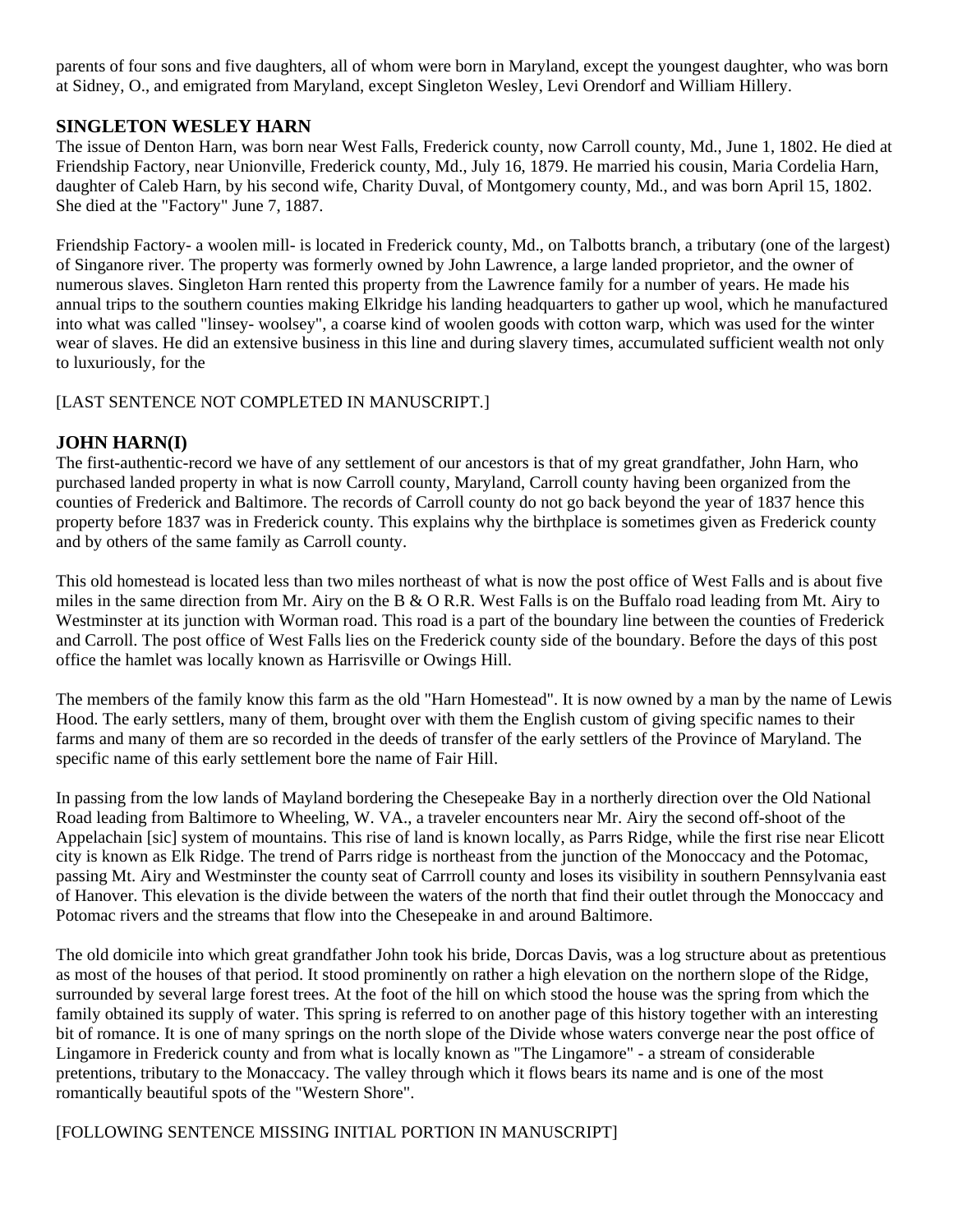times, raise a large family, but to purchase the mill-seat and quite a number of acres of land belonging to it. Singleton Harn was a man of high probity of character. He was quiet in demeanor, seldom taking part in public matters. In politics he was a Whig, naturally drifting from that party into the Republican party. In his family government he was most mild and gentle yet held a most benign influence over all his family kin. In all ethical relations he held a wide reputation. For his quite, unobtrusive benevolence, his honest, upright, manly dealings in all matters pertaining to business, he was held in conspicuous high repute. So far as we know, his children follow in his footsteps. His eldest, William, born December 2, 1825 and his third son, Augustus, born March 28, 1828, both unmarried, at this writing, 1901, still live at the mill-seat. ABNER, the second son, born January 8th, 1827, married Margaret, eldest daughter of Samuel Eury of Unionville. Mrs. Harn died, being the mother of six children. Mary Belle died in infancy. Alice M. married Jason Hood. They lived in Baltimore and are childless. Laura O. married Claggett Dorsey, a farmer, near Unionville; Samuel E. married Nannie Nicodemus, and is a merchant in Unionville. Kenly E. born at the commencement of the civil war married a lady in Mitchell Ind. Annie the youngest, married Walace Shipley and lives in the vicinity of the old home. EVAN THOMAS, the fourth son was born November 22, 1829. He was killed in an accident on Pennsylvania Central railroad near Altoona, Pa.

**ELIZABETH CORILLA**, the eldest daughter and the fifth issue, was born November 28, 1831. She married John Luzenbeel, farmer. He died in middle life, leaving two sons and one daughter.

WILLIAM E., has been for a number of years and still is, President of Austin College, Effingham, Ill., and is not unknown as a prominent educator of that state. CLINTON S. is also a teacher and lives in Georgia. EMMA, the daughter died within the past year, 1900, in Baltimore, where her mother still lives. She was a beautiful girl, a blonde with blue eyes and a wealth of curly hair. She was one the three noted Luzenbiel "beauties". She was directly the opposite of a cousin in Ohio who was a dark brunette. The other, of wide newspaper notoriety, not only for her popular beauty, but for her marriage, a girl in her teens, with the aged Sen. Christiancy, of Michigan, died in Washington, D.C., where her parents reside, and where she held a position in one of the departments before her marriage.

**Lillie LUGENBEEL** was handsome, gay, without years of experience. The glamour of Washington Society, emoluments and high position caught her young fancy and to obtain it she married her rheumatic old lover, who was old enough to know better. The sequel was, for her, no rest from divorce courts and rust old jealousy this side an early grave. John Lugenbeel, the father of Emma, and Mrs. Christiancy were brother's children. Since the above was written the following notice came to hand.

Mrs. Elizabeth C. Lugenbeel, widow of John Henry Lugenbeel, of Unionville, Frederick county, died saturday at the home of her neice Mrs. Jason Hood, 2327 Barclay street. Death was due to general braking down incident to old age. Mrs. Lugenbeel was born in Frederick county 70 years ago and coma to this city about 10 years ago. She leaves two sons, Prof. W.G. Lugenbeel, president of Austin College, Egginham, Ill., and Prof. C.S. Lugenbeel, president of Fort Smith Commercial College Fort Smith, Ark.

**RACHEL REBECCA HARN** was born October 16th, 1834. She married William Fleming of Carroll county Md. They live in Mount Airy, Md. Mr. Fleming is a highly respected merchant of that place. They have two children, JAMES W. and AMELIA, James married Bettie Gunn and Amelia, Joseph Gosnell. The families of the two young people live on the Old Flemming homestead in Carroll county.

**WESLEY JALEEL HARN** was born December 16th, 1835. He married for his first wife Urith Mannahan, by whom he had eight children. NETTIE married Jacob Ecker; CALVIN married Miss Doyle. They live in Blomongton, Ind. CORA BELLE, AMBROSE B., WILLIE E. and EMMA M. find a home with their Uncle William at the Mill-seat. For his second wife Wesley Jaleel married Susan Shipley. As with his first wife one child died in infancy. The names the three, living are HERBERT, DELIA and MAMIE.

**JOANNA MARGARET HARN** was born January 9th, 1837. Somewhat late in life she married a wealthy farmer, John R. Stevens. He died leaving his widow and two daughters, EMMA R. and GEORGIA. The daughters married two brothers, Lona and Hickson Pearre, sons of Hamilton Pearre, a son of James Pearse, a local minister, of abundant wealth and of French extraction. Tradition has it that the father of James Pearre was induced by the gift of a farm to marry the mulatre daughter of a wealthy slave owner. The husband of one of the Steven girls, Georgia, I think, is a young lawyer of Frederick City. The girls both died within a year, one of them very suddenly and the other in a tragic death. They were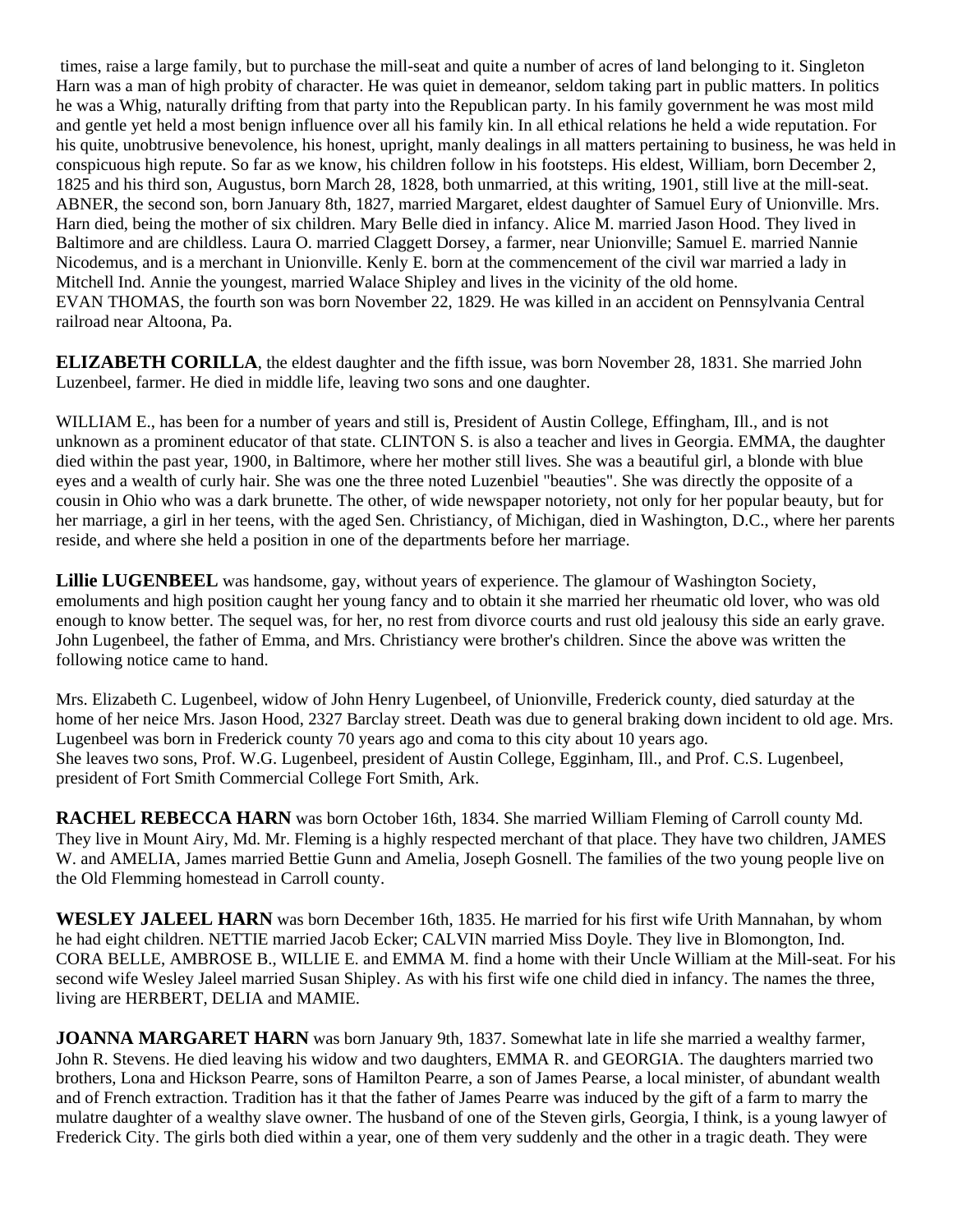both highly beloved within the community esteemed for their eminently social qualities, their commanding presence and their unimpeachable moral endowments.

**JOHN HENRY HARN** was born November 26,1839. He married Clemintine Long, the daughter of a wealthy farmer, John Long, who purchased from the heirs what was known as the "Thornton Poole place". They have two children LETHE and BENTON. With a bachelor brother of Clemintine, William Long, all live at the "Thornton Poole place" on the "Poole road", leading from Friendship Factory to Mount Airy. John Henry was a quiet unobtrusive member of Company B, 7th Maryland Regiment, Volunteers, of which his cousin, Thomas Wesley Harn, served as first lieutenant. He fought it out on this line, through the battles of the Wilderness, on the Weldon railroad and in and around Petersburg, and came home with an honorable name, unscarred by wound or ill repute as a soldier, but with a rich inheritance of war rheumatism.

**ALBERT WASHINGTON HARN** was born February 19,1842. He died soon after coming to the age of manhood.

**LUTHER EDWARD HARN** was born December 7, 1843. He married Josephine Long, a sister of his brother John's wife. They had two children Corda, (Cordelia, I presume, as John Longs's wife was Cordelia Spurrier.) and EDWARD ELMER. Mrs. Harn died in 1891 Corda lives with her father in Unionville, is lately married. Edward Elmer was a rising young lawyer, a member of the Frederick county bar. He studied law under Judge John C. Motter and after a year at the Maryland University Law School was admitted to the bar in 1896. In 1897 he was nominated by the Republican party for the House of Delegates, and elected. In 1898 he was appointed a clerk under Major Noble H. Creager, of the commissary department of the United States army and spent a year in Cuba. On his return he resumed the practice of law in Frederick, but was compelled by ill health to retire from practice. He was a promising young man possessed of high intellectual endowments and engaging social qualities. He died at the age of 25, having been born September 30, 1874. LUTHER EDWARD was a member of the same company and regiment of his brother John Henry. He was less fortunate than John Henry. He received a scalp wound by a spent bullet. That, together with having accidentally shot and killed a comrade, incapacitated him awhile from active duty. His furlough having expired and with convalescing health he returned to his post and did service to the close of the war. Since the war he has devoted his leisure to artistic pursuits. In portrait painting in oils he manifests considerable talent - one from memory, of his father, is at once recognizable. This family of eleven children were all born at the mill-seat, and still live at it or near by. The third generation is somewhat scattered but with scarcely an exception like their fathers and grandfather Singleton they are proverbial for quite unobtrusiveness, high moral rectitude of character and unimpeachable honesty and integrity. The record of Singleton Harn's family as to order of births and deaths dates, etc. are correct--the only one so, so far, of which we can say so much. It speaks of the business methods of its head.

The rest of Denton Harn follows here.

### **MATHIAS HARN**

Son of John (1) and brother of Caleb.

Not until yesterday (September 2u, 1901) have we been able to establish the identity of Mathias and Horatio Harn. A letter dated West Falls, Md., September 22, 1901, from Mrs. Amelia [?.] Lowman, in part has this to say: "Your letter was written to Dennis Lowman but he never will answer. He died the 18th of February last. You have asked of him information concerning his maother's [sic] family. Mathias Harn was Eliza Harn's father. His children were **ELIZA HARN, HESTER HARN, DORCAS HARN, MIRANDA HARN**-four girls.

**EPHRIAM HARN and JOHN HARN** were the two boys. I know but little about my husbands people. ELIZA was his mother. All I know of his people is what I have heard him talk about them. If there were any records kept they have been destroyed. The old people are nearly all gone and the young people don't know".

We can give but a curtailed history of this line and but little system as to order of births, deaths and dates, hence will take up each member in order as given by Mrs. Lowman.

#### **ELIZA HARN LOWMAN**

Daughter of Mathias was married (no dates) to Perry Lowman and lived on a farm in a southerly direction from the old Harn homestead near Cabbage spring schoolhouse. Their eldest daughter, Jane, married CEPHAS Sheckles and lived in Baltimore. She died leaving several children. Their eldest son, John, married and brought up a family near Mt. Airy. His wife died April 30, 1901. Dennis Lowman who, his wife informs me, died February 18, 1901, owned a farm near West Falls in Frederick county. The children of Eliza Harn Lowman are given by Mrs. Dennis W. Lowman as follows: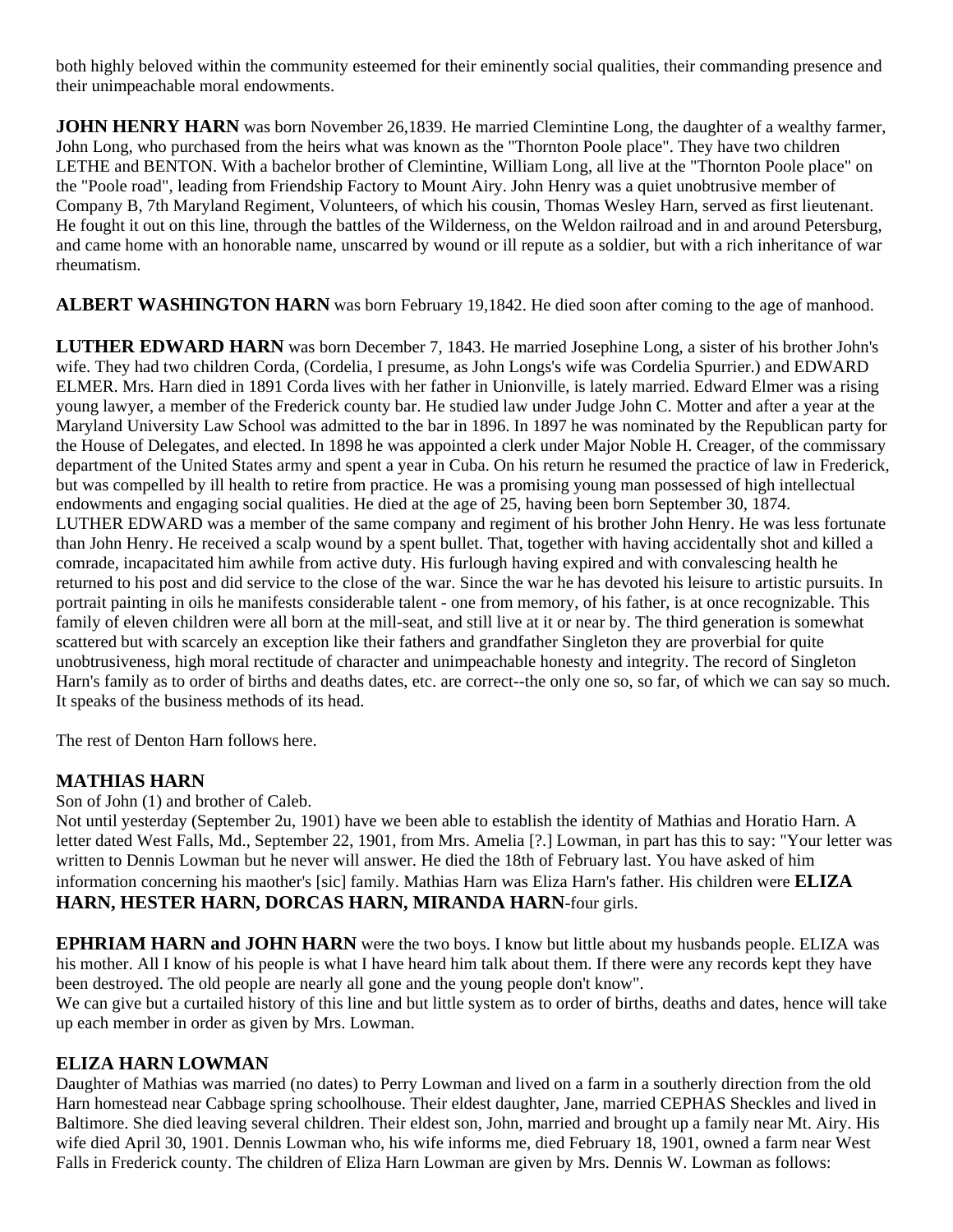**JOHN W. LOWMAN**, who married Cidney Anne Goswell, and have the following children all married before their mother's death and have homes of their own; Anne E., Emilie C., George W., Dennis W., Ida E., Jinnie, Jesse C., John, Fannie and Thomas -ten in all. Their home was on the Buffalo road about halfway between West Falls and Mt. Airy.

Amelia Jane Lowman, (Mrs. Cephas Sheckles) John Wesley, Thomas E., Mary E., Dorcas C., Zachariah W., and Dennis W. Including John W., as above mentioned, are the children of Amelia Harn Lowman.

Mrs. Lowman further writes: "Dennis C. Lowman was born September 22, 1834, and married to myself - Amelia C. Fogle- November 22, 1860. Our children are Samuel W., born June 21, 1862; Perry G., born October 16, 1866; Rosie G., born March 12, 1869; Harry A., born October 23, 1871; Littey C., born November 16, 1875 and Leonard C., born September 6, 1882. With the help of Leonard I am running the family until his is twentyone that he may have a home as the rest had. The other children are married and have homes of their own".

### **HESTER HARN**

Daughter of Mathias Harn, never married. For many years she made her home with John Douty, son of Corrilla Harn Douty the eldest daughter of Caleb Harn.

The wife of John Douty was a lifelong invalid and "Aunt Hester" was a most tender motherly nurse to her. She outlived Mrs. Douty and died at Unionville, Frederick county, Md. She was one of the salt of the earth. The community as well as the relatives all loved and admired "Aunt Hester".

### **DORCAS HARN RUNKLES**

Was another daughter of Mathias Harn. But little is known of her save that she married a man, Runkles by name, and died young. She left one daughter, who married and went west and is lost in history.

### **MIRANDA HARN PICKETT**

Another daughter of Mathias Harn also died young after she married Mr. Pickett, leaving three girls and two boys, the former named Louisa, Martha and Emeline. The names of the boys , Elisha and Warner.

### **EPHRIAM HARN**

One of the two sons of Mathias Harn, for many years loved in Elysville, now Alberton, Howard county, Md. His daughter Amelia writes me under date of March 31, 1902, that her father was Ephraim Harn and that her mothers maiden name was Elizabeth Gosnell, she adds:

"I know very little of my father's people. He was born about the year 1815 in Carroll county, I believe. He died in Montgomery county, Maryland along about the year 1859, when I was but nine years of age and I was married and left my people in Mayland in the year 1867 then not quite 18 years of age. I was married at Elysville, now Alberton. My people had eight children, Edwin W. Harn, who know lives in Havre de Grace, Md., Thomas Harn of Alberton, Luther Harn of Alberton, John Wesley Harn who died in childhood, was as I remember now, named for my father's father, but I an not sure about it. (Mrs. McDonald is mistaken Her father's father was Mathias. Hence the child must have taken the name of the great grandfather John (1)) Christine Harn Giffin of Alberton, Esther Harn Burgee, Oella Md., and Elizabeth Harn Remmey, of Havre de Grace, Md. My mother, at the present writing is 88 years old, hence was born in 1814. My father had a common school education , and raised a great deal of tobacco".

Ephraim Harn's family lived in Elyville duribg [sic., during] the great flood in the Potapsco river of the summer of 1869 at which time the waters carried away the front part of the house (a brick one) up to the second story. They lost all their household effects, save what was hurriedly carried to the attic, the water rising so rapidly that the mother and girls were carried out on the shoulders of the boys. It was during this cloudburst that a daughter of Postmaster General Gary climbed a tree for safety and remained there until the waters subsided. Two weeks after I passed through on the train and household effects were still hanging on the limbs of tall trees.

I wrote to each one of the children of Ephraim Harn and have no replies except from Mrs. McDonald and Elmer M. a son of Edwin M. Harn. Elmer writes that his father was born in Howard county, Md., February 11, 1840 and was married to Leoline E. Ueslin, at Elicott city. Both father and mother are living. The children of Edwin are Williard E. born Horace L., Willard E. and Elmer M. Horace L. died at Alberton of gastric fever. Elmer M. is a well educated young man receiving the rudiments of his education in the public schools of Howard and Baltimore counties. An item sent me from the Baltimore American speaks of him in the following flattering terms.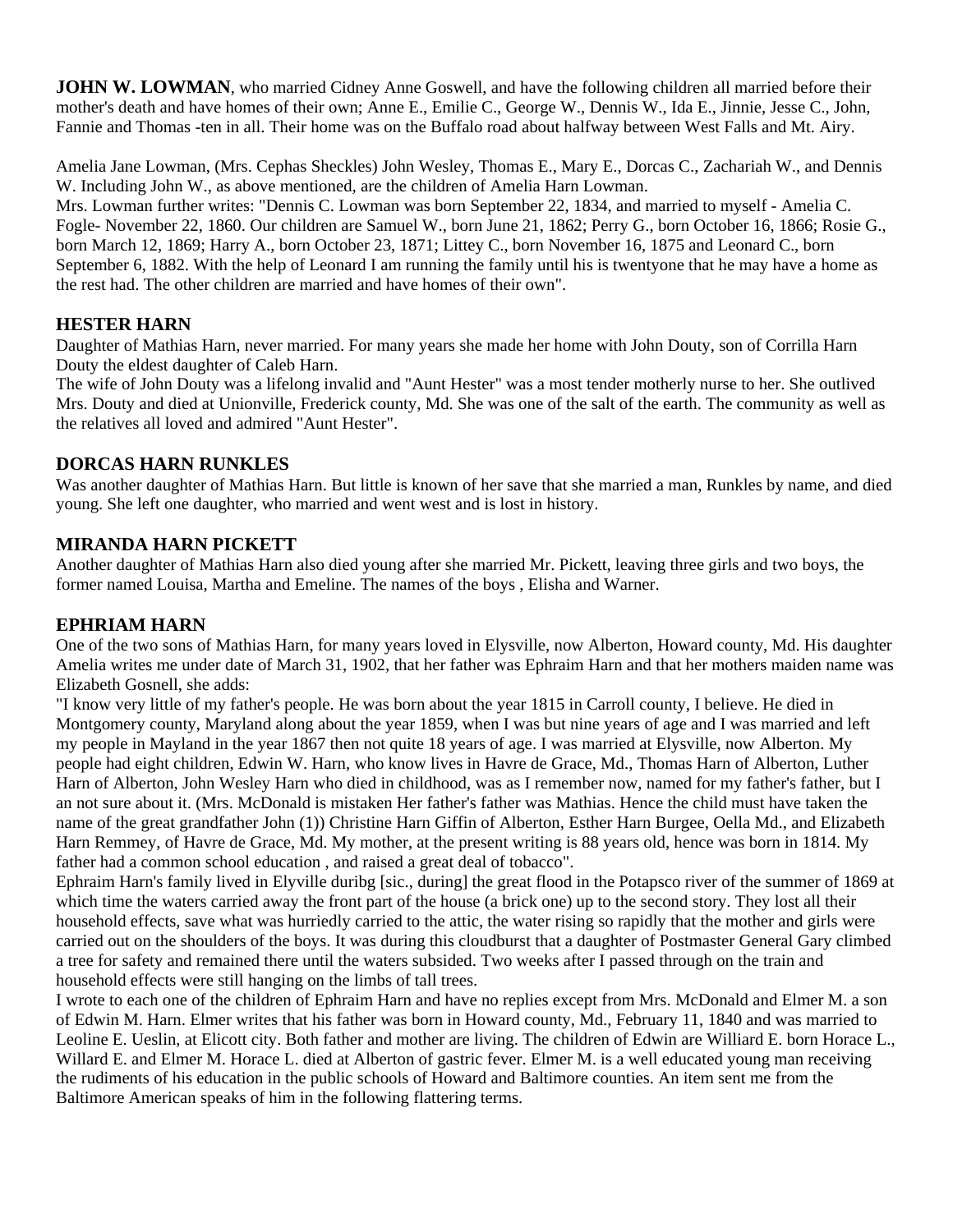#### WILL TEACH IN THE PHILIPPINE ISLANDS.

#### MR. **ELMER M. HARN**, FORMERLY OF THIS CITY RECEIVES AN APPOINTMENT.

Mr. Elmer M. Harn, formerly of this city, has been appointed a teacher of english in the government schools of the Philippine Islands. The appointment was made by Professor Frederick Atkinson, superintendent of the public schools of the Philippine Islands, upon the letters of recommendation that Mr. Harn enclosed with his application.

Mr. Harn has had several years experience in teaching. He first taught at Roxbury Hills, Howard county, Md. His next post was at the Ellicott City schools, of which he was principal. After three years servi[ce] here he accepted a chair in Rock Hill College. He resigned this place to engage in reportorial work on the American. After leaving The American Mr. Harn occupied the chair of English in Calver Hall College, this city.

Mr. Harn graduated from Rock Hill College with the highest honors of the class of '92. He was given the degree of master of arts by the same college in 1895. Last year the State Board of Education of Maryland granted him a life certificate to teach in the schools of this state. He is a young man and has many friends in this city.

#### **JOHN HARN**

The children and grandchildren of Ephraim Harn as well as those of Eliza Harn Lowman mention the name of John Harn as the only brother of Ephrain Harn, who left home at the age of twenty- one and was never heard of afterwards. It was mere accident that I arrived at any knowledge of this line the Harn family. Through my housekeeper who had been on a visit to Cameron, Mo., I learned of Josiah Harn living in Cameron. I at once wrote him and from him gained the following story of his family.

"My fathers name was John Harn born October 16th., 1808, in Carrol county, Maryland. He was married to Henrietta Hettenhouser November 8, 1844, in Washington county, Maryland. He was the youngest of the family. His mother died when he was but two years old. His sister cared for him until he was of age. Mother does not remember which sister but she says my father talked most of his sister Hester. He had on brother, only, name Ephraim. My mother is still living, aged 81 years, in Cameron, Missouri. The mother of my mother was named Charlotte Hettenhouser and her husband was Frederick Hettenhouser. They both were born in Germany and married there. Charlotte Hettenhouser, my grandmother, died January 1, 1847, in Washin[gton] county, Maryland. My grandfather Hettenhouser died in Seneca county, Ohio, but we dot not know the date. My great grandfather was Rudolph Forence. Great grandmother died before my grand parents were married, hence we do not know her name. They were all Germans. My mother was seven years old when she came to America.

To John Harn and Henrietta Hettenhouser were born six children viz; William Harn, born January 10, 1845, and married to Mary E. Schlosser, May 22, 1880, at Cameron, Missouri; Lucinda C. Harn, born January 5, 1846, and married to Charles W. Gilmore February 23, 1878 at Cameron Missouri. She died November 22, 1885; Josiah Harn, born April 2, 1847, and married to Jennie L. Meredith of Holmesville, Ohio, April 14, 1886 at her sisters in Clinton county, Missouri; Mary E. Harn, born September 14, 1848, and married to Samuel H. Watkins of Warren county, Ohio, May 23, 1871, at home, Clinton county, Missouri; John Henry Harn, born March 31, 1851 and died April 16, 1851; Charles Winters Harn, born January 29, 1857 and died July 4, 1858."

The descendants of John Harn, son of Mathias, all seem to be living in Missouri. Josiah Harn is childless. Have no information as to rest of children of John.

End of Mathias Harn and his posterity.

### **CALEB HARN**

The eldest child of John Harn (1), was born in 1765 or 6, and died at the home of his son John Harn (2) in Frederick county, Md., near West Falls, Jan.9th, 1840. His remains, beside that of his second wife, **Charity Duval,** lie in the family cemetery. There is no tombstone to either grave, but they are both recognizable by the members of his family. His first wife, Sally Davis, is buried in the family burrying grounds on the farm a mile or less east of the Mount Airy the B.&O.R.R. a beautiful farm once owned by the Davis family. There is no headstone to mark her grave. The farm is now owned by Mr. Thomas Clary. There is no date of either marriage extant I remember my grandfather as a gray haired old gentleman, rather above the medium height, and as straight as an arrow and firm of step. He was most venerable looking with none of the desrepity of age save wrinkles and blanched hair. He was most decidedly a born companion of the grandchildren and eager eyes were but to catch the first glimpse of his home coming. A favorite pastime of his was to sit upon the top rail of the fence that enclose the immediate grounds of the old homestead and see the race of clattering feet down one hill and up another. and the rifling of his pockets for chinchapens and chestnuts, bon-bons, etc. On his return from visits and errands. His favorite grandchild was the eldest of the family, **George Upton.** He was considered by the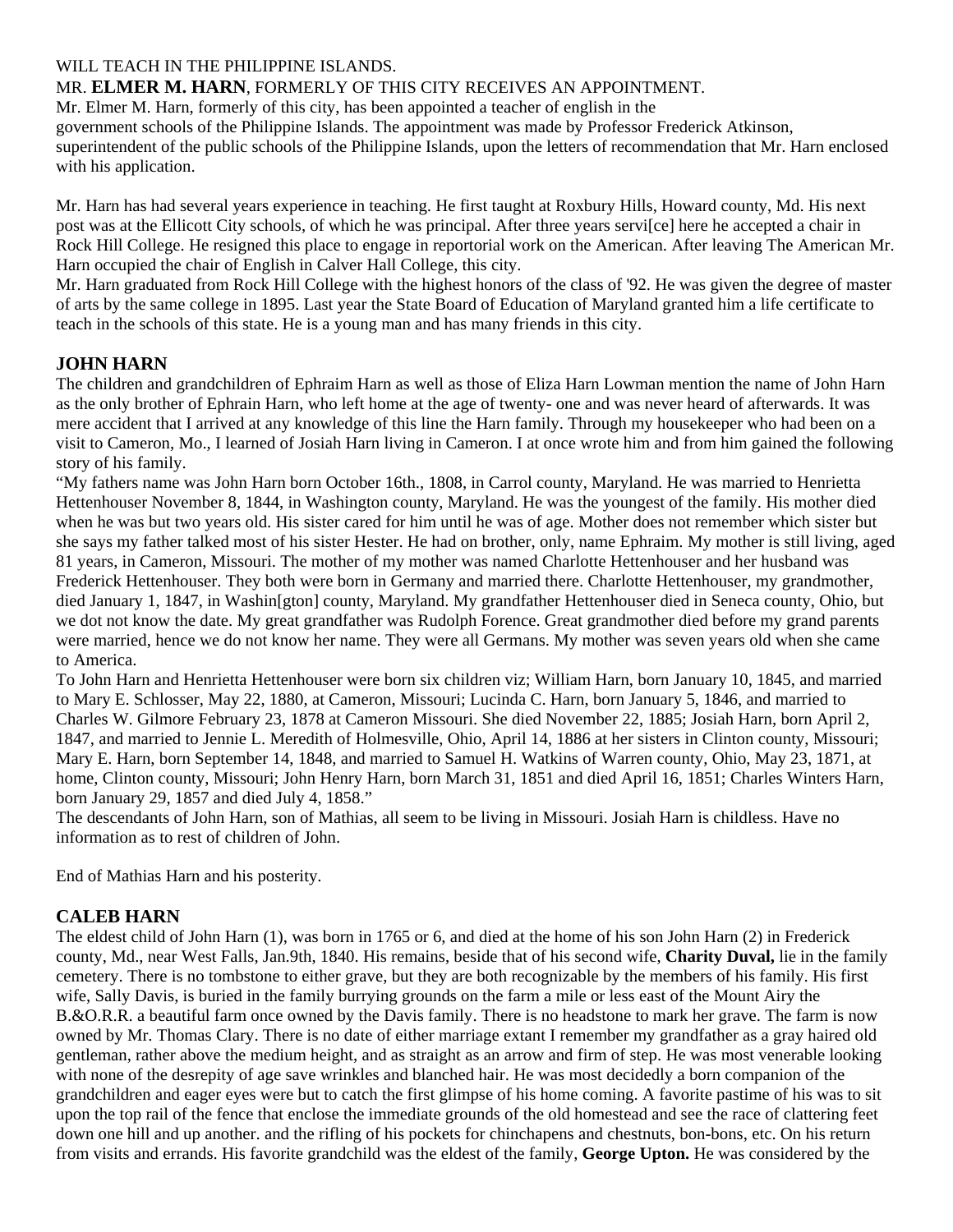grandfather a remarkable brilliant lad, and his love for him was enduring and strong. The strong bond of sympathy for each other, the mutual and reciprocal admiration, each for each was broken only by death. The grandson makes this mention of him in his diary; "My grandfather, Caleb Harn, was man of good natural abilities, and was possessed of a theoretically and practically cultivated mind, above many of his equals."

His education was limited to the common schools of the day, but he availed himself of all the reading his limited means could command. He was a faithful student in all that pertained to the then young government and we have listened with rapt attention, during some early hours of our life, a the frequent animated discussions between grandfather, son and grandson, as to wise means and methods of building up the governmental structure, its solidity and the intense desirability of the perpetuation of the freedom and liberty it embodied. These discussions usually took place in the tobacco house during the mild, damp days of the late winter and early spring, while the leave were being stripped from the tobacco stalks and tied into bundles preparatory for the market.

**Caleb Harn married for his first wife Sally Davis**. In comparing dates it seems he was about twenty-two years old when he married. He lived on Fairview farm, inherited by Elizabeth Owings, from the Harris estate, near his fathers until his wife died. He was no adventurer like most of his brothers and kept within reaching distance of the Harn Homestead. "To him and his first wife were born the following named children in the order of their birth; John Corrilla, Thomas and Otho. **By his second wife, Charity Duval**, were born Maria Cordelia and William Allen - four sons and two daughters. We have no dates of either the birth, marriage or death of Sallie Davis. After her death Caleb took his four children home to the Harn Homestead and were tenderly cared for until years of maturity. Because of her motherly kindness and her inexhaustible solicitude for their highest welfare "Granny Darkie" was ever held in the profound reverence and loving remembrance by these grandchildren.

Caleb Harn was a builder by trade, and because of this seems never to have had a very permanent abiding place of his own. After he retired from business he and his wife had rooms with his son John and after his wife became disabled for housekeeping he went to live with his daughter Maria Cordelia, at the Factory where she died, surviving her husband a short time.

### **JOHN HARN**

John Harn, the eldest of the family of Caleb Harn and Sally Davis was born in Carroll county, Md., at the Fairview farm afterwards owned by Elizabeth Owing. From his tombstone in the family cemetery on the homestead where he raised the most of his family is taken the following:

Sacred to the memory of John (II) Harn who died July 2nd., 1852 Aged 63 yrs. 1 mo. and 11 days.

According to this inscription he was born May 21st., 1789. There were two Bibles with the family records but both have been destroyed. The Bible with the first record is in the hands of the (once) slave girl Harriett, but the records had disappeared before she had become its owner.

Like his father, John Harn was a man of more than ordinary cultivation and natural endowments. His education was limited, like most of the laboring classes of that period, to the common schools of the day. He had a wide range of knowledge gathered from the sources at his command. Books were highly treasured and read. The Hagertown Almanac was never forgotten when it made its annual rounds and was a source of real pleasure from the head of the family, to the youngest reader. For the Frederick Examiner there was always a lively tussle as to who should have the first reading thereof by the youngsters, as it made its weekly rounds. But when the head of the house hung his hat upon its peg, took his seat and adjusted his spectacles, the paper was promptly, and without any show of reluctance, handed over and all listened with eagerness for the comment and criticism on the news it contained. Without exception he was eminently successful in fostering a love of study and reading in his children. We remember the exceeding pleasure it gave him when the announcement was made that the State had adopted the free school system. The law at that time, required a payment of twenty-five cents per month for each pupil. Now said the father, I can afford to send every one that is old enough to school, and a prouder day never dawned upon six happy children as they started off for the new log school house that stood on the hill side.

As a young man his habits were clean. He neither indulged in tobacco or strong drinks and being of a thrifty turn he usually dressed beyond the young people of his age and had money at his command. For this reason he was best man at most of the weddings. Whenever Jackey Harn was seen wending his way to the county seat it was well known that his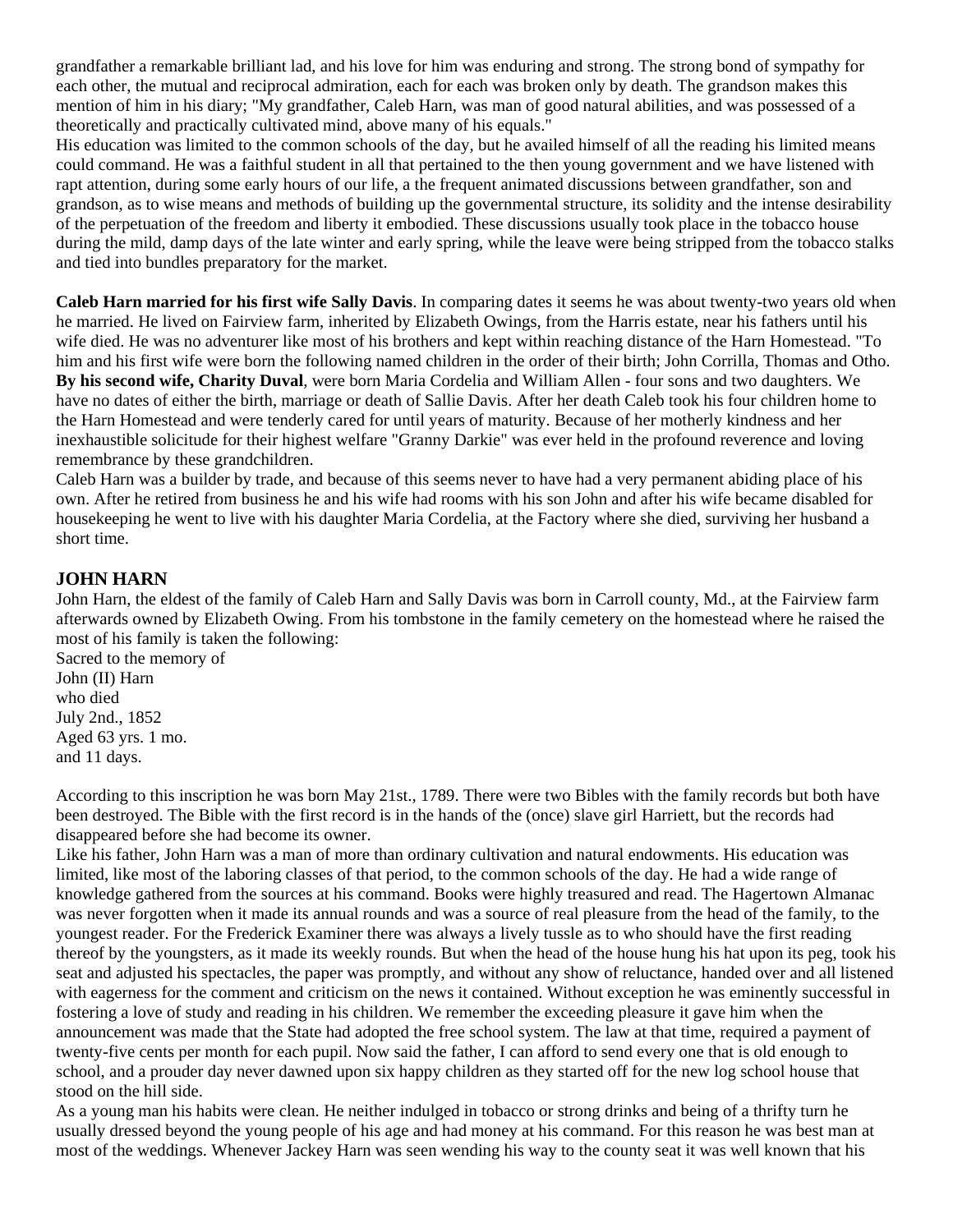purse was enlarged by an additional four dollars that would be exchanged for a marriage license. He was leader of the society in which he moved and few weddings considered complete were he not the groomsman.

Upon his marriage with Charlotte Hay, of Baltimore, when he was about thirty years old, he laid aside his trade of house-joiner and purchased a plantation in the southern part of Frederick county near West Falls once Owings Mill. Notes in my brothers diary say.

Afterward we rented a place adjoining it and went there to live two or three years.

This was the Harris farm afterwards bought from Mrs. Har[ ] Stephenson, sister of Mrs., Dr., Owings, a farm known by the family as the Meadow farm. Upon this farm was a spring of exceeding cold water and known by the early settlers as the Green briar spring. It was once of the source of the Linganore river and its water rippled over the yellowish pebbles untold lost in (Dorseys branch) a creek of some pretensions that gathered the waters from some seventeen springs that found their sources on the family homestead. The Green briar spring was the resort of the sportsman of the surrounding country. The heavily wooded stretch on the hill just above the spring (land which was cleared of its timber since my recollection) afforded shade for the grassy card tables and lunch baskets. Cock fights were the principal attraction and not unfrequently ended in drunken brawls.

When John Harn became a resident of the Meadow Farm these festive occasions ceased. The diary states: Having lived here two or three years we rented the place with John Runkles of old preacher Higgins, About a mile and a half from the place we bought." This farm was somewhat extensive and owned by a widow lady who held many slaves. I do not know if she was the widow of Higgins or not. She married her overseer, Nathan Harris, who was a man of thrift as well as a cruel master to his slaves. He is buried in the private cemetery of the family, and the negroes for years after his death, insisted that he was so wicked that the grass would not grow on his grave. That the grave was devoid of any signs of vegetation for many years ia fact, the cemetery was not enclosed. The soil thrown up in digging the grave was a yellow clay devoid of what was necessary to vegetable growth. A well trodden sheep path was over the full length of the grave. Hence the lack of anything green growing upon it.

This burial ground has become lost to human kin, The plough share no longer respects either the white or colored resting places. There were many of the latter. Below the gently sloping burial ground of the negroes in two separate fence corners holes were dug and the bodies of two slaves were thrown in and covered up. They had quarrelled over a negroe woman, fought a duel with sythes and when they had hacked themselves near unto death were left to die there with orders from the master that no one should give them aid. One lived several days. A slave woman under cover of darkness ministered to his wants. Not till death came to the latter were they buried.

Many of the slaves were savagely inclined. When in the estimation of Mr. Harris it was necessary to administer correction the slave was taken to my Uncles smithshop and there handcuffs were riveted upon him or her by my Uncles slave, Josh. Then the master armed with cow-hide administered correction until the slave was cowed into submission and promised loyalty to his master.

An old field turned out of the commons, adjoining the property of John Harn was called

"Bob's field". A slave by the name of Bob, belong to the Harris family had several times run away and was as many times captured and taken back to the slavefold. The last time Bob started for freedom he said he would never be taken alive. When surrounded by his captures in the field which bears his name, he suited the action to the word, drew a razor across his throat and found his freedom in death.

When dead and the bark peeled off, the wood of the chestnut tree, blanched by the elements, becomes very white. In this field stood a very large chestnut stump burned out and blackened on the inside. The contrast of the inside and the outside was striking and in childish fancy we imagined the ghost of Bob inhabited this stump. It stood near where Bob found his freedom. When sent there for the cows which often ranged there especially when alone, we gave this old stump a wide berth and never felt safe from the ghostly presence of Bob until in sight of home. For fear of ridicule we never divulged those foolish imaginings until long after slavery ceased its black spot upon the nation.

John Harn then, with his family of three children, returned to his first purchased farm and resided there where most of his family was born and reared. The deed of transfer of this farm from --------- Higgins to John Runkles is now in the hands of Harry Pettichord, who is the present owner of the property, he being its purchaser on the death of Thomas Wesley Harn. The deed of transfer from John Runkles to John Harn as also the ones of the Meadow farm and the Burall farm are not to be found among the family papers. The latter farm was purchased with the money John Harn's wife inherited from her mother's estate. It was customary to loan these deeds to person surveying adjoining properties and by carelessness of both parties the deeds were forgotten and finally lost.

In the spring of 1841 the family moved again to the farm once owned by Mr. Higgins and afterwards by Nathan Harris, John Harn having purchased it from one Richard Bonham. The two youngest children were born here, the eldest in Baltimore, the next two on the Meadow farm and the rest on the Runkle's farm.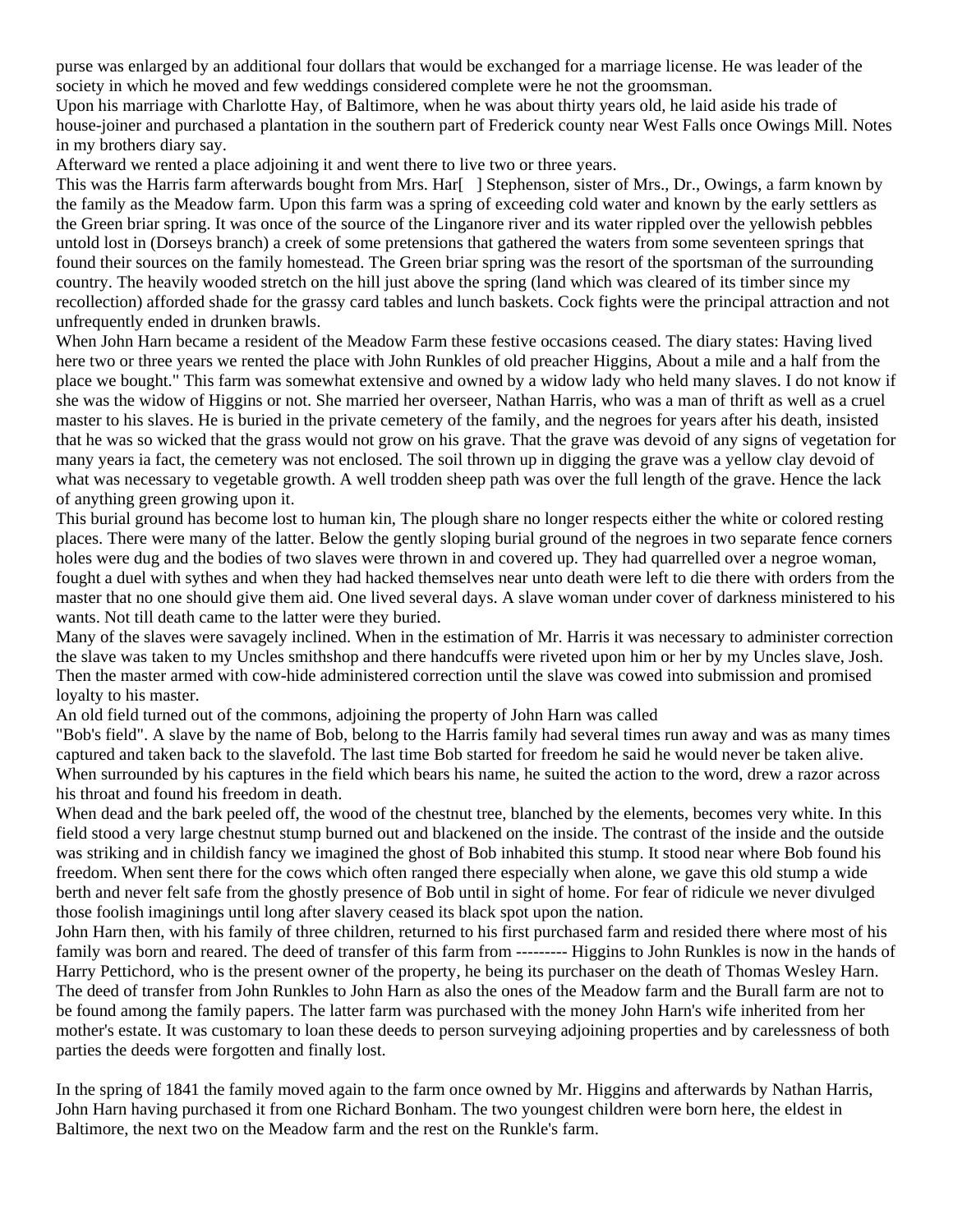Sometime after the purchase of this property came one of our periodical financial summer-saults, that of 1837, which involved the family in financial ruin. The Runkles farm was bid in at the forced sale of the property by the second son, Thomas Wesley which became again the home of the family and remained such until after his death.

COPY OF DEED. Not in the book. [COPY OF DEED WAS NOT IN MANUSCRIPT]

### **CHARLOTTE HAY**

Charlotte Hay was, according to the German Lutheran church in Baltimore, of which Dr. John G. Morris was for years its pastor, the fifth child of John Hay and Barbara Mayer, his wife. On her tombstone in this inscription:

Charlotte Harn Born July 25th., 1800 Died August 3rd., 1867 Aged 67 years and 9 days.

In our possession are two different translation from the German from the church record saying; "Seventeen hundred and ninety-nine, July 24th. our fifth child, a daughter was born; christened October 6th, and named Charlotte. Witnesses were John Hay and Mary Lizzie Beadlish (or Baeklish). There is discrepancy between the tombstone and the church record as to the date of birth of one year and one day. As the record of the Harn family is not extant we surmise, the church record is correct. Both the parents and the grandparents of Charlotte Hay Harn were of German descent. According to the church record and its translation her father Johannes (John) Hays, was born 1764 on the 18th, of February, was the son of Adam Hay, county of Pa. His witnesses when christened were: John Mohr and wife, in the year 1791 he was married with Barbara Mayer the daughter of George Mayer of Baltimore, Md. She was born 1769, May 6th and christened at the same year June 25th. Witnesses were Adam Ulen Uhler and his wife, Susanne. She was named Barbara. The county left blank must be Southampton, as I have often heard my mother say that her grandfather, Adam Hay, lived in or near Easton and Bethleham, Md.

The given name of the mother of Barbara Mayers Hay was also Barbara. Her maiden name was Uhler, when she married George Mayers. Barbara Mayers was a cousin of Dr. Morris, her father George Mayers and the mother Dr. Morris being brother and sister. Barbara Hay was for many years a member of the church of which Dr. Morris was the pastor. She was buried with her husband in the old Lutheran cemetery in Baltimore. The remains were afterwards reinterred in Druid Hill cemetery by their son Jesse Hay, who owns the family lot there.

Dr. Morris was a leading divine of great celebrity in his denomination and was pastor of the Luthern church of Baltimore for many years. A letter from the granddaughter of Barbara Mayer Hay, Elizabeth Bargar, dated March 28th., 1893, states that Dr. Morris was then his ninetieth year and as active as a man of sixty. He is a good old man. She adds, there are so many of our family look like Jews, I asked him if our forefathers were Jews. He would not say no or yes, but beat around the bush, A paper without date found among the papers of George Upton Harn has this to say of his ancestors.

" George Mayers, my great grandfather by my mothers side was born in Pa. He fell Heir to his fathers estate under the old continental law. One of their properties is now owned by a gentleman by the bame [sic] of Wearheime two and a half miles from Manchester. He had no right to it by law. George Mayers was the oldest child of his parents. He moved to Washington city about sixty years ago, where he died. His widow Barbara Mayers with six children, three boys and three girls, George, John Catherine, Eve, May, Polly, Samuel (the names were crossed out, we don't know why) maintained themselves at Washington City. Great grandmother Barbara after the death of her husband, washed made sausages and sent the children to sell them at it is said helped dig and haul the dirt for the foundation of the present Capital, while the boys conveyed it away in cars. John Mayers now lives in Glasgow, Amherst county Va. Other members of the family say that George Mayers was a contractor in building the foundation of the capital and that after his death his wife and sons fulfilled the contract."

#### THE LUTHERN CHURCH RECORD OF THE MAYERS FAMILY

The following is a translation from the sermon of the church record of the Hay-Mayers family, the original now being in the Historical Society. The translation was obtained by Mr. Al King, the husband of Barbara Widerman King, the daughter of Harriett Hay Widerman and a sister of Luther E. Widerman, a prominent M.E. minister belonging to the Baltimore conference.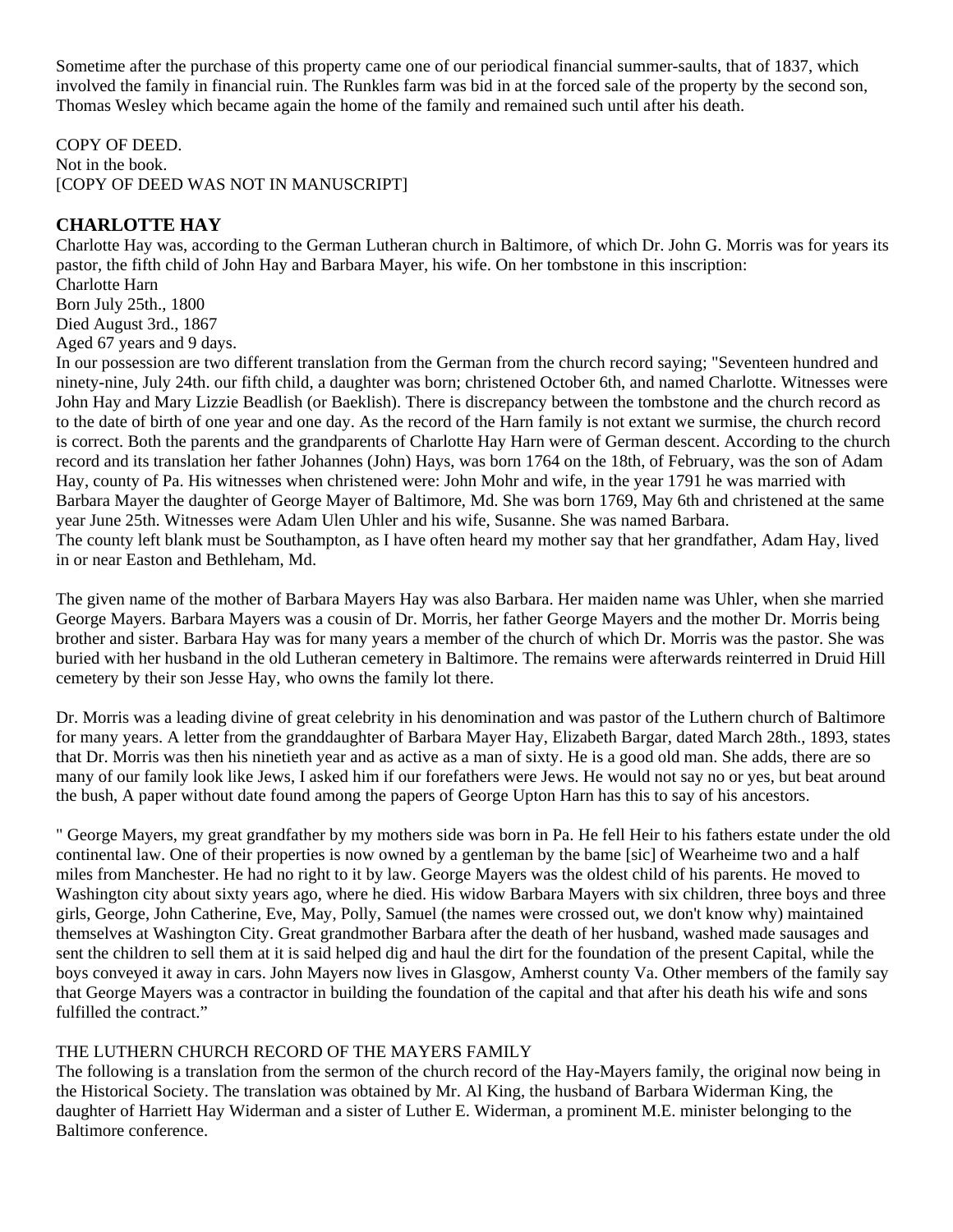Johannes (John) Hay born 1764 on the 18th day of February was the son of Adam Hay,

[ ] county, Pa. His witnesses when christened were John Mohr and wife. In the year of 1791 he was married with Barbara Mayer, the daughter of George Mayer of Baltimore, Md. She was born 1760 May 18th, and christened the same year June 25th. Witnesses were Adam Uler and his wife Susanne. She was named Barbara.

John Hay records further as follow: 1492' [sic] Sept. 1st., our first child a son was born at Baltimore, Md., he was christened October 4, Witnesses were John Hay and wife Barbara. He was named Samuel.

1795, October 17, between eleven and twelve P.M. Samuel died and was buried at the Luthern burial ground. His age was 3 years, 1 month and 17 days. He died with scarlet fever.

1794, January 23, our second child, a daughter, was born at Baltimore, Md., and christened January 27, witnesses were Jacob Hay and his wife Elizabeth. She was named Elizabeth.

1795, September 4, our third child, a son, was born at Baltimore, Md. He was christened November 1 at the Luthern Church; Witnesses, John Hay and Catherine Mayer. He was named Daniel.

1797, August 13, our fourth child, a daughter, was born at Baltimore Md., She was christened October 29 at the Luthern Church; witnesses were John Hay and his wife Barbara. She was named Catherine.

1799, July 24, our fifth child, a daughter, was born; christened October 6 and named Charlotte. Witnesses were John Hay and Mary Lizzie Baedlish (or Baeklish).

1801, August 5, our sixth child, a son was born and christened November 29. Witnesses were John Hay and wife. He was named Thomas. Thomas died 1802, August 15, aged 1 year and ten days. He died with skin disease.

1803, August 5, our seventh child, a son, was born, christened and named Jesse September 25. Witnesses were John Hay and his wife Barbara.

1806, May 3, our eighth child, a daughter, was born. Shortly after she was christened and named Susanne Barbara. Witnesses were John Hay and Susanne Bein.

1809, February 27 our ninth child, a daughter, was born and christened January 1, 1810. She was named Harriett. Witnesses were John Hay and Pattie Mayers.

1813, April 12, our tenth child, a daughter, was born. Christened and named Caroline.

The parents of Charlotte Hay Harn were educated in German and could read and write in that language only. Those were the days when it mattered not as to the education of the daughter. Hence the education of Charlotte was lamentably circumscribed. She never went to school but three months during her life time. She loved study, learned her letters and to spell and pronounce all the words in the spelling book at school. Her teacher, a lady, (name forgotten) was almost an idol in Charlotte's estimation. She heard discussed by her brothers and others the novel "Charlotte Temple". She got possession of the volume and spelled it through from beginning to end. By the time she went through it the second time she was a fluent reader. She never gave up her love for reading and at the close of her life was considered one of the best informed women of the day. Nothing was left unread that come within her reach. She was a woman of remarkable natural gifts of mind, a most pleasing conversationalist with a wide fund of accurate information, and, with all a comly presence, the latter inherited from her mother who was sweet, amiable, beautiful woman.

She was an undisputed authority in the estimation of the negroes. Often we have heard them settle disputed questions by exclaiming "T'is true, too, you fool nigger. Miss H-a-n (they invariably omitted the r and gave the bread sound of the a) tole me dat, wif her own mouf, and she know dats suah." Feeling keenly, as she did, the lack of educational opportunity for herself, when entered enthusiastically with her husband in throwing in the way of the children every educational advantage that was in her power.

To John Harn (II) and Charlotte Hay were born fourteen children five of whom died in early infancy. Their names in order of their birth of the nine who arrived at maturity are as follows:

George Upton, Thomas Wesley, Sarah Anne, Susan Caroline, Ellen Dorcas, Corrille Elizabeth, Margaritte Jane, Jesse Caleb, and Catherine Maria.

### **GEORGE UPTON HARN (I)**

A stray leaf or two from "Wooster Sketches" in the "History of Wayne county, Ohio" has been place in our hands. It seems that the author of the sketch entitled "Captain George U. Harn" had access to Captain Harn's diary. As the article is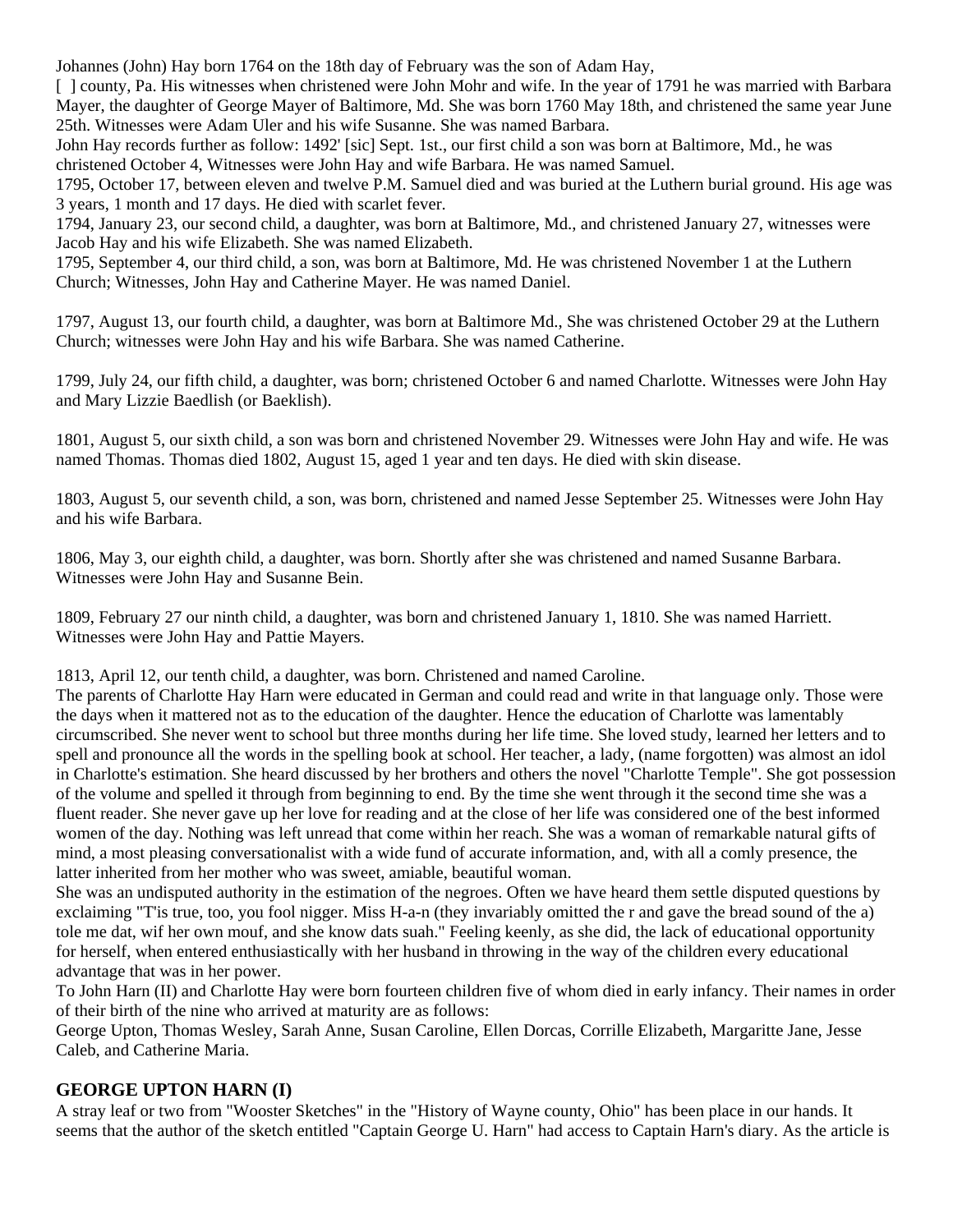so succiently written and also truthful we prefer to give the article as a whole in preference to anything we could say upon the subject.

### **CAPTAIN GEORGE U. HARN.**

"Whether on the scaffold high Or in the battles van, The noblest place for man to die, is when he dies for man."

[Manuscript has a nearly blank page left at this point, with the words "Biographical sketch nearly two columns long", and "printed insert".

[Manuscript appears to be missing the beginning of this section]

The subscription school referred to above was taught by one George McCartney, a highly educated man but sadly addicted to drinking. He boarded in my father's John II family about two years and in the mean time quite a reformation took place in him as to his alcoholic habits. With one or two exceptions he was the finest teacher I ever met. He was never at rest unless he saw progress on the part of his pupils. He and George Upton grew to be inseperable friends. McCartney saw great possibilities for the lad and was untiring in and out of school hours in helping him with his studies. The stable chores were done before daylight, the fore in the school house lighted and by sunrise teacher and pupil were at work. After school hours was the same until twilight forbade further study.

The school house was a log building, with a broad board for desks running the full length of both sides of the house, with slabs for seats or benches, rather. It was built on the side of a hill surrounded on three sides by woods and was the mutual gift of the neighborhood to the cause of education. The land having been donated by John Cochran it was known as the Cochran school house. Its specific or given name was Friendship school house. Mr. McCartney was its first teacher, and George Upton recited the first lesson-arithmetic-in the building. It was here, also, he preached his first sermon. To somewhat verify what Wooster Sketches has to say of him, and to enlarge upon what was said, we make some excerpts from the "Missionary Signal" published at Barkeyville, Pa., April 1894, under the heading

Historical Mission

Elder George U. Harn.

Elder Harn was a man of medium size, with high forehead, black hair and beard, which with his piercing black eyes gave him a striking appearance.

The Missionary Signal describes Capt. Harn as having black eyes. His eyes were dark gray. When his soul was aroused from whatever cause his eyes gave forth a piercing, straight forward, unflinching look that made them appear black. In repose they were calm, tender and confiding. He was in the advance guard of all reforms. He took strong sides with Mrs. Swisshelm both by pen and rostrum, in rectifying the legal wrongs as to woman and her property rights. In 1853, Aug. 20th. at Conteroga Center he heard the maiden address of James R. Black who afterwards was the first Presidential candidate of the Prohibition party, on the subject of temperance. He was worshipful admirer of Neal Dow and worked with him in the Main Law campaign in Pa. in 1854.

Human nature, however depraved, is prompt, not only to recognize but to admire bravery. It suffices to say that he was permitted to finish his address without further molestation.

In the organization of the Republican party in the Western Reserve he was a prominent factor. At the congressional convention which met September 7, 1858, at Lodi, Medina county, Ohio, he lacked but two votes of receiving the nomination for congress. On the thirteenth ballet, seeing that Wayne county would loose the nomination, he withdrew his name, thus giving the nomination to Gen. Cyrus Spink of Wayne. Spink having died during his incumbency Mr. Harn was a candidate for the place made vacant, We have no record of the result as the last volume of his diary that is [?]tant closes with January 23, 1859.

He was a delegate to the national convention that met in Chicago May 16, 1860, which convention nominated Abraham Lincoln for President.

For the three months campaign he was mustered into service as private in Co.,C. 16th O.V. In. April 20, 1861; appointed 1st Sergeant April 27; reduced to a private at his request June 27; mustered out with company August 18, 1861.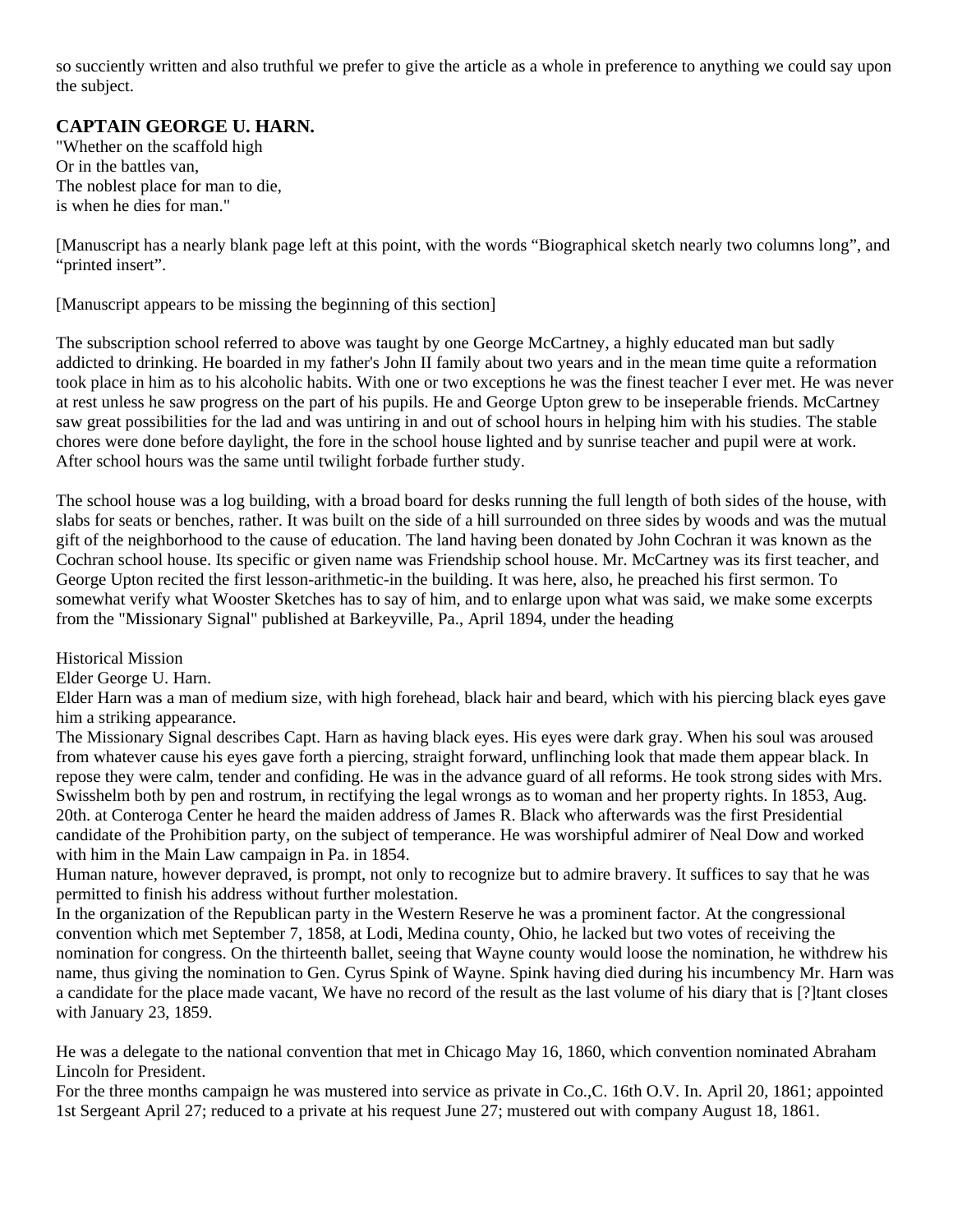When about to leave Camp Jackson, Columbus, on May 21, 1861, the three months sixteenth was named "Carrington Guards" in honor of Ohio's Adjutant General. In presenting the regiment a fine stand of colors of embroidered silk, Gen. Carrington took from his [ ] a small piece of wood saying:

"This splinter is a fragment of the Fort Sumter flagstaff, which Major Anderson recently gave me here in Columbus, while on his way from the surrendered fort to his home in Kentucky. I give it to the "Carrington Guards" and shall have it inserted in the top of your regimental flagstaff, so that you shall carry over your heads the sacred momento and may you never surrender it to traitors."

The regiment served about four months with a loss of one man killed and the death of two from disease. G.U.H. (II).

In this campaign he served under Rosencrans in West Virginia in and around Mannington, Fairmount, Grafton, Webster and was present at the battle of Phillippi, after which he spent the time guarding the turnpikes from Romney to Clarksburg.

(The regiment was engaged in battles of Phillippi June 3; at Laurel Hill July 8 and at Carrich's Ford, West Va., July 14, 1861. At Phillippi Private Harn made prisoner a very fat rebel major who was gorgeously attired in a very red round-about, and wore a tremendously large sword, likely a family heirloom. The sword is now is the possession of Private Harn's youngest son.-G.U.H.(II).)

On December 1, 1861, he reenlisted for three years and was elected Captain of Co. I 16th O.V.I. The roster says he was killed in battle at Chickasaw Bayou, Mississippi, December 29, 1862. He was elected captain between December 1, 1861 and December 5 of the same year but had not at the later date received his commission.

He was under marching orders from Camp Dennison, December 16 to Lousiville Kentucky and dates his next letter in Camp Clay, Lexington, Kentucky, December 26, 1861. While here he called on James B. Clay, son of Henry Clay, who lives on the old Clay homestead. Captain Harn was a worshipful admirer of Henry Clay and much to his regret found his son under a \$10,000 bond, he being, it is said, a Secessionist. Leaving Camp Clay on 13th of January 62, the forces camped at Camp Cedar, near Nicholson, Jassamine county Kentucky, January 14 and on the afternoon of January 19, reached Somerset, or near there while the battle of Mill Springs eight miles distant, was in progress.

In company with several officers he visited the battle ground, of which he writes;

"I also saw the body of the traitor chief Kollicoffer. He was shot by Col. Fry or Danville, Kentucky. I put my finger not into the print of nails, but into the bullet hole that let his traitorous spirit pass through his heart out into eternity".

From Somerset the forces went to London, Laurel county where he and his company were detained, much too his regret, to guard supplies. While here he was asked to settle a trouble between his Col. John F. DeCourcey and a number of the subordinate officers. He spent all night interviewing and counseling the disaffected parties, and finally succeeded in adjusting difficulties.

(DeCourcey, a British subject, an officer of Her Majestys army, a veteran of the Cremean campaign, at the outbreak of our civil war offered his services to the Union cause and was commissioned colonel of the Sixteenth which became part of Gen. Geo. W. Morgans brigade. DeCourcey was a gentleman, a fine organizer and disciplinarian and able soldier, and merited promotion but the fact of alienship prevented it and automatically kept others back. Many years afterward he died when an Irish member of the House of Lords. G.U.H. (II) ).

Moved from London to Cumberland Ford and thence to Cumberland Gap and had an engagement with the Rebels March 24th., '62. With a small force engaged the enemy for two hours, May 8th. Passed through Big Creek Gap into Tennessee, the Wednesday previous to June 14th. The rebels evacuated the gap and the Union forces entered it June 18th. On a foraging expidition [sic] the brigade to which the 16th. belonged was surprised at Tazewell Tenn. Two men of company I wounded, the first disability from any cause since enlistment. Routed the five and returned to gap with abundance of hay and corn.

Left the gap Sept. 17th. and reached Greenup, O, October 3rd. Marched to Hampton, Jackson county, Ohio, thence to Gallipolis.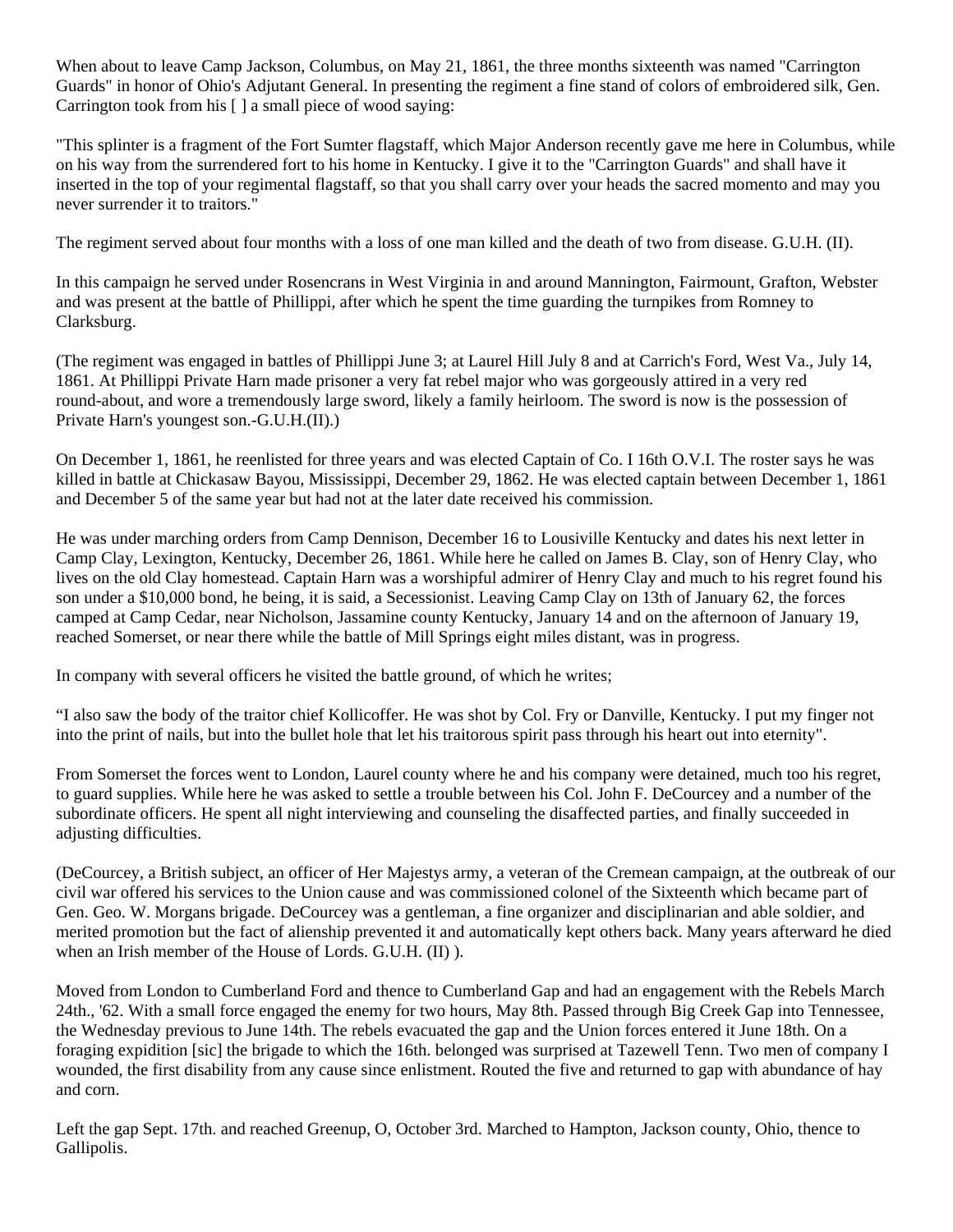(The battles of this campaign was at Cumberland April 28th. and in Tazewell, Tenn. Aug. 6th., '62. It is since conceded that the evacuation of the gap was a great blunder, and the march across (Tenn. and Ky. to Ohio was an unnecessary hardship. When the troops went into camp on the Ohio side of the river they were ragged and dirty and tintless. In a few hours thereafter however, fresh supplies were issued. Capt. Harn refused a furlough to visit home because he did not want to set an example. So my mother, brother and myself visited him. Then we parted forever. G.U. Harn (II).)

Crossed the Ohio river Oct. 23rd., rested half hour at Point Pleasant, thence up to Charleston in putsuit of rebels. They fleeing returned and shipped on the "Key West" Nov. 13th. '62 for Covington, Ky. Spent Nov. 17th at Louisville, Ky, then proceeded to Memphis reaching the Mississippi river Nov,. 24th. and Memphis Nov. 26th. '62, Left Memphis Dec. 20th. '62 and reached Millikens Bend Dec. 25th., '62.

We simply give an outline of his movements with dates of important events. The results which are to voluminous for these pages, are records of history. We give however, the last letter he ever wrote. The diary he kept fell into the hands of the enemy.

Fanny Bullet, Twelve miles up the Yazoo River,

Dec. 20th., 1862.

Dear Wife-

We rounded the bar, at the mouth of the Yazoo River, about one this afternoon, and shortly after two disembarked at this point on the lower bank of the river, seven miles from Vicksburg, Va. We had on the shore but a short period, when we opened a skirmish with a set of rebel soldiers whom we compelled to retire. What their number was I am unable to say, possibly a thousand, calvary and all. Only a portion of the Sixteenth was engaged in the firing. My company was deployed as skirmishers on the extreme right of the line of the regiment, although in consequence of the detachment of Botsford and Richerson's companies from the regiment for the present, I formed the left flank company of the line of the battalion. I was thrown in that position to guard the advancing column against flanking movement of cavalry, that was feared might move between our right and the river below the landing. We advanced two miles over a densely flat timbered country, or thickly clad with cane brake. Night coming we fell back to the river, where we now lie encamped, but I write from board of steamboat. I feel much better than I did yesterday, and think I shall have good health. The weather is very warm. I slept last night with both of my state room doors open and yet I lay sweltering nearly all night. While skirmishing the woods today I Sweat profusely. I do not know that this will ever reach you, but whether or not I shall ever cherish the same fond regards for my dear wife and sons. My next I hope will record the down fall of Vicksburg. Your dear

Husband

In the assault on the bluffs at Chickasaw Bayou, a raw Iowa regiment had been assigned a certain duty. It was commanded by an inexperienced young colonel. Early a rebel shell exploded in its midst, creating havoc and a panic from which the officers of the regiment were unable to rally and reform the line. The Sixteenth was thrown into its place. Otherwise the Ohio men, perhaps, would not have been in the engagement of Dec. 29th [1862] or at least met with the severe loss they did. On that day twelve men of the Sixteenth were killed; and about that number died within a few days, of wounds; while several were made prisoners.

The attack was a serious failure as even any person without military knowledge would foretell. Gen. Sherman was justly relieved of command within a few hours after the repulse and retreat. In his Life by Fletcher Johnson, the cause of the disaster is blamed on Grant, who was to "come up before this," whereas all now know that Sherman, with 43000 men and Porter's fleet, too far away to take part, attempted an impossibility. The approach to the Bluffs, then lined with rebel batteries, in December is an almost impassable swamp, foul bayouon two narrow, flimsy, old plantation, wooden bridges.

In his Memoirs Grant said: "Seeing the ground from the opposite side of the attack afterwards, I saw the impossibility of making it successful." Further along: "The expedition failed more from want of knowledge", ec.

Notwithstanding all this, the union troops in several places sealed the abrupt hill, only to be driven back by a withering fire of minies, nearly as cruel in extinction as the later fiendish explosive bullets. This glaring, inept, fruitless, needless sacrifice of 173 lives heartened the slave holders and prolonged hostilities.-G.U.H.(II).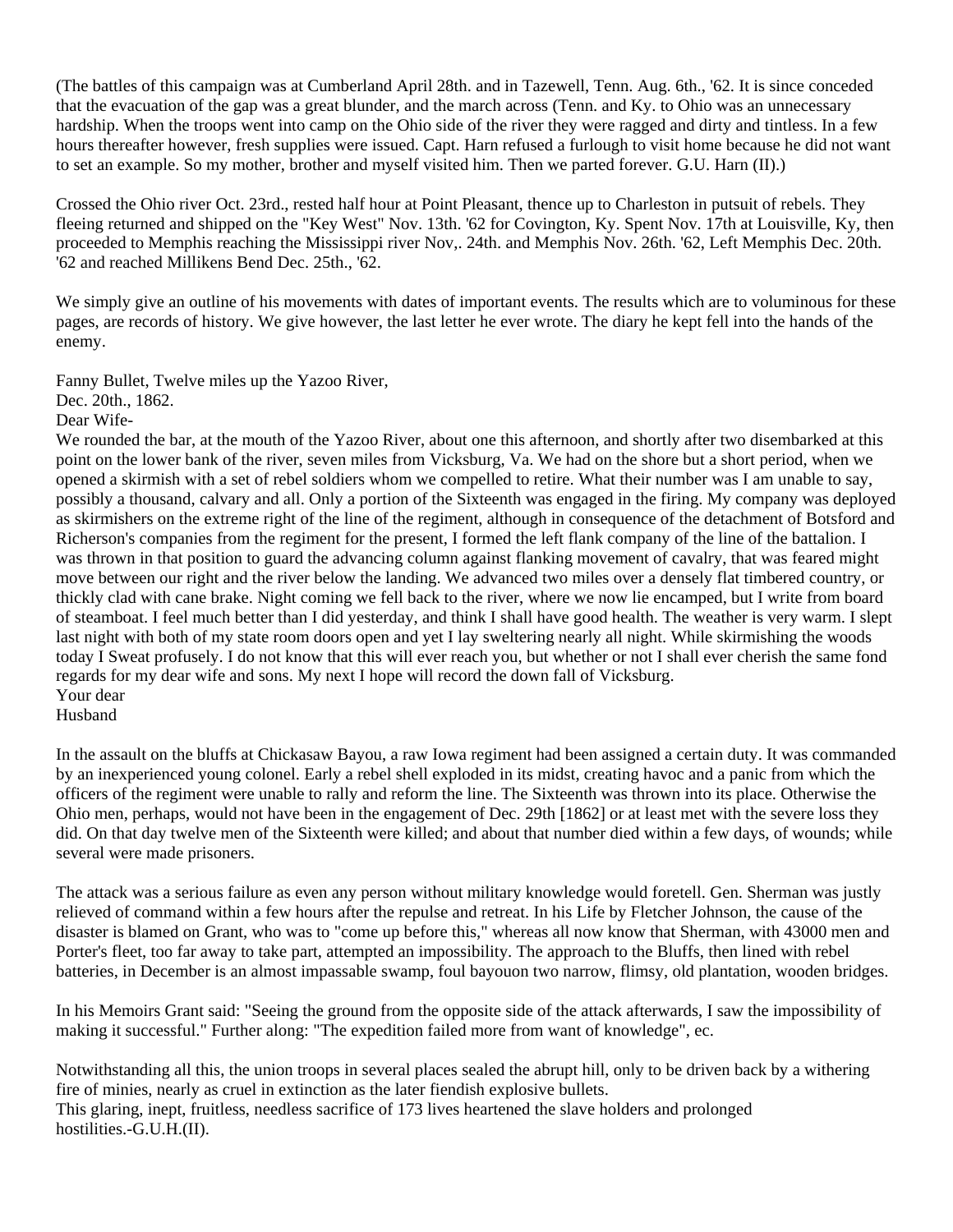Captain Harn wore the uniform of a private and carried a gun. He had no marks of identification on his person. Therefore, if he was interred in the Vicksburg cemetery his narrow cell is marked unknown.

The grave of Cap. Harn is unknown. His wife for years after the cessation of strife, looked forth for his home coming and kept his meals in readiness for him. Reports were rife that he was in Macon or Andersonville prison, others that he was some where in the south looking after the gathering together of property, but the following letter to the writer, from the Col. of the 16th.9. Reg.X.V. sets at rest all doubt as regards his death.

Springfield, Ohio. Dec. 8th., 1867.

Miss Ellen Harn,

Dear Madam-

Owing to my absence from the city your letter was not taken out of the office until today. I hasten to reply, and give you what information I can concerning the death of your brother, Capt. Harn.

On the 29th. of Dec. 1862 an assault was made on the enemies works at Chickasaw Bluffs. Your brother and myself were among the wounded and taken prisoners. I was taken to a hospital in the city and your brother was placed in a field hospital in company with other wounded of my regiment. Capt. Harn was mortally wounded in the thigh, and died in about two hours after being taken to the hospital. This information was obtained by myself from persons in the same hospital, belonging to my Regiment, and personally acquainted with your brother.

The rumors afloat in reference to two men of the 16th. O.V. whom is said have recently made their escape from prison must certainly be false. Because, none of my regiment has been in the rebels hands for the last year, and I am aware of all the absentees, and from what case. It is barely possible that two men out of the 16th. regulars have been prisoners and have seen some person by that name, and have reported accordingly.

 On the first of May 1863 a full exchange of officers was effected so far as to include all these that were captured at Chickasaw Bluffs and Stone River except such as were held as hostages. The names of these held such was duly published, and your brothers name not appearing in that list, puts it in my opinion beyond a doubt that he is dead.

 The ways of Providence are mysterious, and for purposes all wise. Should your brother be still living to be returned to the bosom of his family, none would be more profoundly thankful to the Giver of all good than I would. You brother was a true and consistent soldier, brave and generous to a fault. I loved and admired him. Respectfully Your friend P. Kershner

(We are indebted to the late Mrs. Van Dorn, wife of Capt. W.P. Van Dorn, Co. K, 16th., for the following from Corporal, afterward Reverend George W. Synder, Company E:

Mrs. W.P. Van Dorn, Zanesville, Ohio Dear Madam-

I beg your pardon for so long delaying answering your letter of Nov. 8th., the more so because of the nature of your queries. I was quite well acquainted with your husband, Capt. W.P. Van Dorn, especially so during the last year of our service in the 16th. O.V.I. During that year I was commisarry sergent of the regiment and frequently [ ] close to his quarters. I saw him a few times after the close of the war and then heard no more of him. I suppose from the nature or manner of your question that he is now deceased. If so would be much pleased to have you tell me the time and place of his demise.

I will tell you what I know concerning Capt. G.U. Harn's death. He was Captain of Company I. At the charge of our troops on Chicasaw Bluffs, between Vicksburgh and the Yazoo river we had to cross a small bayou, and then over about a quarter of a mile stretch of level ground before we would reach the enemies breastwroks. It was on that stretch of ground where our forces, especially the 1yth. O.V.I. suffered such he[avy] loss. Many were wounded or slain right at the bayou, or soon after they advanced from there towards the enemy's works. We had six hundred in our regiment in company. line, and lost 312 in killed, wounded and prisoners. I was then a corporal in Co. H, - Captain A.S. McClure commanded. I remained in the ranks until the regiment was cut to peices and all of our officers lost. We were forced to fall back in disorder, every sold[ier] looking out for himself. I was among the very last to fall back; but I did start back I hastened for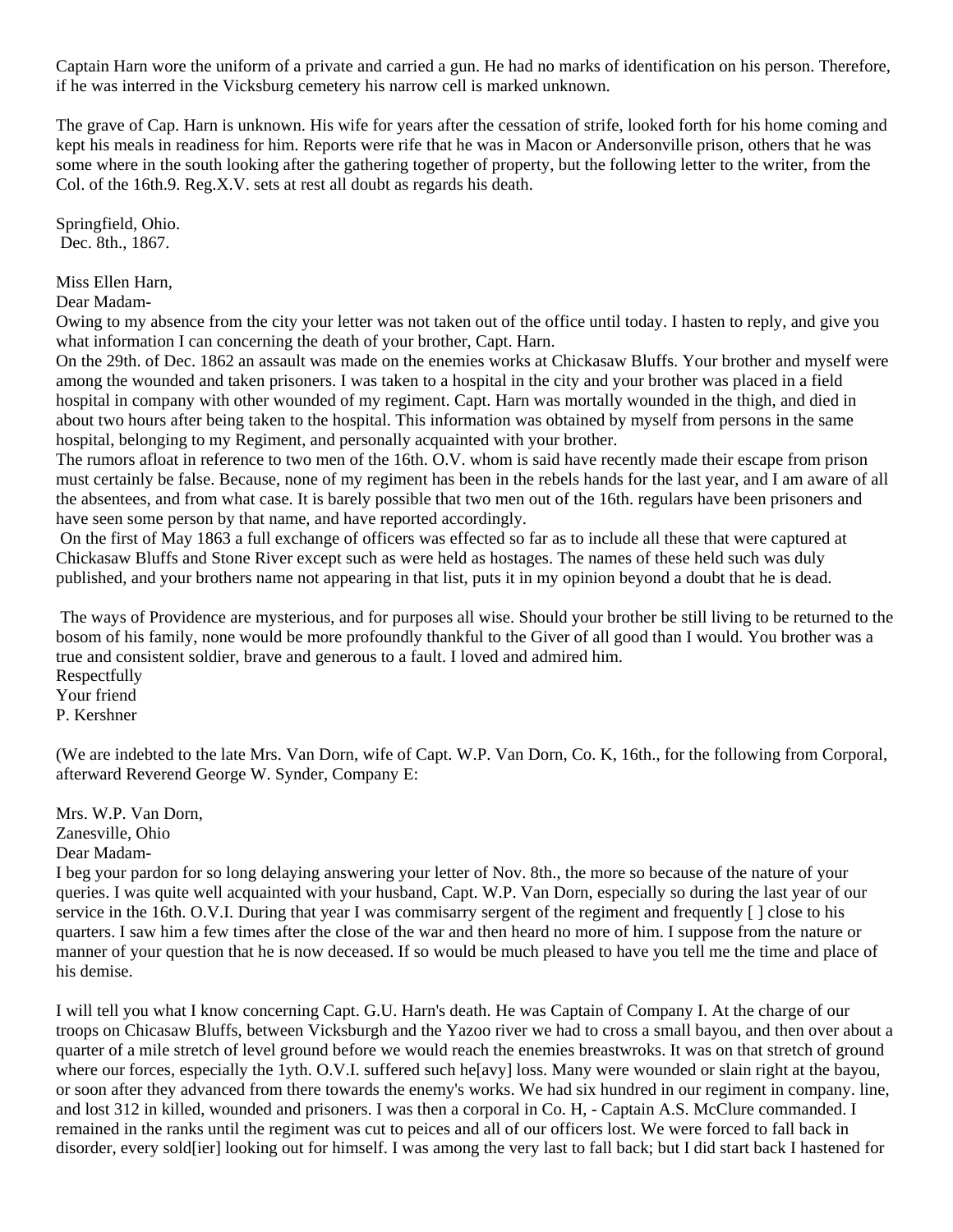the bayou where all of our men were running to in order to escape from the scathing fire of the enemy, and from being captured. As I reached the bayou I jumped down an embankment for shelter right amidst the explosion of shell that killed several s[oldiers] beside me. As I landed at the bottom of the embankment I recognized [Capt.] Harn lying there. I asked him if he was wounded and he replied that he was, and pointed to a bullet wound in his left leg about half way between his thigh and knee. He requested me to move him a few yards to where he would be better sheltered from the bullets. This I did. Then he requested me to undress him sufficiently to bind his leg around the wound. This I also did, and had to tie it up three different times before I could make it tight enough to suit him. He was evidently bleeding profusely inwardly. He told me twice that he was dying- bleeding to death. I told him my name, that I belonged to Co. H, of his regiment, and was a clerk in George Plumers's dry goods store in Wooster, Ohio, at the time of my enlistment, and that I knew him before the war broke out. This statement gave him confidence in me. He then asked me to take his pocketbook and watch from his clothing and send it to his wife; Also wanted me to find a gold pen holder, a gift from Mrs. Harn, which he prized highly; and wanted to return it to her for a keepsake, I searched his pockets but could not find it. I asked him what message I should give his wife for him. He said "Tell her that I died for my country." While yet seeking for the penholder the enemy came on a charge, drawing near where we were, so that I was compelled to leave the spot, or be killed or captured, I could not adjust he clothing but hastily bade him goodbye, and ran back towards where our troops were before the charge. I waded through the bayou up to my neck, ran through a stretch of timber, fell down frequently in order to divert the enemies shots from me, until I reached a large tree in a woods behind which I secured shelter. There I found A.M. Johnson of your husbands company. After resting a few moments there I hunted for the remnant of our regiment, and found it near the spot we started from. A strong reserve force was also there, which kept the enemy from following us far. I found Lieutenant Jones of Capt. Harn's company. To him I gave the Captains watch and purse, which he, after a long delay, sent to Mrs. Harn.

The Captain was near the point of death when I left him. A soldier of our regiment, - I forget his name, - who was wounded and taken prisoner said he saw them bring Captain Harn on a "stretcher" to the hospital tent where he was lying, and that he asked the Captain if he was seriously wound, and faintly replied that he was. The next day he saw them take the Captain out dead. One of our officers, who was taken prisoner, said that rebel surgeon told him that the bullet glanced up the bone of the Captains leg went into the stomach, and caused internal bleeding until he died. There have been no further truthful account given of the Captains death, than this I now give you. Where he was buried no one knows. There are many thousand unknown for his great bravery as a soldier, for his uncompromising abolition views, and for his ability as a pulpit orator. I personally saw his merits in these three capacities. I trust these lines will be of some interest to you and to the Captains grandson.

Very Cordially Yours, C.W. Snyder.

On Oct. 16th, 1859, the John Brown insurrection at Harpers Ferry, occurred. A few days afterwards two weary tramp- like young men entered the fathers shoe store and continuously asked for him. My father had been dealing in western lands and the clerk imagining them to be farm seekers, answered the spokesman, "yes", he replied. The clerk then directed them to our home. There they met my father and disclosed the fact that one was one of the four sons of John Brown. The other named Merriam, both of whom had escaped from the Ferry. My mother at once prepared meals for them and my father secreted them He then consulted with trusted abolitioni[sts] and they were safely carried via the underground route into Lorain county, and thence to Canada. When the civil war broke out Merriam enlisted in the union army. He was reported a suicide. Brown died in Erie county, O., an old man, a farmer.

At that time Wayne county contained many pro slavery person who were eager to claim the money reward and glory of the capture of the unfortunate young men. G.U.H. (II).

(To the first Chicago convention Ohio had 46 delegated, W.B. Townsend and G.U. Harn, representing the 14th district. On the first ballot Ohio gave McLean 4, Lincoln G, Chase 34 votes, one of the votes for Lincoln being by Harn. The second ballot resulted; McLean 3, Lincoln 14, Chase 29. The third ballot gave McClean 2, Lincoln, 25, Chase 29 - Lincoln and 231 1/2 lacking 1/2 votes of the nomination. Whereupon D.H. Cartter, chairman of the delegation, jumped upon a chair and shouted, "I rise to change four Ohio Votes from Chase to Lincoln".

Mr. Harn, with Columbus Delano, Jos. H. Barrett and five others voted each time for Lincoln.

He stumped Ohio and other states in his behalf, but asked no favors of the administration. Within eight days after Beauregard fired on Ft. Sumter, and within five days after the President called for 75,000 volunteer soldiers, he enlisted as a private, and served as such for about four months.

Nearly every one of the Ohio delegates became distinguished, several as members of federal cabinets, as congressman, military men, and in State politics.-G.U.H. (II).)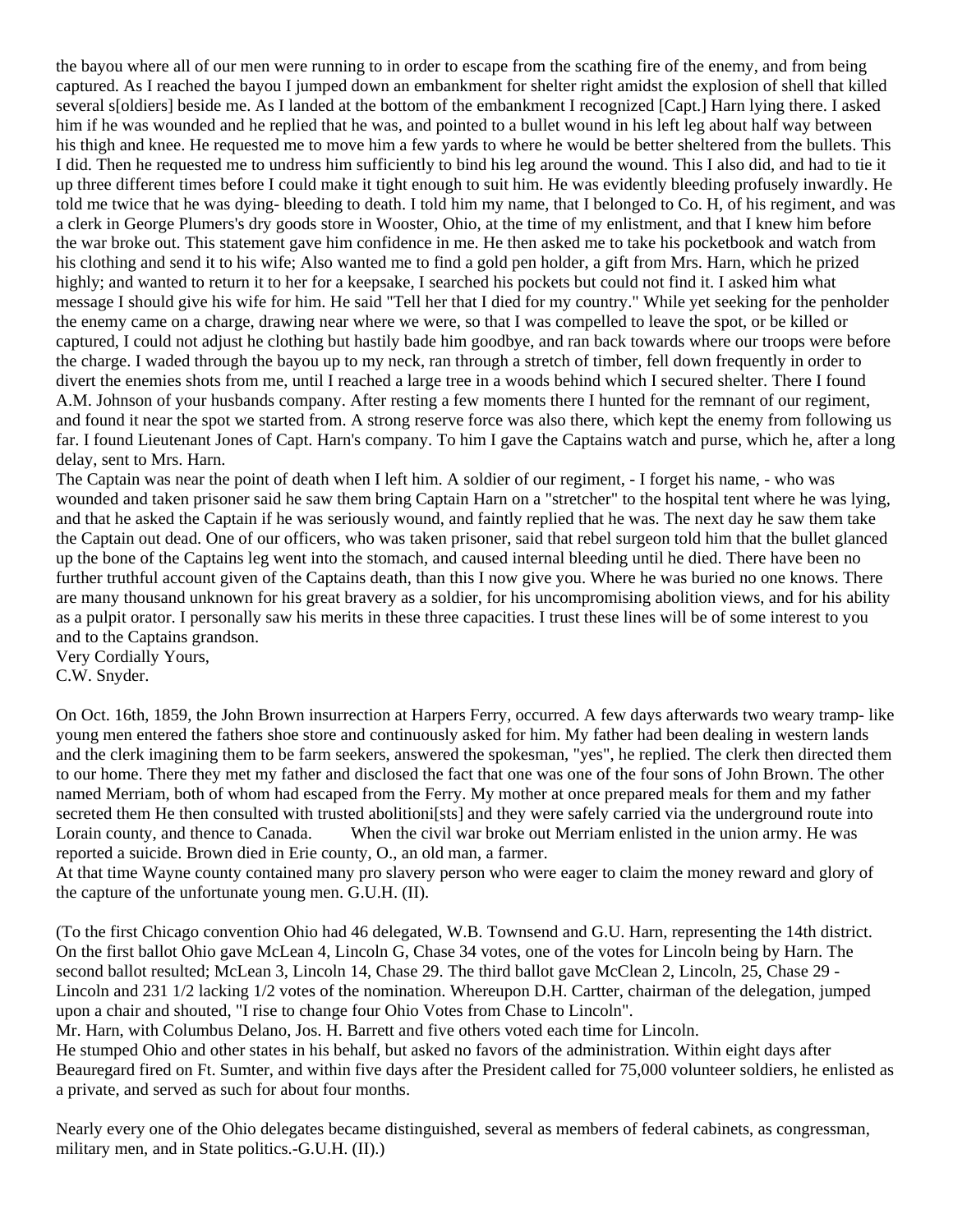### **MARY ANN BRICKER HARN**

Was the youngest of eleven children and the twin sister of Eva Ann who died at about the age of four years. Her first meeting with her future husband when she was but a "young girl" as recorded in his diary was in 1842. This natural gift of quiet dignity which she never lost in her many years seems to have been the paramount attraction in the mind of my brother. Her educational advantages were about all that were vouchesfed to girls of her day. She was a clear thinker and her business capabilities were the equal if not superior to that of her husband Marys father died at about the age of 46 when she was thirteen months old.

Taken from the Church Advocate the organ of the denomination is her obituary:

[Manuscript had comment of a 'Printed obituary insert about 1 column long', but not found.]

September 13th, 1894, Mrs. M.A. Harn states the following information to W.F. Harn at Tecumseh, O.T. and signs it:

"My father's name was Joseph Bricker. He has one brother, Jacob, and no sisters. Jacob died when Joseph (my father) an my mother still lived in the log house where Joe Brant lives, 8 miles east of Carlisle, Cumberland county, Pa. Joseph Bricker was born in Cumberland County. The only way I can fix the date of his birth is in this: He died when he was 46 and at his death I was not quite one year old. I was born in 1825 I think. This would make the year of my fathers birth 1779. I think my father was 21 or 22 when he married. I know my mother was 18 when she married, for I remember of her telling me so often. "

My father's father, that is my grandfather on my father's side, I think was named Jacob Bricker. Jacob came from Berks (or Dauphin) county. He had three or four brothers that I know of. They lived on the Susquehana near Harrisburg. Some of them were very wealthy. One of my father's uncles, or rather my grandfather's brother, was named David. I think. My grandfather and grandmother were very delicate. David was a large man. I think.

My grandfather married a Mrs. Walters, a young widow. She had two girls and a son. The latter a cashier in a Harrisburg bank.

My mother's name was Barbara Young. She was born in Cumberland county. Pa., and died at the age of 92 (April 25, 1872, aged 91 years, 8 months and 13 days). Her father went hunting and never returned. I have no remembrance of his history or name. I barely remember going with my mother to see her mother on a little place one-half mile east of Churchtown. My mother's mother's name was Gertrude Huffman (I think) Gertrude was the mother of Samuel, John, Peter and my mother and a sister Elizabeth, who married a man named First, near Churchtown, and another sister named [ ] who married a Diller, about one and one-half miles from Churchtown on the Carlisle road. Mrs. Diller moved to Ohio, near Jacob Kesler's in Wayne county, east of Wooster, and was killed by a falling tree. My mother had another sister married to another Diller, but I do not think they were brothers.

My father and mother had the following children all born in Cumberland county, Pa.

| Samuel,            | died at Churchtown, Pa.                          |
|--------------------|--------------------------------------------------|
| John,              | died near Smithville, Ohio. 3 Children-1 son,    |
| Jacob,             |                                                  |
| Eliza              | died without issue.                              |
| Margaret (Peggy)   | married George Stroch, Churchtown, Pa.           |
| Joseph,            | died at Smithville, Ohio.                        |
| William,           | died at Earlston, Kansas.                        |
| Moses,             | died in Kansas.                                  |
| Julia Ann (Kesler) | died near Wooster, Ohio, in 1892, aged 79 years. |
| Mary Ann (myself)  |                                                  |
| Eva Ann (my twin)  | died at 4 years of age.                          |

I was married by Elder James Mackey, from Shippensburg, in Carlisle, Pa., on the 27th day of March, 1851, to George U. Harn of Frederick county, Maryland. Ellen D. Harn, George Jones, Harrisburg; Julia Ann Bricker (Kesler) and my mother were present at the marriage. Kate Reynolds (hired girl) was there also. I was then living at Carlisle having moved from Churchtown about two months before marriage. After remaining about a week and then visiting the Harn family in Maryland, we (Mr. H and myself) left for Ohio, locating at Wooster, Ohio.

Mr. Harn took charge of the Church of God at Wooster and remained one year.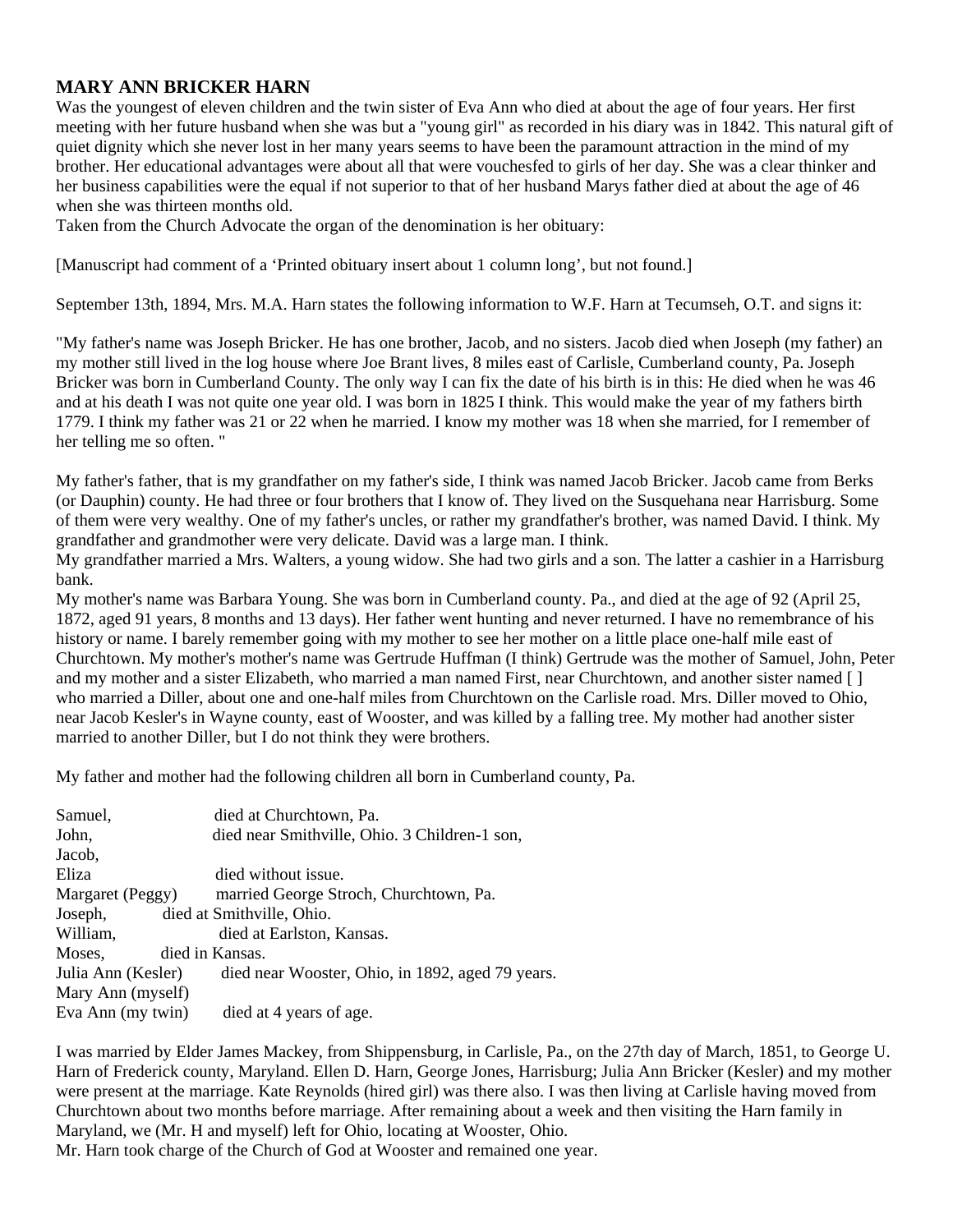On Sunday afternoon, April 4, 1852, George Upton Harn, was born on East South street, Dr. Coulter attending. Mr. Harn after one year at Wooster, and while George U. Jr. was four weeks old went to Lancaster, with me and child, where he took charge of a Church of God congregation and remained two years, after which he went to Shippensburg. At the latter place in March 22, 1854, there was born Francis Louisa Harn, Mrs. Wagner attending. Francis Louisa lived but sixteen days, being buried in the Church of God graveyard, Shippensburg. We remained one year in Shippensburg, after which we returned to Wooster, where Rev. Harn took charge of the Church of God congregation again. On July 27, 1856, in Wooster, Ohio, John Joseph was born and died in same place 11 days later, August 11, 1856. In 1858, we spent a year travelling in the west (Iowa  $\& c$ ). In 1859 Rev. Harn had charge of a church at Smithville, Wayne county, Ohio. Except the two years last named Rev. Harn had charge of the congregation of the Church of God at Wooster up to the time of his enlistment in the Union Army in 1861.

Wednesday morning, June 1st, 1859, William Fremont was born, on South Walnut street, Wooster, Ohio. Dr. L. Firestone was [attending] and Mrs. ----- Barton was present.

signed Mary A. Harn

satisfaction.

#### **THOMAS WESLEY HARN**

The second son of John Harn (II) and Charlotte Hay Harn was born Aug. 30th., 1823 and died Sept. 19th., 1893, at the old Homestead of his father known in the family as the Runkles farm. His remains lie burried [sic] in the family burying ground. There is an error of three days between the record on his tombstone and the family record.

Like the rest of the family his education was limited to the common schools of the day. Because of the responsibility he assumed of providing for the large family, when not yet out of his teens, any prospects for a further education was a foregone conclusion. Yet he was an inveterate reader. No history upon which he could lay his hands escaped his eager perusal. In this he was considered an expert. He was the neighborhood authority for historical information, ancient, medevial or modern. He was also equally an adapt in Bible history. In the current literature and events of the day he was about as familiar as he was with his multiplication tables. He was not the born orator that his older brother was but he had, it is said, a great command of language, but somewhat deliberate in expressing his thoughts. So far a probity of character was concerned his word was as binding as his legal bond. He would never sue. He claimed what he would lose first, and in return he was never sued. He was of a conservative turn of mind and when the Civil trouble arrayed itself for the final encounter, he cast his ballot for the Constitutional Union party under the leadership of Belle and Everet. He made no move as to enlisting until his native state was about to be invaded by the Confederates. He was of a very reticent nature. His mother observing in him an unusual dissuade and surmising the reason thereof and said to him:

Thomas, if you feel it your duty to enlist do not hesitate a moment on my account. The girls (meaning his three sisters) and I can get along somehow. We have no fears because of being left alone.

The next day he offered his services to the government. His discharge paper given at Arlington Heights, Va., May 31st., 1865, states that First Lieut. Thomas W. Harn of Capt. John Mc. Kechneys company (B) 7th. Regiment of Maryland Volunteers, was enrolled on the 20th. day of Aug. 1862, to serve three years or during the war and given his discharge because of the termination of the war; The sentence in the discharge papers "No objection to his being reenlisted is known to exist was not erased. Hence he came out of the army, as he went in, with an unsullied name. Among his papers is a commission as Second Lieut. granted on May 2nd, 1861, signed by Gov. Thomas Hicks as also by Grayson Eichelberger, Secretary of State, and N. Brewergun, adjutant general. This was a militia company, organized for the defense of the state, and of which John Douty a cousin of Second Lieut. Harn, was captain. It did much drilling in the callow days of the troubles and is referred to elsewhere. His commission as First Lieut. of Company B, 7th, Md. Vol, Inft., signed by Gov. Bradford, and others, was dated Aug 20th., 1862 when he enlisted for the regular service. He left his business in the hands of his youngest sister, Kate, asking only that a living be made from it, which was done to his

Though not altogether opposed to slavery, yet at the close of civil war he became wholy in sympathy with the government in all its war measures. He said to me on one occasion, "I must acknowledge that my brothers were far in advance of me." Previous to the war in discussion in which Fred Douglas was the subject, I remarked that from the trend of northern sentiment I would not be surprised if some day Douglas should be sent from his adopted state a member of Congress. "Then," with asperity he replied, "I will be one of the number to take his life if ever he attempts to cross Mason and Dixies line on any such errand."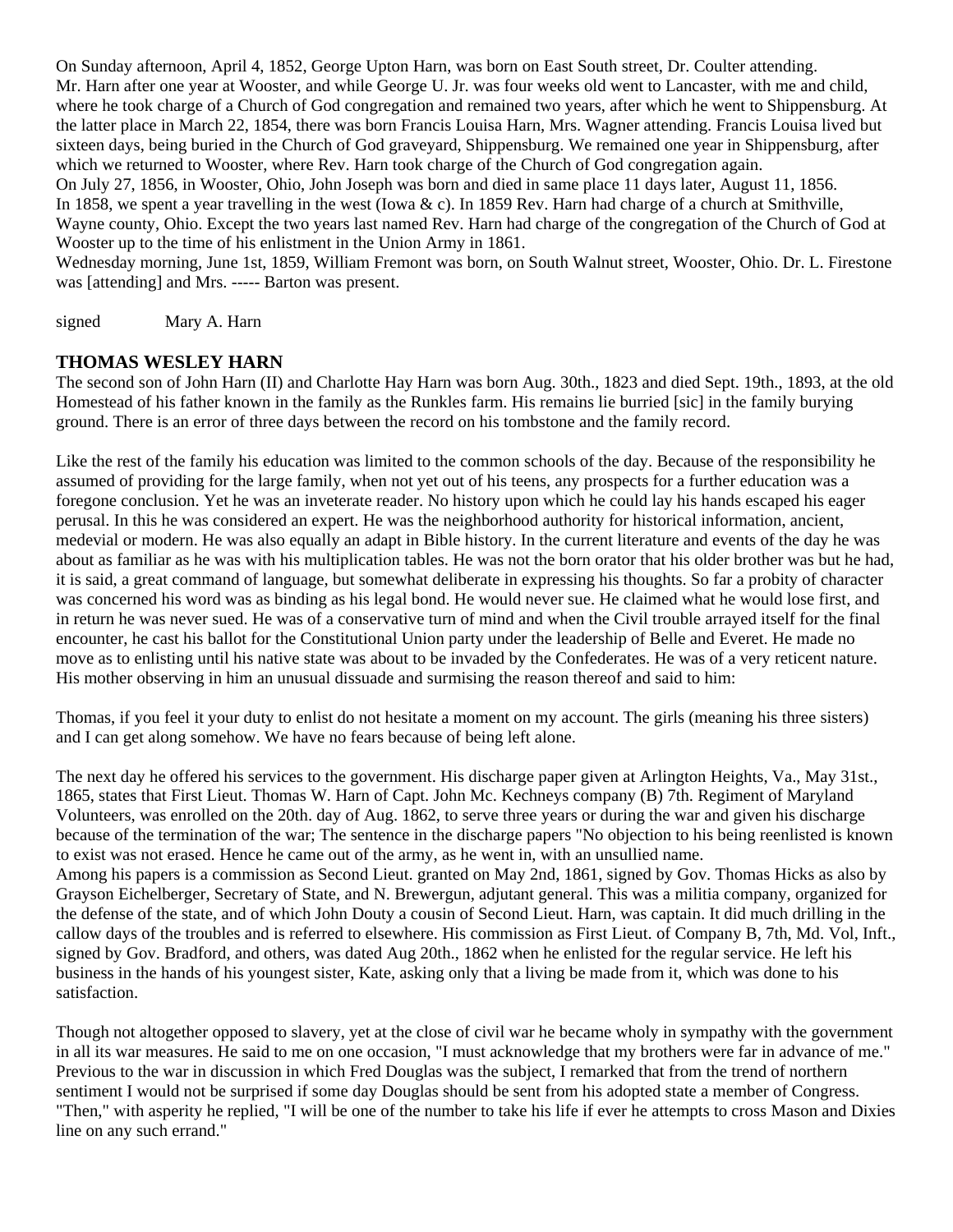No one lamented with deeper grief his death than the negroes. After the war he always had a word of encouragement for their uplift to a higher plane of humanity. More than one fragment of his farm he sold to them on which they erected themselves permanent homes. They were exceedingly slow to accept a deed for the land, averring that they were safe in their possessions so long as Mr. Harn held the title.

From "The Banner of Liberty" Libertytown, Frederick county, Md., we make the following excerpt. [Excerpt is missing in copy of manuscript, space was left, and had a comment of 'Printed insert, half column'.]

His diary, which he kept during the war until reaching home Thursday, April 20, 1865, commences May 4, on which date he left Culpeper. He mentions:

 "A small fight on the 5th and terrific fighting on the 6th and 7th; charged the enemy on the 8th. Saturday 14th left skirmish line amid yelling and firing after us, taking position near Spotsylvania. On 21st moved towards Richmond and picketed near Grant's headquarters. Passed Guineys Station on 22nd, crossed the Matapan. On 25th crossed the N. Anna and met the rebels in heavy pine timber. On the 28th crossed the Pa Ky with a sharp skirmish with rebels. Here ordered to take possession of the Gibson House at all hazards. Did so and wouldn't let the boys burn it. The Maryland 1st found Gibson's burried pork and confiscated it. Moved by night on June 2nd and on 3rd formed a junction with 18th Corps. Two men, John Vanesta and Daniel Welling, of Co. B, 7th; d, wounded. June 6th changed underclothing for the first time since crossing the Rapidan. On 12th crossed the Chickahominy at daybreak. Reached Charles City C.H. about 10 o'clock on 13th having marched without rations. Sick but walked. On 14th bivouaced. Had a pleasant rest on an empty stomach. Evening of 15th got rations. On the march by sunrise of 16th and crossed the James river at Willcox's Point; rested awhile, then marched all night to near Petersburg, reaching there 17th and formed into line while 9th corps were fighting the rebels. Fighting on 18th in which Jesse T. Anderson was killed and Wm. F, McLaughlin and F.G. Miles wounded, of Co.B.7th. Md. Nineteenth and 20th firing day and night. Geo. W. Haines wounded Co.B on 21st. In no battle 22nd, 23rd and 24th though in line and 25th lay in reserve. Sunday 26th relieved Col. Hichen's brigade at night. Threw up breastwork commencing seige work in rear and around Fort Hell. Myself in command of detail that broke first ground for the earth work the engineer, in the darkness giving orders by motions and whispers. Sick with diahorea since three days before reaching Charles City C.II. The usual cannoning and musketry firing for a long time. July 27th. left trenches and retired to rear to recuperate a bit. A months hard siege work and fighting one begins to feel a little veteranized. Late at night 29th, ordered underarms, and on the 30th, marched to the railroad. Connection on the Norfolk road and wittnessed the blowing up of the rebel fort. Simultaneous with the blasts all hell broke loose. Our brigade was not ordered in, for which they have our thanks. From 30th of July to 17th of August in camp, and shelled by the rebels. On the 17th whipped the rebels at Yellow House, on the Weldon R.R. Davis Saylor and Jeremaih Iser wounded. Iser fatally, and Henry Nusban prisoner, all of Co. B 7th. Md. The 7th. behaved extremely well delivering its fire with steady nerve when on the second round the rebels in front broke and run. Eighteen rebels again repulsed. Nineteen and twenty skirmished fighting and building earthwork. Wm.O. Richardson of Co. B 7th, wounded August 21st. rebels charged with their whole line but repulsed with great loss, and but little loss on our side. The 7th. Md. massed in the breast works with 7th. Ill. and 7th. Wis. regiments. When the action was over many dead rebels lay in front. The 22nd, was spent in burying rebels dead and gathering arms. From this date to December 5th. repulsed the rebels a number of times, held state and national elections, received visit from Gov. Bradford etc., when we were releived by 9th. corps. and sent to destroy the Weldon R.R. which was completely done as far as Hicks[ ]rd. Returning through Sussex C.H. found (in a letter to the writter) th[re]e of the First Maryland and others shot through the head, their throats cut and entirely stripped of their clothing. They had been murdered by the guerrilla. This was exasperating. One of the murderers was hanged in the jail yard and the whole country set on fire along the line of our return march. We were out six day, ate and slept but little, marched and worked night and day. On the 11th of December returned within our lines very foot sore. Usual camp duties until 6th of February, then we met the rebels in force at Dobney's Mill, near Hatchers Run company B 7th. Maryland, lost two good men killed - First Sargent Dan J. Albaugh and Corporal H. Baltzell. Levi Manginnis slightly wounded. From above date to 25th. camp duties and putting up breast work. When we were paid off and I left for home on leave of absence.

March 12th. returned to camp; 14th. had Corps. review; 15th. Suttlers moving; 16th. corps. review by Gen Mease; 17th. Regimental inspection. Begins to look like fight. On the 29th. marched at 3 o'clock in the morning across Hatchers Run and bivouaced on Vaughn farm. At ni[ght] took position in line of battle, and on Nov. 31st. fought the battle of White Oak Road. Jacob Beacht fatally wounded, and Jesse Hyder and Jas. Willhide slightly, all of company B, 7th. marched all night up Boynton Blank Road. At day break left that road, April 1st. took a private r[oad] and at sun up communicated with Sheridan. At about five o'clock moved the rebel line and captured nearly their whole force. James Shelton and Cornelius Smith were mortally wounded, and in this action I received a severe wound in the right hip, and Washington McPherson a slight flesh wound, all from minnie balls. Went to farm house where Gen. Sheridan made his head quarters that night. Sunday April 2nd. sent to the field hospital and had ball extracted."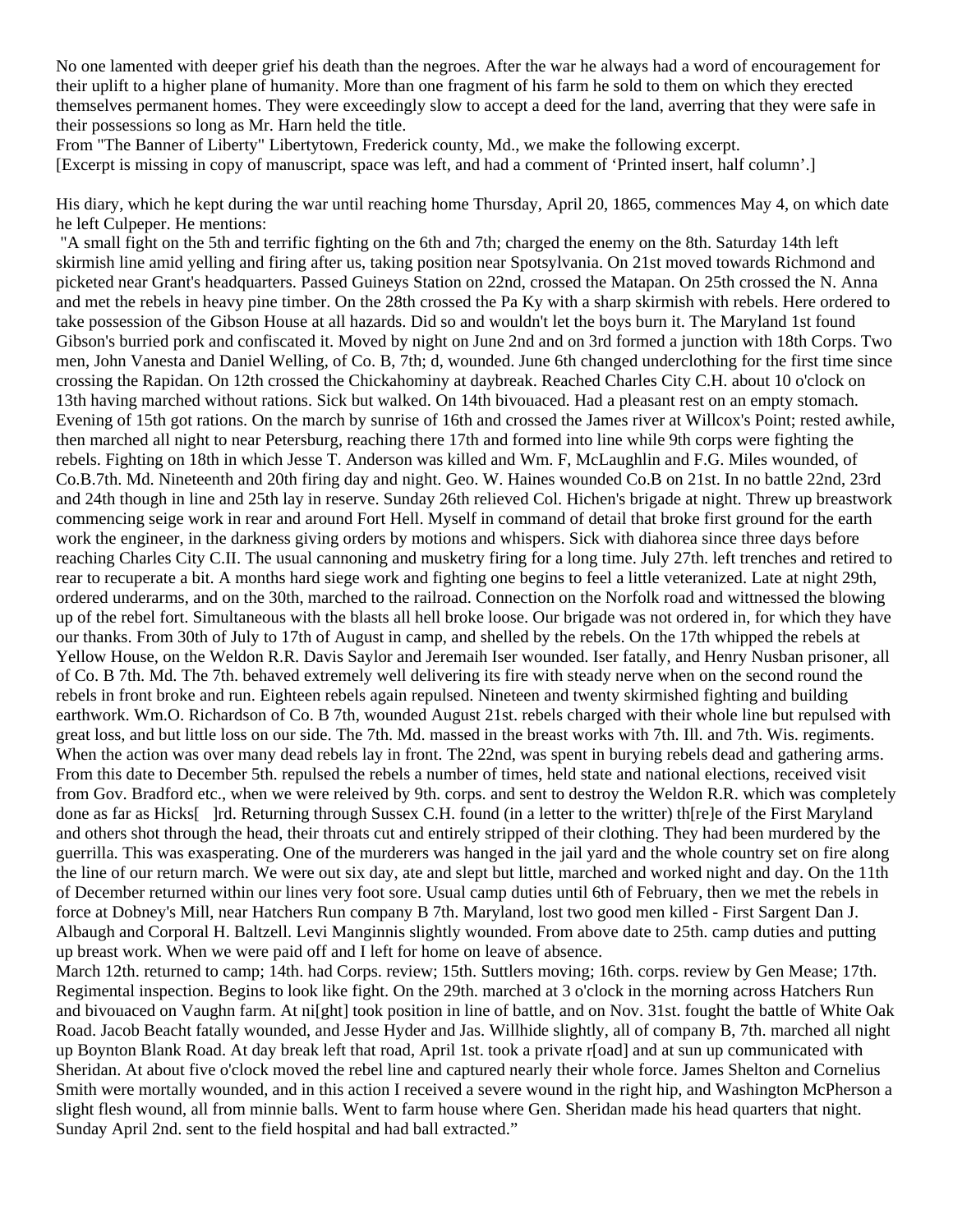He once told the writer that when placed on the operating table the Surgeon drew his shinning knife across his face some two or three times, in quick siccession[sic]. He looked up and smiled, when the Surgeon said "Oh, you'll do", and went to work.

Left for City Point on twelve miles of corderoy road to Humphrey Station. He told the writter this coderoy ride caused him more suffering than all the war put together.

"Monday 3rd. at Humphrey Station sore, the 4th., 5th. 6th., 7th., do.do. Saturday the 8th. do. Old Abe visited us and had a shake hands. Heard Lee's surrender at night, great shouting and cannon firing. Feel better on 10th. same on 11th., 12th., 13th., and 14th. Saturday 15 left on leave of thirty days absence, on hospital boat Conneticutt. Arrived at Washington late eve 16th. and staid at American Hotel. Left on 3:15 train 17th. for Baltimore, and stopped with a cousin, Caleb Douty Tuesday QIth. left for home; stopped over night with sister Jane, Mrs. Grove. Wednesday 19th. came home." In a letter to the writer, of July 9th., 1864, after refuting a false report in regard to his failing health, he says; "I intend to follow the fortune of this army until it is victorious in Richmond, or driven from before its fortifications in defeat. I am not seeking dangers here, but if such destiny should be offered me I shall not refuse it, though there should be another sacrifice in our family."

In regard to some dissatisfaction as to promotion he says; "I have never sought any part of distinction, have only obeyed orders, therefore Col. Phelps appointments do not hurt me badly. I resent an indignity as readily from Col. Phelps as anyone else. I have only one way to resent this, and that way is to fight through this campaign without him, and then to abandon him. I have no ambition to be a captain other than of my own company. If the colonel had have offered another company to me I would not have accepted it."

Col. Phelps was killed near Spotsylvania. Lieut. Harn always vowed that no difference what suffering he was called upon to endure because of the war no rebel should ever hear him utter a groan. The vow was held sacred to the end. Eight years after the close of the war he came near death because of the wound, and though his sufferings were extreme, never a murmur escaped his lips, and when the end came he faced death as calmly as he faced the cannon. He had no less courage but was a less rash and more discreet soldier than his elder brother.

#### **SARAH ANNE HARN WILLIAMS**

The third child and eldest daughter of John Harn (II) and Charlotte Hay Harn, was born near West Falls, Frederick county, Md. May 30th., 1825. She received the highest advantages of the subscription schools until she was fourteen years of age. Her teacher George Mc.Cartney, was quick to discover her aptness to learn and was not slow to stimulate her natural love of study. Because of the financial reverse of the family she worked at the millenary [sic] business in Baltimore from sixteen to nineteen. Her brother George invited her to visit him at Mt. Joy, Lancaster county, Pa. where he was stationed as a minister. She arrived there July 25th., 1845 and after visiting Harrisburg, Mechanicsburg, Middletown and other points with her brother entered as a pupil, Cedar Hill Seminary at Mt. Joy, November 25th. April 4th. returned home and taught a term of school, thence back to Cedar Hill and received a diploma from the institution March 30th. 1848 making an acceptable teacher there until she married. The Misses Ellen and Mary Winebrenner and Mary the daughter of Simon Cameron, were then schoolmates. Ellen Winebrenner married James Colder a prominent M.E. minister, and with him went as missionary to China. Like Judson, Mr. Colder while there became a Baptist, and on his return identified himself with the Free Baptists. Miss Cameron married a prominent politician who figured in Republican politics contemporary with his brother-in-law Dora Cameron.

April 25th. 1850, Sarah Harn was married to the Rev. Alvin Dighton Williams, a Free Baptist minister, and with him went to Carolina Mills, Rhode Island. From thence Mr. Williams went to Pawtucket, R.I. where their first child was born, and died, and near there lies buried. In the spring of 1854 Mr. Williams was called to another pastorate of the Free Baptist church in Lawrence, Mass. In Sept. of 1858 he took charge of the Free Baptist church in Minneapolis, Minn. and in the spring of 1860 became President of the Free Baptist Seminary of Wasioga. From the pastorate of the Fair Point church, Minn. he went to Cheshire, O. as principal of the Academy then moving to Flemington, W. Va, Mrs. Williams again took up teaching in W.Va. college and also studied successfully, German under one of the professors, her husband, in the meantime, serving as president of the college, and also as state superintendent of Public Instruction, From her Mr. Williams went to Peru, Neb. as principal of the State Normal School. The health of both husband and wife having become seriously impaired they located as pioneer settlers at Kenesaw, Neb. in 1873. Here Mrs. Williams first experience as pioneer housekeeper was, with the two younger children, in the wagon bed with no neighbor within six miles while her husband went to Lowell, some eleven miles west, for the first load of lumber for a house. Having started at noon it was after dark when he returned. Finding he had lost his bearing, he stopped to reconnoitre in the darkness. According to arrangements, for fear of prowl[ing] indians, no light was kept burning. The cow, perhaps lonely and lost without comradeship, and hearing the receding rattle of the wagon, promptly made known the pickett line by a bovine bugle call.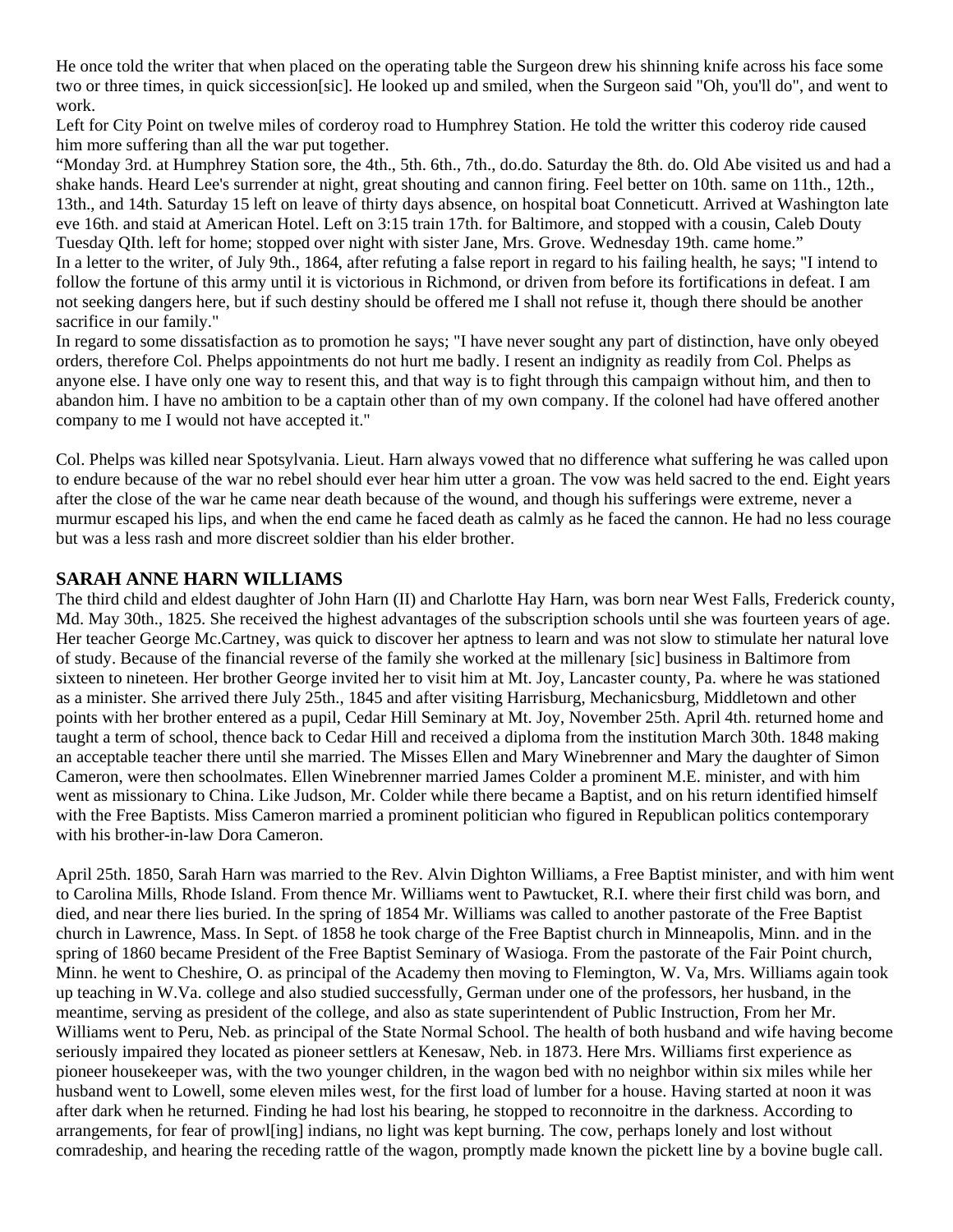They were the first settlers at Kenesaw, located on the southwest quarter section of section 26, township 8, Range 12, which was given the name of Desert Home.

Mrs. Williams went to Washington, D.C., and with her daughter Mary, who was holding a position in the government printing office spent the last several years of her life there, coming to Nebraska to spend the August vacation allotted her daughter.

The Nebraska State Journal pays her the following tribute:

#### AN EARLY SETTLER GONE

. "On Monday evening, February 4, 1901, Mrs. Sarah Harn Williams died, after a lingering illness. Mrs. Williams, with her husband, the late Prof. A.D. Williams, and family, were the first permanent settlers in Kenesaw township, Adams county, Nebraska, having settled here in 1872. Prof. Williams died six years ago. Mrs. Williams was a native of Maryland, where she was born in 1825, so that at her death she was nearly seventy-years old. In her youth educational advantages in Maryland were meager, but Sally Harn was ambitious and so Cedar Hill Seminary, Mount Joy, Pa., found her first a student and then a teacher, at a time when it was the exception for girls to acquire anything more than the mere rudiments of an education. She became proficient, not only in the text books of the school, but a person of wide range of reading and general culture. Her mind was analytical; she asked for the reason of things. With a rare command of language her conversation was a delight to her intimate friends. In 1850 she married and shared with her husband the enthusiasm of labor in church and educational fields of more than forty years.

Mrs. Williams father joined the Maryland militia in repelling the attack of the British on the Capitol in the war of 1812, and her great grandfather was wounded in the war of the revolution. Her three brothers served in the war for the preservation of the union. George U. Harn, her eldest brother, was a preacher of great eloquence, an active abolitionist and a member of the Chicago convention that nominated Lincoln for president. Five sisters survive her, only one of whom, Miss Ellen D. Harn resides her at Kenesaw. Three daughters and one son mourn her loss, Mrs. I.D. Evans, Miss Mary Harn Williams, and Mrs. J.R. Thrall, all of Kenesaw and George T. Williams of Denver, Colo."

Mrs. Williams if not by active service a "new woman" was in cordial sympathy with all movements having a tendency for the uplift of woman to civil, intellectual as well as spiritual equality with man. She identified herself with the Nebraska State Suffrage Association during the suffrage amendment campaign in 1882 and was a charter member of the Kenesaw Womans Christian Temperance Union, to both of which organizations she was ever a loyal sympathizer. While in Washington she enjoyed the cordial friendship of Miss Anthony, Mrs. Colby and many other leading lights of the suffrage movement.

### **ALVIN DIGHTON WILLIAMS**

To whom Sarah ANNE Harn was married, by Rev. J.H. Hurley, April 25, 1850 at her father's home was the only son of Phineas Cromwell Williams and Mary Marilla Loomis Williams, born October 13, 1825; at Smithfield Center, Bradford county, Pa., His parents were both from Conneticut, his father being born at Granby, that state, October 3, 1786. He died at Cadmus, Kansas October 10. liyt(?), having in later years made his home with his youngest daughter, Mrs. Anna Adelma Kempton. His eldest daughter Mary Sophia married Mr. George Norton, of Pawtucket, R.I., a brother-in-law of Edwin French, a well known artist of Massachusetts and a first cousin of Ex-Governor John Davis, of Rhode Island. Mr. Norton died in Andersonville prison during the Civil war, having enlisted at Attleboro, Mass.

Cromwell Williams traces his lineage to Oliver Cromwell. A.D. William has stated to the writer on more than one occasion that it was a certain fact that his father, Phineas Cromwell Williams, Was a direct descendant of one Williams that served under Oliver Cromwell, who for many years was in hiding in the thinly settled portions of Massachusetts. Some historian described him as an old gray haired veteran coming down out of the forests into the settlements and creating no little excitement when his identity was disclosed.

Alvin D. Williams was a self-education man. He inherited his love of study from his mother. His father lent no helping hand towards his sons education. On retiring to his room, a candle, sureptitiously placed there by his mother, afforded him many midnight hours of study. With less than five dollars in his pocket he entered Whitestown Seminary N.Y. and from thence at the age of nineteen, entered Hamilton College, Clinton, N.Y. from which institution he graduated at the age of twentyfour, in 1849, in the meantime defraying his expenses by carpentering, preaching, writing, or whatever came to hand, He identified himself with the Free Baptist church, East Troy, Pa., at the age of thirteen. Besides pastoral duties he taught a number of common schools, was chairman of town school board in Pawtuckett, Mass., city superintendent of schools in Lawrence, Massachusetts, principal of Minnesota seminary, Wasioga, Minn., Cheshire Academy, Ohio, president of West Virginia College, Flemington, West Virginia, state superintendent of schools in West Virginia, principal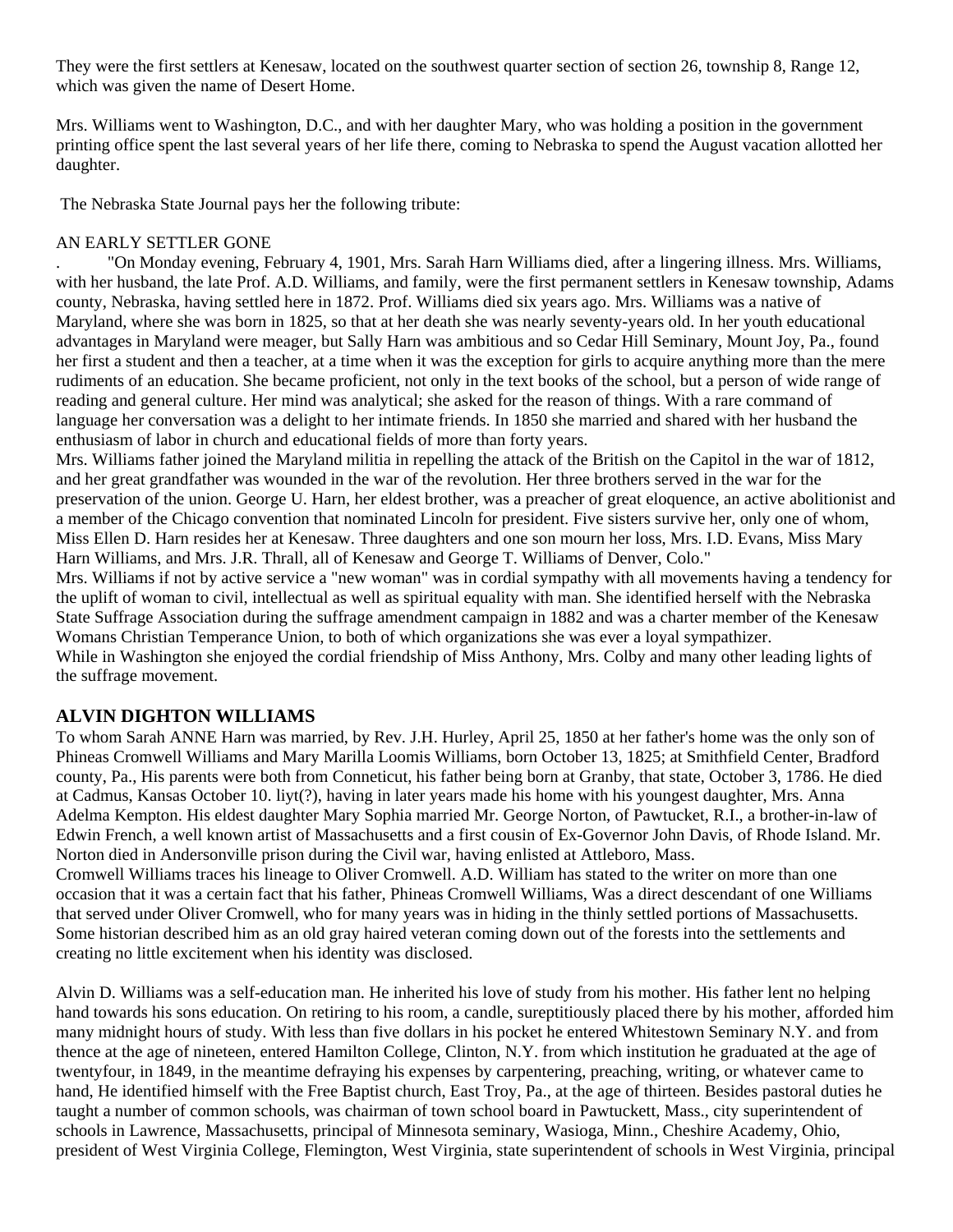of Nebraska state normal school, and president of Oakland City College, Oakland Ind. to which institute he gave his library of some fifteen hundred volumes. He received the de[gree] of Doctor of Divinity in 1871 from Chaddock College, Quincy, Ill. He originated the Free Will Baptist Quarterly, was its business manager as well as part of the time its editor. He is the author of five books- "History of Free Baptists in Rhode Island;" "History of Free Communion Baptists;" "Four Years of Co-operation in Nebraska;" "The Church and its Institutions;" and a biography of Rev. Benom Stinson. He edited and published two denominational local papers, the Northwestern Free Will Baptist, monthly, and the Western Free Baptist, Neb. He edited the Lowell Register, and when Kenesaw Nebraska boasted three or four houses, a depot, post-office and school house, he published the "Kenesaw Times". For six years he published the Hastings Nebraskan and lastly the Christian Herald." published in Tennessee, the object of which was to unite Southern Free Baptists. Mr. Williams was born a student. His natural endowments were far from being below the average. He was a pleasing platform speaker though not really eloquent, owing to a life-long bronichal affection. He had a wide range of thought; a most ready command of language; a clear, acute reasoner, and especially gifted in prayer. He was a strong forceful writer and when so minded, trenchant. He was a man of no idle moments. His life-long friends, Dr. Ball, now (1902) President of Keuka College, Keuka Park, N.Y. has this to say of him:

"Dr. Williams was a strong resolute, earnest man, always doing something, and generally successful in reaching good results. He could not be discouraged, nor easily resisted, He had ideas and believed in them; plans and pushed them. He aimed to do good, All his schemes contemplated benefit to somebody; and though they involved toil, sacrafice and exposure to disappointment, unfriendly critism, he prosecuted them cheerfully and persistently assuming large burdens, doing the hardest part of the work and was content with the smallest part of the honor and reward."

Dr. Ball was for many years pastor of the Free Baptist Church, Buffalo, N.Y., While on a visit to the General Baptists, southern Indiana, in the fall of 1884, inadvertently mentioned, in the hearing of a country editor, the lapses from virtue of a presidential candidate, where upon the next issue of the paper set the political world aflame with a cyclone of scandle. In the fall of 1894 Mr. Williams went to Florida hoping to recuperate his failing health but finding himself rapidly sinking he hastened home and on the last day of the year 1894 died. He was buried with Masonic honors in the Kenesaw Cemetery.

### **CROMWELL HARN WILLIAMS**

The eldest child of Sarah Anne Harn Williams and Alvin Dighton Williams was born in Pawtucket (then Massachusetts, July 14, 1851, and died in infancy September 4, 1852.

#### **EMMA LOOMIS WILLIAMS**

The second child of Sarah Anne Harn and A.D. Williams was born in Pawtucket, Mass., October 1, 1853. Removed with her parents to Lawrence, Mass and thence with parents and sister to Minneapolis, Minnesota when four years of age. Attended district schools at Wasioga and Fairpoint until 1868, when she entered Cheshire Academy in southern Ohio and afterwards West Virginia College at Flemington, W.Va. At eighteen years of age she taught her first school at "Slab Camp"-on the mountains-in Breston county the same state. In 1871 she secured the degree of M.E.L. (Mistress of English Literature) from Wheeling Female College. Taught a country school in Harrison county same state, and in March 1872, entered the State Normal School-of which her father was principal - Peru, Nebraska. She taught a common school at Tecumseh, Neb., then entered the State University of Lincoln. Taught in the city schools at Lincoln. Here she boarded in the family of Prof. Church, of the University. Mrs. Church was a niece of Grace Greenwood, and finding the trend of their literary proclivities lay in the same direction they became life-long friends. Mrs. Evans cemented this friendship by naming her first daughter Grace Alice, Alice, being the name of Mrs. Church. Immediately after teaching a term in Kenesaw she married to Mr. I.D. Evans at Kenesaw, Neb., April 25th., 1878 "and lived happily ever after". Some newspaper work was done on the Hesperian Student while at the university. Mr. Evans was editor and proprietor of the Sutton Register, and during his absence in Omaha, in the Internal revenue office, she assumed the duties of editor and business manager of the Register Office and made it of it a success in both departments. She wielded a graceful pen and her teaching, and family duties, probably was an obstacle to her entering upon a wider literary sphere.

She lives a delightful cottage home "The Walnuts" in the suburbs of Kenesaw. She is the mother three children, Grace Alice now a student at the university, born Sutton, Neb. February 12th., 1881. Fred Williams was born at Stockham, Neb., July 13th., 1888, and Esther Evilison, Stockham, Neb., November 22nd., 1893, who now in her ninth year is making remarkable proficiency in her studies.

[Manuscript says "Printed insert", but none there]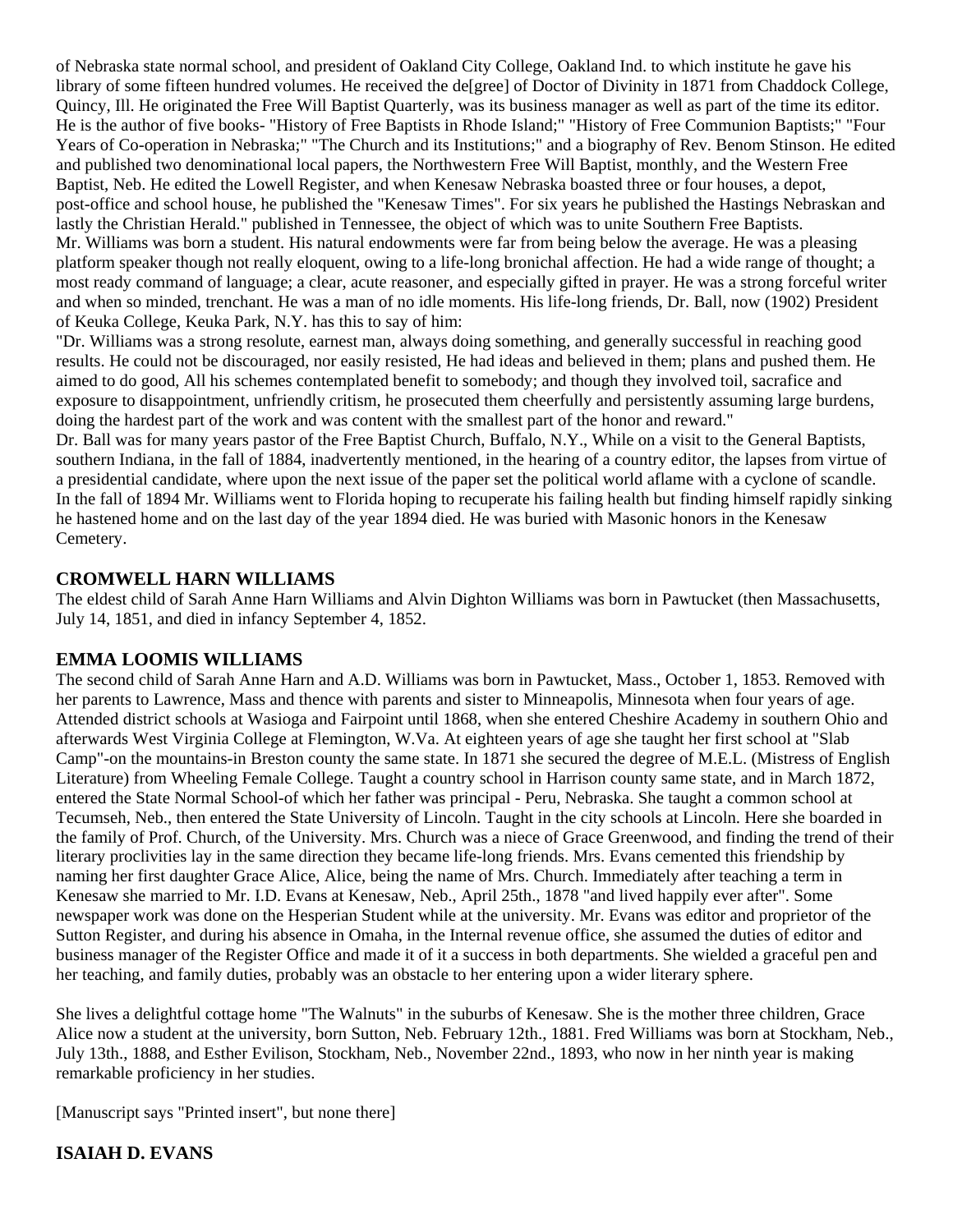. Was a Welsh parentage. His father Evan Evans, and his mother, Margaret Williams, were both born in Caermarthen Shire, Wales, the former about 1818. Evan Evans died in 1863, and Margaret Evans his wife, in 1861, at Spring Green, Wis. They came to the United States in 1840 and settled first in Blossburgh, Tioga county, Pa. where Isaiah was born December 25th., 1844. At the age of four years the family moved to Sauk county, Wisconsin, where he was brought up on a farm. After attending the public schools he availed himself of the commercial course at Gilby's Academy, Spring Green, Wis. During the civil war he served as First Sergt. in Co. E, 49th Wis. Vol. Infantry. Having driven a four mule team across the plains to Montana in 1866 he spent four years there in the mines. In the palmy days of the city of Lowell, Neb. - a City now passed from earth, except a depot, school house, blacksmith shop and post office - he served as postmaster and edited for two years the Lowell Register. April 25th., 1878, he married Emma Loomis, the eldest daughter of Prof. A.D. Williams of Kenesaw, Neb. During the year 1879 he was associated with Mr. Williams in the publication of the Hastings Nebraskan. In 1880 he located in Sutton, Neb. and established the Sutton Register, which published about seven years. During the part of this time he served as cashier of the Internal Revenue Office, Omaha. In 1887 he bought and laid out the town site of Stockham, Neb. and organized the Bank of Stockham and managed it as its cashier for more than six years, besides doing the town site and much other business. Because of the failure of crops consequent upon Nebraska three years drouth [sic] and especially because of the financial panic of 1893 the Bank liquidated in 1894 every depositor being paid in full. In June of 1893 he and his daughter Grace visited the Columbian exposition. The family moved to Kenesaw in 1896 and Mr. Evans took up his favorite employment, that of farming. Besides owing a large tract of land four miles southwest of Kenesaw he operates one of the most beautiful farms in the suburbs of the above village.

Mr. Evans in politics is a Republican somewhat actively so, and in 1898 was nominated in the legislature and was elected. He served with distinction, being accounted one of the leading members of the House. He was the author of a number of bills some of which became law. A staunch supporter of Senator Hayward he unflinchingly stood by him during that memorable and long contest, being selected by Mr. Hayward as one of his managers.

For the twelth Census, taken in June 1900, he was appointed supervisor for the fifth Nebraska district. Under his charge he had eighteen counties and one hundred and ninety enumerators, and for the very prompt and efficient manner in which he preformed his work he received the thanks and commendation of the directors of the census.

Mr. Evans is an extensively read man, a genial companion, liberal minded, generous to a fault, and fixed and immovable when convinced of being in the right. Though not a party prohibitionest he considers the liquor traffic a moral and civic evil. He is also as firmly convinced that taxation without representation is tyranny applies equally was well to woman as to man.

The name of Mr. Evans grandparents, were Evan Evans and Esther Evans on his fathers side and Thomas Williams, called "Williams Wisken" from the name of his farm, and Elizabeth Williams, all of Caermarthen, South Wales.

#### **MARY HARN WILLIAMS**

The second daughter of Sarah Harn Williams and A.D. Williams, D.D. was born at Lawrence, Essex county, Mass. Nov 26th., 1855. The family moved to Minneapolis, Minn. when she was two years old. She received the rudiments of education in the village school of Fairpoint, Minn. She entered the preparatory department of Cheshire Academy, Cheshire, Ohio, when she was thirteen years old. On the removal of the family to Flemington, W.Va. she entered West Virginia College of which her father was President. She spent two years in the Nebraska State Normal School at Peru, thence entered the State University at Lincoln. At an early age she manifested a preilection for the printing office and proved herself a helping hand in not a few of her fathers publishing ventures. She had a case on the Lowell Register, the Kenesaw Times, the Hesperian Student (college paper) Central Nebraskan (Hastings) and Womans Tribune, Beatrice. When the editor Mrs. Clara Bewick Colby, transferred the Tribune to Washington, D.C. she went with it as its chief workman. While thus engaged, under Congressman Laws, of the fifth congress district of Nebraska, she received an appointment to a position in the government printing office, and held it through the changing administration from Aug. 4th., 1890 till Sept. 1900, when she resigned bringing back with her to Kenesaw her invalid mother, who died the following February 4th. 1901. While in Washington she became acquainted with and enjoyed the comradship of many of the prominent leaders of woman suffragists. She served as delegate from Nebraska to the National Suffrage Association at Washington D.C. three or four different times. Having at one of the conventions been appointed a committee to interview the governors of the several states as to their status on equal sufferage she at the succeeding national convention made a public report of the results. She served several years as secretary of the Woman Suffrage Association of the District of Columbia also, later of the Nebraska State Equal Suffrage Association. She served as secretary of Winndaughs[?] for four or five years till she returned, permantly to Nebraska in 1900. In February 1900 she served as delegate for Winndaughsis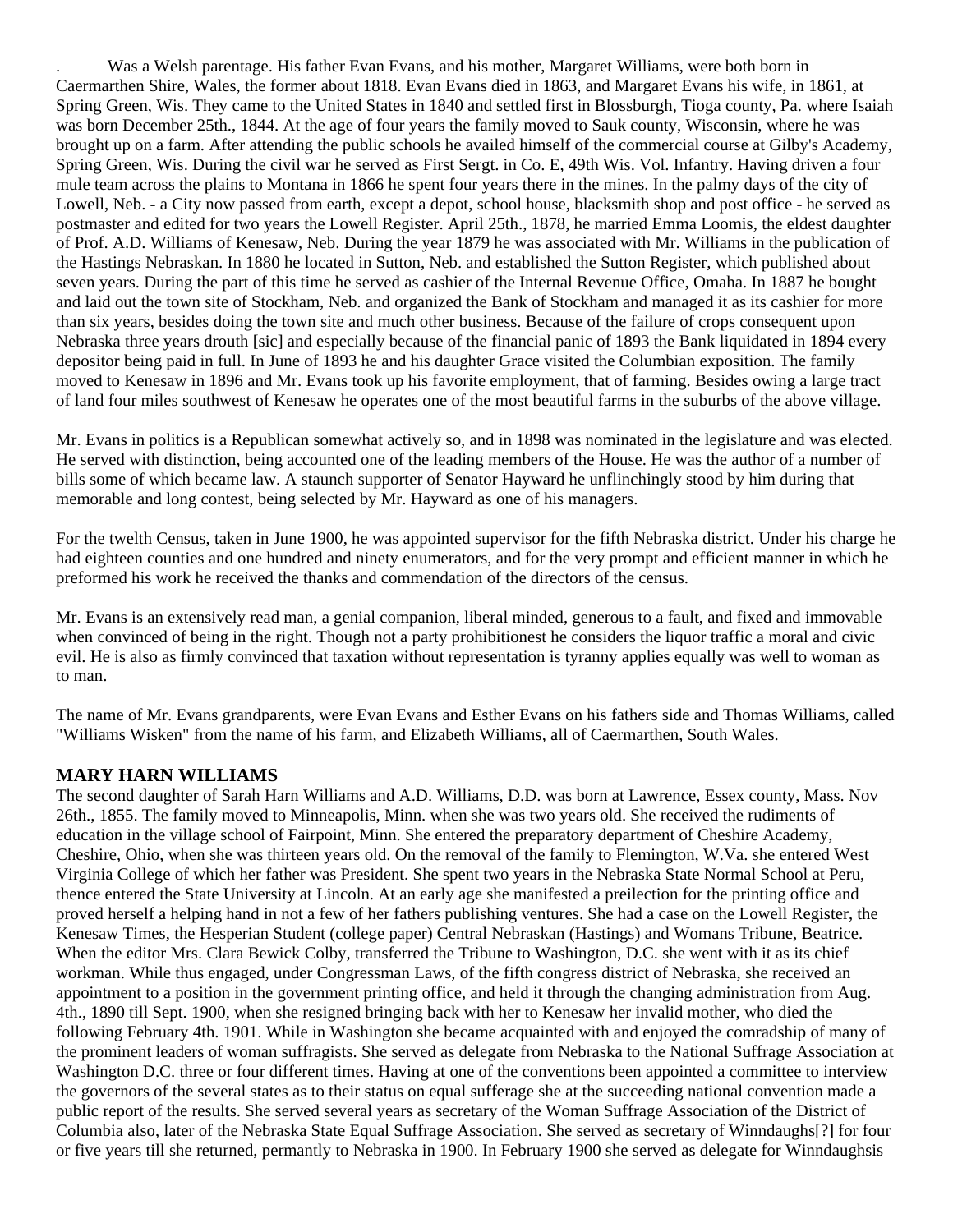to the national convention of National Council of Woman, Washington D.C. In June 1898, she was elected as alternate, but sent as acting delegate from District Federations of Woman Clubs to the benmial meeting of General Federation of Woman's Clubs at Denver, Colo. She was a efficient, painstaking clerk, and because of it she received a beautiful silver set on leaving Washington as a token of appreciation from Dist. U.S.A. Div. She wielfs a graceful faber but never entered very extensively into literary work. While in her teens, at West Virginia College, she received flattering recognition of her ability as a young writer, winning prizes, but she has made no extensive effort in literary work. Since her mothers death her home is with her mothers sister in the suburbs of Kenesaw.

#### **MINNIE TOUKA WILLIAMS**

The third daughter of Sarah Harn Williams and A.D. Williams, was born at Minneapolis, Minn. February 4th.1859. She had all the advantages of education that befell her older sisters, having entered school at Fairpoint, Minn. She was the only one of the family that manifested a love for music, being a sweet singer. At an early age she showed the rudiments of an artistic mind and has left many products of genuine merit, though from untrained pencil and crayon. The trend of her young aspiration was towards the artists studio. The schools of Rome was a goal of her highest ambition. In school she was a close student and stood high in her class, receiving the degree of A.B. from the University of Nebraska in the summer of 1881. She was appointed teacher in the Sutton schools and considered the position a very complimentary testimonial to her worthiness. Preparatory to entering upon her duties in September she made a visit to Lincoln in August. On Monday morning the eight (4th) of August, she rose early to be ready for the noon train. Three days after her body was found floating in the stream near Lincoln. The mystery of her death has never been solved. Because of her very near-sightedness it was supposed that in taking her accustomed early morning walk she made a misstep on the turfy bank of the stream, fell in and was drowned. So far as natural ability is concerned she was considered the most gifted member of the family.

#### **KATIE WILLIAMS THRALL**

. The youngest daughter of Sarah Harn Williams and A.D. Williams, was born October 15, 1860, at Wasiga, Dodge county, Minn. She entered the public schools at Fairpoint, Minn., and thereafter enjoyed all the educational advantages of her elder sisters. She, however, chose the State Normal school at Peru rather the University to complete her education.

While in West Virginia College, when but a little tot, she was sent to town to run an errand. Taking the railroad she was compelled to pass through a deep cut, about one fourth mile from the village. On her way to town she met two strangers who asked her the whereabouts of a certain man. She gave the desired information. On her way home, passing through the cut, she again met the two strangers (one of which proved to be the sheriff) both holding a third man by an arm. Passing her they stopped, when the third man who proved to be a horse thief, ran past her, keeping her in direct line with the officers and himself until he thought he was beyond range of their guns. The officers fired, hitting him in the hip. He dropped, then sprang to his feet and escaped, but afterwards was arrested, and died in the Ohio penitentiary. Katie reached home white and breathless with excitement and rehearsed her escapade in gasps. For a long time she was teased as making the gravel fly behind her, she being barefoot she ran so fast for her safety.

As youngest daughter she was for many years her father's and mother's housekeeper. She married at "Desert Home", Kenesaw, Sept. 3, 1896, Joseph Richard Thrall. Mr. Thrall was born at Butler, Montgomery county, Ill., January 9, 1861. His father, Joseph S. Thrall, was born in the state of New York. His mother, Ruhama L. Rose, born at Granville, Licking county, Ohio, August 8, 1837, was married to Joseph S. Thrall in 1858. Loosing his father a the age of fifteen he entered the office of Rev. James M. Haughey, editor of "The Independent", Mason City Ill. Because of poor health he alternated between the printing office, the farm and grocery business for seven years. He left this office as foremand and went to work for Horace C. Hathaway of the Enterprise as foreman at Clearfield, Taylor county, Iowa. In the spring of 1881 he purchased and published the Wert "News" till the spring of 1885, when he took up land at Deloit, Hall county, Neb. Here he became well established in all that pertains to a farmer, when a prairie fire left him devoid of everything save the soil. Thence he drifted to Kenesaw where he lived until February 1902. He and his family are proving the climate of Harriet, Cal.

Their only child, Iskah Ruhama Thrall was born at Kenesaw, Neb., September 9, 1897. She was named Iskah by her grandmother Williams, Iskah and Sarah meaning the same. The name was taken from a novel a story, entitled "A Romance of the Faith". The author, learning of the name given to her, at once wrote for her photo which he now has.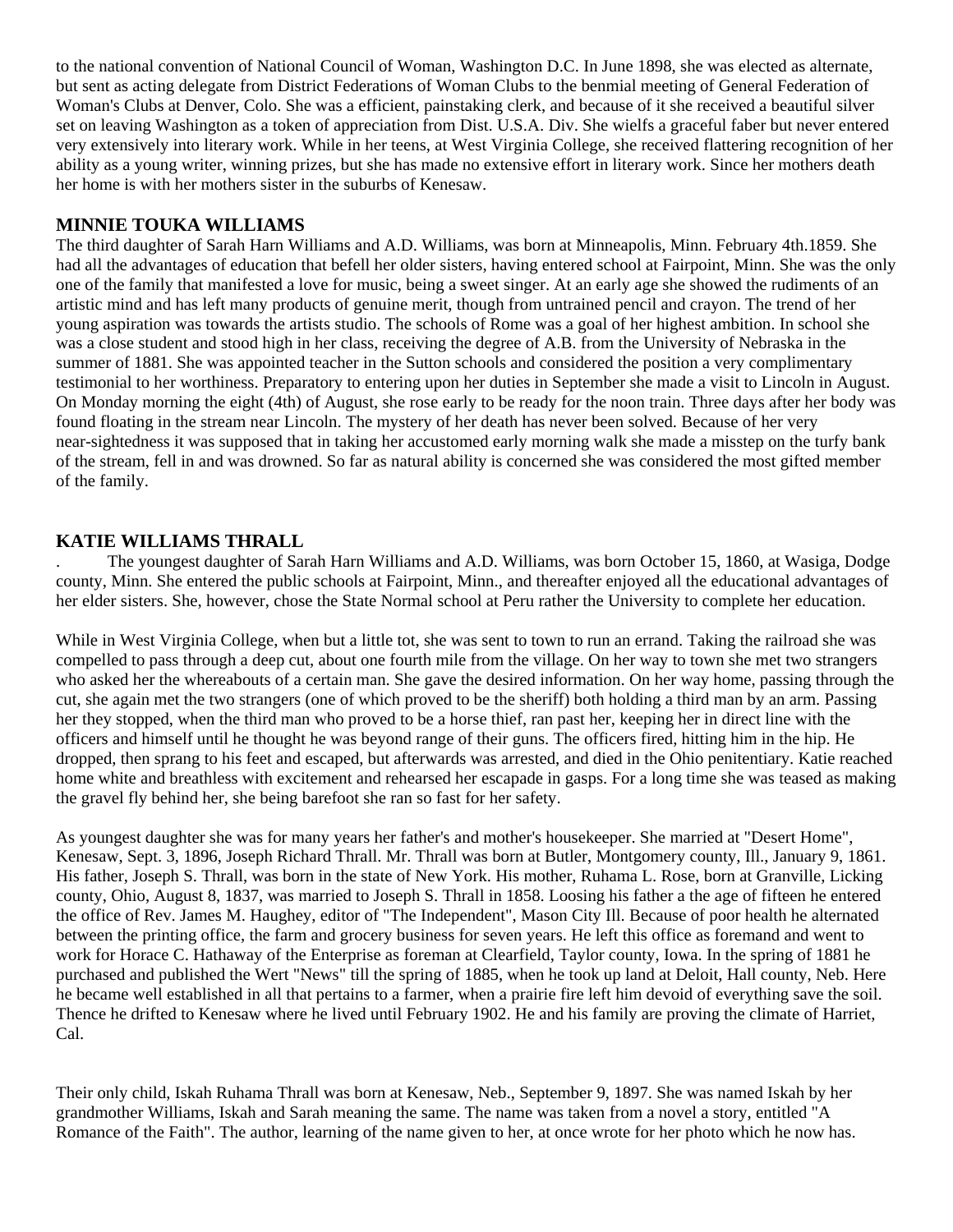#### **GEORGE THOMAS WILLIAMS**

After several solicitations for a sketch of his life up to the present and in answer to one of some pressure my nephew writes:

" Trust you will not be wrathier than ever upon the receipt of this jumble. You must learn to curb your passions. But really I have not been able to evolve anything more satisfactory, and, as I said, will appeal to Mary (his sister) to complete the job. It is a little difficult for a man to be his own biographer, anyway."

His sister has the following to say of him:

"George Thomas, second son and youngest child of Sarah Harn Williams and A.D. Williams, was born at Wasiga, Minn., June 17, 1862. He was an object of very great interest to his four sisters, who have never known their elder brother only as he was taken about, and his loss deplored, naturally arrived at the conclusion that it would be a very fine thing to have another brother. Notwithstanding one of them declared on seeing him that he was too small to be of any good, they devoted themselves to him with a zeal not always discreet and were no doubt responsible for many of the falls and bumps and bruises of his early life. He was round, chubby and good natured, however, and took it all in good part, as he had similar mishaps in later life. Being a preacher's son, the sisters early decided, as a matter of course, that he must be a preacher also, and no sooner had he learned to stand alone than he was stationed on a flat-topped trunk with the wall at his back and two or three pairs of outstretched arms waiting to intercept any weak-kneed tendency, and exhorted to preach a sermon. Obliging in disposition, then as always, he immediately began a discourse which, though not very intelligible to older ears, did not lack eloquence and was entirely satisfactory to his eager audiance [sic], But he did not become a preacher, nor has he yet developed as an orator, though his pen has been active since his boyhood. He was named for his mother's two brothers, both of whom had entered the army in defense of the Union, and the older of whom had died on the battlefield (Chicasaw Bayou) in the winter after his birth.

The school, of which his father was head at the time, having lost most of its students through enlistments, and his father's physical condition excluding him from active service, the family moved onto a farm in Goodhue county. Here, at Fairpoint, George entered school for the first time. At the close of the war they went to Cheshire, Ohio and in the public school there and the preparatory department of West Virginia College, Flemington, W.Va. and the State Normal School at Peru, Neb., when his father was in charge, George received his early education. In July 1871, the family went to a homestead near Kenesaw, Adams county, Neb., and soon after Mr. Williams started the publication of a paper "The Times", in the village of Kenesaw. Finding the prospects more alluring than farm work, George to work in the office. He had however, before this made an amatuer effort in the publishing business on his own account. In the early days of homesteading time sometimes hung heavy on the hands of himself and his youngest sister. To supply, as far as possible, the lack of school facilities and incentives to study their mother advised the writing out of their daily experiences, with description of things seen as well as imaginative occurrences. These were copied in the form of paper and the result called the "Desert Home Times". For two years or so the papers life was in manuscript form. Afterward it was printed in the office of The Kenesaw Times and published at monthly intervals, taking its place, with a list of paid subscribers, as one of the many amateur papers published by boys at that time. Its publication continued up to the fall of 1877, when its editor joines his sisters at the State University of Lincoln. Here he studied until the spring of 79 partially paying his expenses by work in college and other papers where he went again in his father's office in Hastings. The Central Nebraskan. Later he worked for his brother-in-law on the Register at Sutton. At this time he undertook to pay the expenses of a sister at the University, continuing until her graduation in 1881. In the fall of 1881 he entered Hillsdale college, Mich., But at the end of the year entered his father's office in Hastings. On the sale of the Nebraska he undertook the publication of the Kenesaw Times, a weekly on his own responsibility, and on April 8, 1885 he was married to Miss Grace Barton at her father's home in Kenesaw.

In the fall of 1880 his newspaper work was diversified with a months hunting trip to the valleys of the Loup and Dismal rivers. Goose hunting on the Platte was a favorite diversion. On one of these trips he had a hair-breath escape from physical injury, with which his career seems to have been checkered since he followed his mother across a Minnesota snowdrift in his bare feet, soon after the preaching episode. An explosion of gun powder, while cleaning a gun, for a time considerably impaired the usefulness of his eyes as well as injury to one of his hands, but fortunately both not permantly. A chill induced by a jump into the midst of drifting ice to swing a boat load of hinters out of dangerously swift current, made necessary the use of very prompt restoratives, and a miscalculation in with drawing his [han]d from the platen of a running press seriously threatened the cripling of that member. While living at Cheshire he fell off a log into the river. His playmates pulled him out and when his mother asked him how he came to be so wet he replied "I fell into the Ohio creek."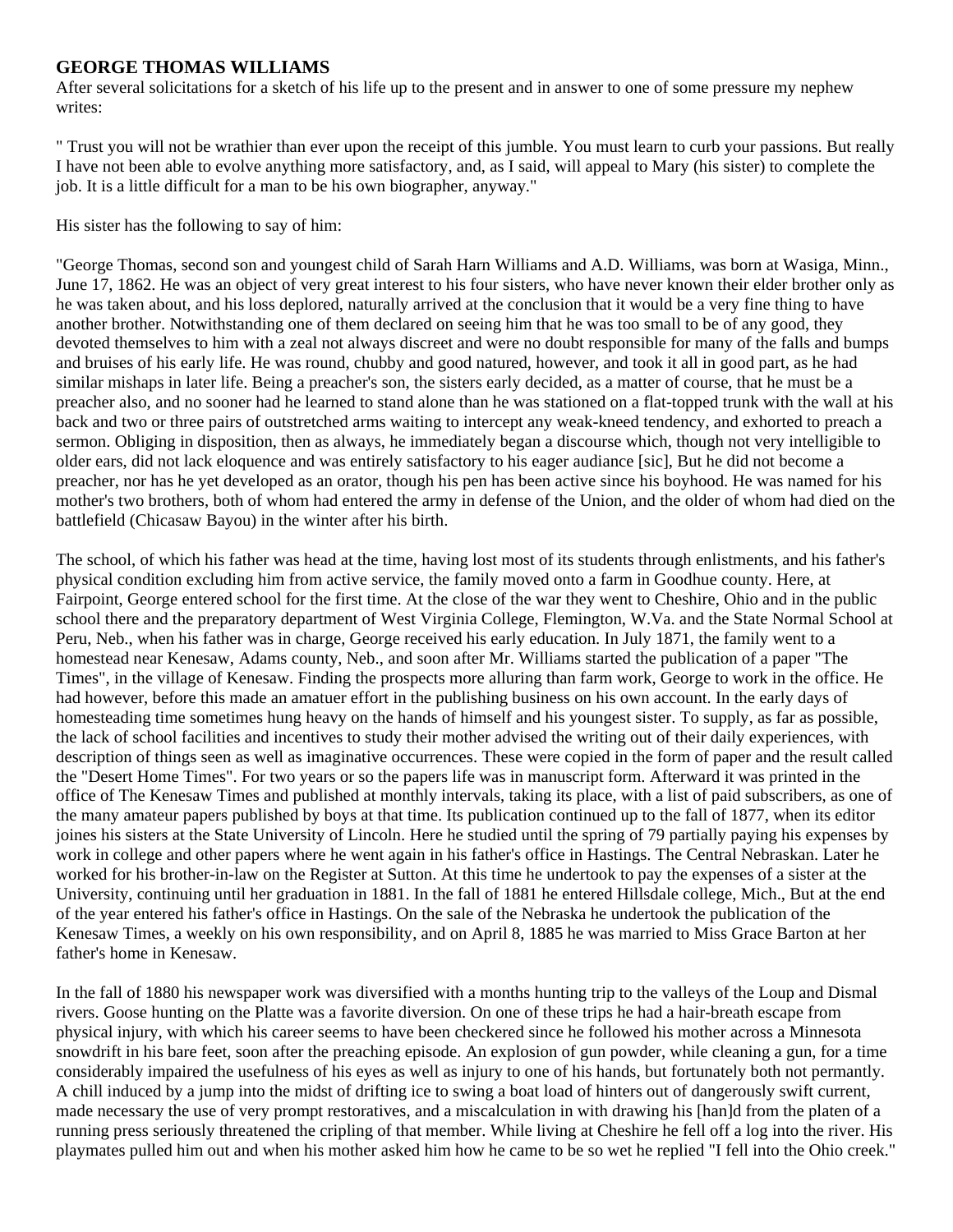His boyhood escapes were many, but he always came up smiling in the end, and finally developed into a stout, well built young man of considerable muscle, a lively and generous disposition, having a propensity to teaze, whereby he repaid his sisters for some of their mistaken kindness and over jealous interest in his early wellfare. He is a ready forceful writer and a pleasant companion.

On March 15th., 1886 in Kenesaw a daughter was born to him named Minnie Madine, On Jan. 30th., 1888, Kenesaw another daughter, Ethel May; Feb. 13th., 1890 in Denver, Colo. a third daughter to whom no name but Georgie would adhere because of her likeness to her father, and on Feb. 7th., 1892 a son called Barton Cromwell. These children have all made rapid progress in the schools of Denver. Minnie having entered the High School 1901.

George gives this account of himself after going to Denver: "I came to Denver, I believe in July 1888-the summer of the Harrison-Cleveland campaign. Worked as reporter on The Republican for several months until Grace and the babies arrived, when I quit and went to work in a job office in order to have day work. The family didn't want to say alone nights "in a great city". Shortly after this change Will Stinchcomb was made city editor of the Times, an afternoon paper, and he offered me a job as a reporter, which I accepted. A couple of years here where spent as a reporter, sporting editor, real estate editor, assistant city editor and city editor-making the greatest success as real estate editor, I believe. Somewhere about 1891 [ ]H. Griffith sold The Times and founded The Sun, a morning paper, taking me with him as city editor, a position I held until financial difficulties assisted by political reverses put the management of the paper practically in to other hands, although he still retained normal control. Then followed work at the printing trade as advertisement compositor until January 1895, when I was appointed State Treasurer of printing under Secretary of State Albert B.McGuffey. Two years in this office was followed by about six months work at the trade again,when I was appointed editor of The Times, which had passed under the management of Earl B. Coe. A year and a half was spent here preaching the free silver doctrine and supporting Senator Henry M. Teller untill the fall of 1898 (I believe) the Wolcott - Republican element gained control of the paper through the financial necessities of Mr. Coe and the wishes of the other stockholders, and not being able to follow the flop, I found my services no longer required.

In the legislature of 1899, I was clerk to the committee appointed to examine the books of the state auditor and the state treasurer, followed by a few months employment upon special work in the state auditors office. In June 1899, I was appointed secretary of the Board of Public Works of the city of Denver, serving two years. Since then I have been employed on the Part in the dual capacity of proof reader and special writer." He now June 1902 holds the position of editor of the Denver Post.

#### **SUSAN CAROLINE HARN**

The second daughter and fourth child of John Harn (II) and Charlotte Hay Harn, was born February 6th., 1827, near West Falls, Frederick county Md., at the old home, the Runkles farm. Because of paralytic misfortune incurred in infancy she was unable to cope with the rest of the children in securing an education, yet she was a great reader, and had a range of information far superior to the general average of the more fortunate of her acquaintances. When her interest was aroused she became a most pleasing conversationalist. Though a Baptist in principle she was an exemplary member of the M.E. church for many years and a most consistent christian. She died unmarried at Mount Airy, Md. of internal cancer, June 11th. 1902, and was buried in the family cemetery near West Falls, Md.

### **ELLEN DORCAS HARN**

There being so little that is praise worthy, or even interesting to say of the fifth child and third daughter of John Harn (II) and Charlotte Hay Harn that we are somewhat reluctant to make notes of that personage, because that identical person is my veritable self. As the records have it, I was born at the old family homestead near West Falls, Frederick county, Md. January 18th., 1829. I was given the name Ellen Harn Crawford, and the name Dorcas for my great grandmother, Dorcas Davis Harn. In early life my health was somewhat delicate, having trouble with pain in the ears consequent upon erysipelas tendencies of the temples. Now at the age of seventy-three my health is robust and strong and my hearing and sight about normal. My greatest suffering during the years of childhood was not because of lack of health but because of extreme inordinate bashfulness, which to me at least accentuated itself in real suffering.

When about six or seven years of age I was sent, with the older children to a school taught by a kind and indulgent man by the name of Knox. The school was taught in the cellar kitchen of a log house about midway between Friendship Factory and Lawrence Mills. I went to school every day for near two weeks and could not be coaxed to face the big boys and girls of the school and say my letters. It was not stubbornness-simply bashfullness. The ice was broken by the teacher telling me that if I would 'say my letters' I might go home before school was out and ride home with my father in the wagon- who passed by to and from the mill. The lesson was recited, the ride home was had, and from that hour I have never seen the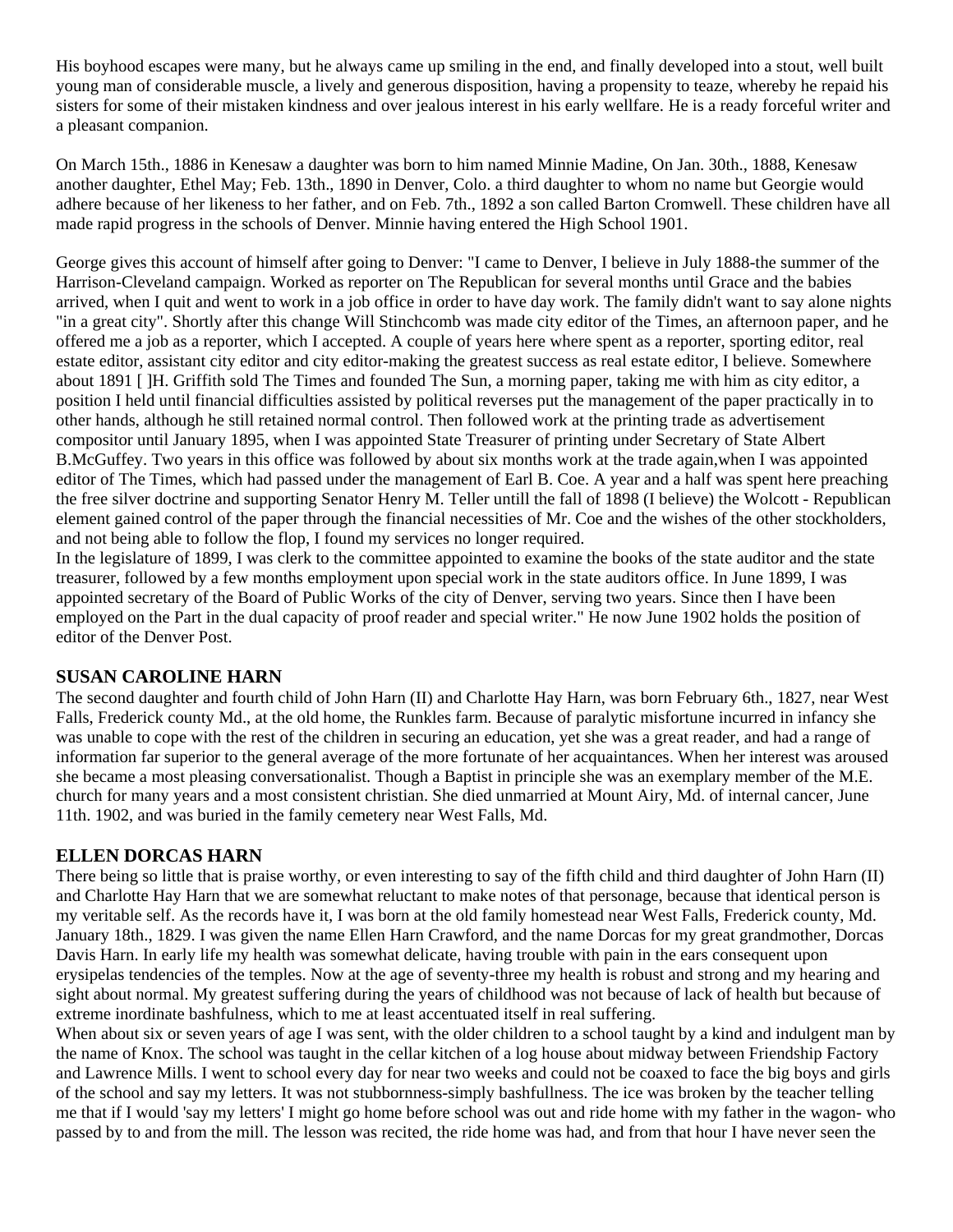day when the schoolroom was not a beloved place for study. In memory of that fortnight misery I never suffered a pupil to leave the school room until it, at least said "a".

My advantages for a common school education was in line with the other children. It was a happy day for us when school opened in the fall and a sad day when it closed in spring.

My second teacher was George McCartney, whom I dearly loved and respected because of his excellency and imparting knowledge as well as his level headedness in holding control of his school. After my first experience with the alphabelt I was a rapid learner, not do much in books as from hearing others recite. While in the school of Mr. McCartney, and while my sister Susan was standing in the spelling class, I would take my seat in front of her and spell the word for her, in a whisper. The teacher caught on, cuffed my ears with the Bible and marched me into the class saying; "I never dreamed you could spell those words, now spell if you want to."

A boy about my own age, James Cochran, usually stood at the head of the class. I never could reach that coveted place unless he staid at home. Then, with much trembling, I watched his rapid strides towards the head, and by the time he places himself by my side, I, from sheer excitement, would miss the next word, and own him conqueror. He stood first, I second, and I kept my sister next to me or third. We were not forbidden to whisper those days. In this school I learned to conjugate the verbs, to love, and to be through all their moods and tenses by hearing a young man, Cleggett Dorsey, recite his grammar lesson. I was not more than nine years, if that, I had no idea what it all meant, but it served me a good purpose when years after I took up the sience [sic] of grammar

. Time was simply lost with the next two teacher, to whom I went. Charles Meade and Joshua Howard.

The next teacher, a Mr. Spitler was somewhat of a loose brained fellow but had the faculty of interesting the pupils and imparting the knowledge he had.

By this time my mother had concluded that I was now to old to go to school and must turn my attention to learning domestic affairs. This was a sore trial for me. The teacher had put my younger sister Corille to studying grammar, and the idea of her being in advance of me in any study was not conducive to a peaceful frame of mind. I undertook to seruptitiously keep pace with her but I found it uphill work, at my age, trying without help to master an abstruse science. When school closed in the spring I proposed to my two younger sisters, Corille and Jane, that we continue our studies by having a little school of our own, to which they readily assented. To avoid ridicule from the older brothers and sisters we betook ourselves to a thick clump of pine woods on the hill opposite the house one beautiful Sunday morning. It was very pleasant in the early morning seated with back to the trees with the fallen pine-needles for carpet. Finding as the day grew apace, the heat oppressive and that the lapping and ober lapping of the thick foliage shut out the air, Corille suggested that we ascend the trees. Being expert climbers we were soon perched as near the top as we dared. Swinging to and fro on the slender trees we found our school room most pleasant could we have secured pleasant seats on strong limbs. However we pursured our studies there asking turns in asking and answering questions for a number of Sundays, until a torn dress or two provoked strong dissent from mother, and we abandoned our aerial school-room.

We puzzeled our young brains over what the science of grammar all Meant. However, I there mastered the difinitions of the different parts of speech but the meaning of it was held in abeyance [of] mature years. It gave me great comfort; likewise, that now, I stood on equal grounds with my younger sisters. This was the final of my common school education.

I was a voracious reader, devouring every thing that came to hand. In my first tussle with Home's Illiad, I came near being floored. I naturally fell into the rythm of the metre but the expression of thought in unvested sentences I was not able to master. I resolved to read the two volumes from beginning to end, and I did, without much idea of the ground gone over. A second reading, which I at once commenced, opened up new and beautiful visionos, both poetical and historical and I reread the volumns with delight. I read much of Unites States, English and Roman Histories and read and reread all the volumns of Gardners outlines of History. The Hagerstown Almanac to me was an annual feast, and the Frederick Examiner, a weekly one.

In the spring of 1849 I went to Baltimore on a vist. While there I received a letter from my sister Sarah, who was then teaching at the Cedar Hill Seminary saying she would defray my expenses for the coming year. Fearing that my parents would file objections to any such undertaking, without any preperation, or returning home, I proceeded at once to Pennsylvannia and entered the Seminary as student on May 10th., 1849, In the spring of 1852. March 31st. a class of seven, viz: Miriam Darby, Margaret A. Long, Kate Kirtz, Frances Dodge (a daughter of the principal) Anna Tatem, Elizabeth Basler and myself received diplomas, the honors of the class being conferred on Miss Basler as salutitorian and myself as valedictorian. Miss Tatem was a most brilliant pupil but could not tale part in the graduating exercises because of severe illness - typhoid fever.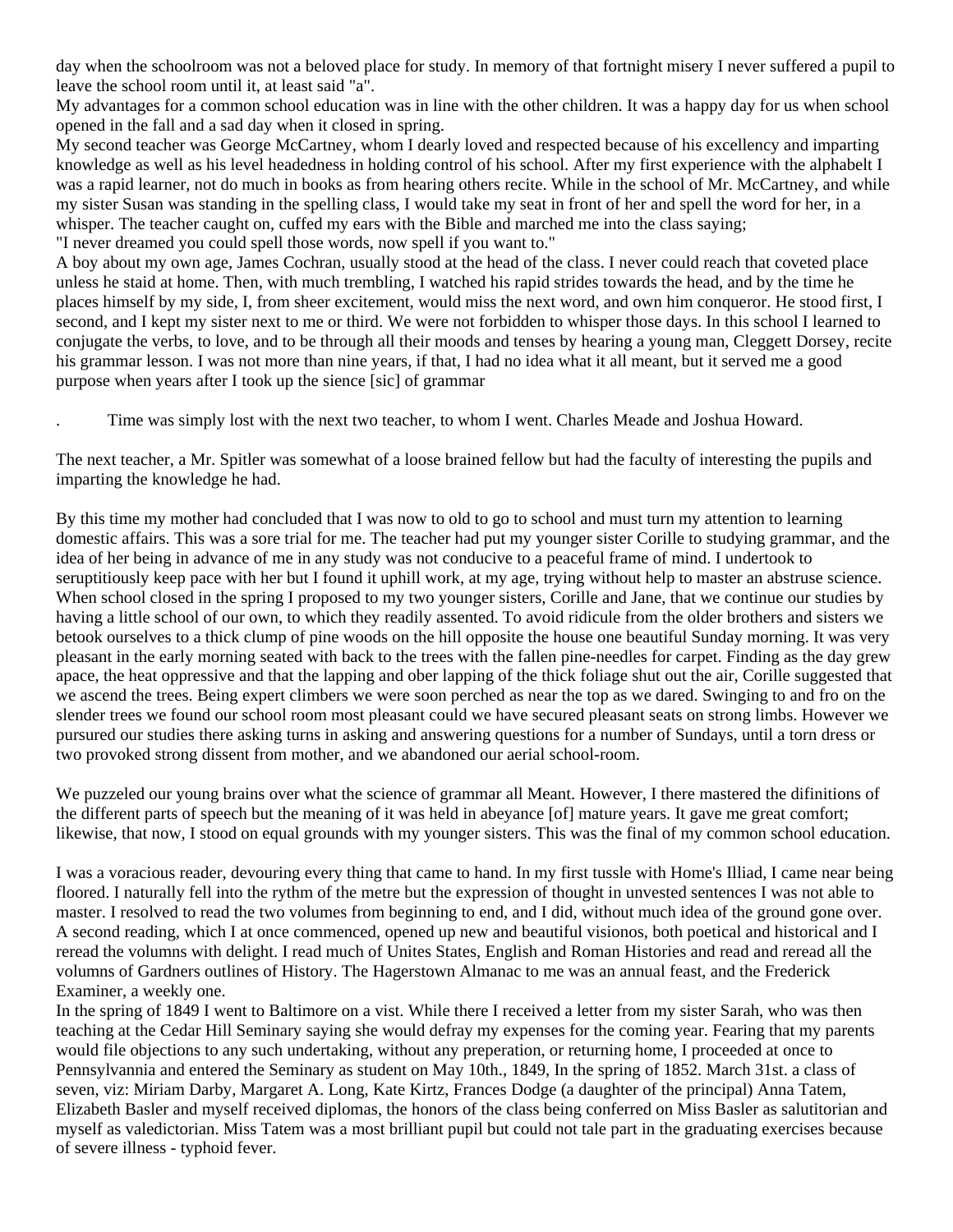My first experience in teaching, save a little pay school at Friendship school house, was at Nephsville, Lancaster county, Pa, the winer of 1850-51. After graduating I taught at Cedar Hill, untill the spring 1853, when I entered the village schools of Pawtucket, Mass. My sisters husband having changed his pastorite to Lawrence, Mass., in the summer of 1854, I returned home and taught a nine months school commencing in September at Unionville, Frederick county, Md. My sister Corille also taught at Ridgeville, Md.

Here, I would note, that we two sisters were the first to enter the public schools of Frederick county Md. as lady teachers. Because of this innovation we were closely scrutinized but we both closed the school year giving satisfaction. Since we thus opened the door it is gratifying to make note tht the doors have never been closed to lady teachers in Maryland.

Returned to Lawrence, Mass., and entered the grammar schools [of the] city under George A. Walton and in September of 1857 went with my sisters family to Minneapolis, Minn. Went into the graded school when it was organized under George B. Stone, in June of 1858. Remained there until September of 1867, when I taught the winter school at Fairpoint, Minn. From thence entered the Academy at Chesire, Ohio in the spring of 1868. Mr. Williams having taken charge of West Virginia College in the fall of 1869 I entered that school as its preceptress and; also taught the district school in a room of the college. In August 1870, I received the appointment of second assistant by the Board of Regents in the State Normal School at Fairmont, W. Va. I as transfered to that institution, much to my own gratification. Owing to a change of the political status of West Virginia in the fall of 1870 my teaching head with the rest of the teac[her]s, received decapitation. The winter of 1871 I taught a winter school near Flemington, W. Va., and at its close entered the State Normal School at Oswego, N.Y. in order to acquaint myself with the methods of teaching in that institution. Returned to Flemington, W.Va. in February 1873, and taught the following summer and winter the village school of Flemington. In September of 1873 entered the Protestant Methodist Academy at Prunty town W. Va. as second assistant and teacher of the public school, held in the same building. The denominational school not proving a success, I took charge of the public school of that town as its principal, with two assistants, during the year of 1874-5. In September of 1875 asked for a position in the public schools of Barton, Allegheny county, Md. and was given the principalship of the primary department with 90 pupils, in a small room. Was rapidly promoted from one department to another - six in all - to that of first assistant, which I held for some eight or nine years. Because of a failure of one of the principlals, with the desire of the trustees that I should ask for the position as a permanent one. The School commissioners refusing to pay me man's wages for man's work I declined to ask for the position of principal, and took my old position of first assistant.

Because of the tragic death, by drowning of my sisters third daughter, I wnet, in August of 1881, to Hastings, Neb. with the intention to rest a year from teaching. Meeting at Kenesaw, some of my old school patrons in Minnesota, I was prevailed on to teaching a three months school there in the summer of 1882. At the close of this school, in company my neice Mary Williams and her father, visited the Rockies, Denver and Georgetown, Col. On out return started immediately east having received a telegram that I was wanted in my old position in the school of Barton, Md. I remained here until December of 1885, when teaching my eleventh year in this school, I resigned to take charge of the Kenesaw school with one assistant. I taught here - with an interregnum of one year- the only interregnum of a full year during my work as teacher - when in the summer of 1888 I quit the school room for good.

In the spring of 1886 I builded myself a comfortable home on a ten-acre lot, for which I paid \$40 per acre, lying across the section line from "Desert Home". After principally educating two of my younger sisters, and helping to educate three of my neices, with my avails in teaching I purchased fourty acres of land the ten acres on which my house stands, the hould and out buildings costing about \$1200, and have at interest \$400 and own \$600 in bank stocks and yet I have taught school when at the close of the term I found, when board bill was paid, I had only enough left to buy a pair of slippers and a calico dress.

I have not found time to pursue a literary career though I rather enjoy writing. I have seldom been refused access to papers, and for six years filled a column in the Kenesaw Citizen, principally on temperance and equal sufferage. Upon the latter I am much of a crank as was ever Abigail Adams or John Randolph. Ever since I was eleven years old I have never been able to understand why I should hand over my earnings for men to spend, and I forbidden to say how it should be spent.

I went into the proffession [sic] of teaching with some foolish vagaries. One was that it was no use to try to teach girls mathamatics. Their girl brains could not comprehent that 7-3=4. It took me two years to demonstrate to my satisfaction that with the generosity of pupils their progressive or retrograde tendencies depended altogether upon the stimulating or repressive influences of the teacher. This trial of "no sex in brains" was a number of years previous to the researches of the author of "No sex in Brains", and while the mastership of higher education for woman was in its incipiency. For two successive years I sent into the high school two different classes that highly disgusted the principal because the girls were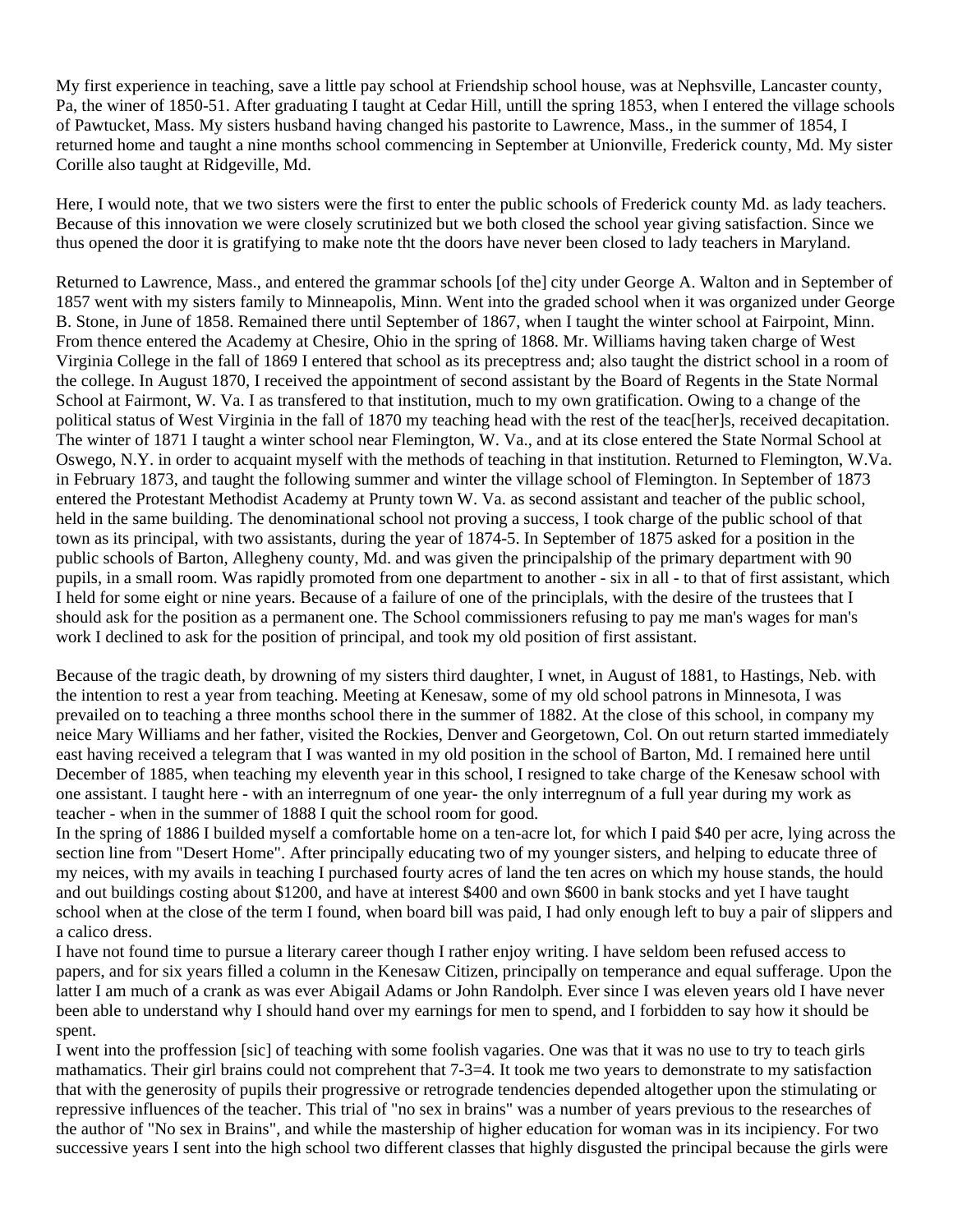far superior to the boys, especially in mathematics. He demanded the reasons therefore and I honestly told him - and concluding that if a man persisted in dealing by repressive influence - unjustly with woman it was no reasono why I should persue a similar course with the boys and thence forward used inpartial stimulants as far as I understood them. Being on the streets of Kenesaw, the day of the election in November of 1898, the impulse seized upon me to go to the polls and demand my vote. The consternation of the judges, and their pepturbation of mind, when I made known my errand, puts into full play one risible muscle even thought nearly half of a decade of years have passed. The scene was simply to funny, to see those judges so completely thrown off their bases. One of the judges flushed and paled by turns with anger yet maintained his pose to the end, another was so disturbed he could not find the page, his hand so trembling, of the word male, which closed the door of the polling booth against me. Several times he looked up at me hopelessly bewildered and confused, and when he did find the precious masculion bolt against universal freedom his countenance changed to one of relief second delight.

### **CORILLE ELIZABETH HARN SHEARER**

The sixth child and fourth daughter of John Harn (II) and Charlotte Hay Harn, was born at the family homestead near West Falls, Frederick county, Md., August 1st., 1830. As the widow of David D. Shearer, she resides at Barton, Alleghany county, MD. So far as her common school education is concerned it differs none from her elder sisters.

She graduated at Cedar Hill Seminary September 2qst [sic], 1854, and at once entered upon the profession of teaching in the public schools of Frederick counties. She once taught a summer school in the private residence of Mr. Gosnellm an overseer on one of the farms of Carrolls manor. She was a smart successful teacher and her services as such were in constant demand. During the civil war she met Sergeant David D. Shearer, who was on military duty at Mt. Airy, Md., and at the close of the was they were married on July 26th., 1865 and settled in Barton, Md., where they built themselves a pleasant home.

For many years after they married Mrs. Shearer, having no children of her own, continued teaching day and evening school in her private residence. Her evening school consisted of young men who were working in the coal mines and had no the advantages of day school.

### **DAVID DAVIS SHEARER**

The husband of Corille E. Harn, was born August 4, 1825 in Haddingtonshire, near Edinburg, Scotland. Beside his education in the common schools of Scotland he was educated at the hands of his father as a civil engineer. Mr. Shearer was several times tendered the position of overseer in mines in which he worked but it seems he was not constitutionally built to control men. His engineering capabilities, however, stood him a good service, because of it he could command high wages as well as secure regular work. He was free-hearted and generous to a fault. No one in need ever applied to him in vain. His wife has said that if there was a ten dollar bill in the house Mr. Shearer was perfectly miserable until some one had the spending of it. He came to America while the American party, or Know nothings, was in line and he immediately identified himself with that party, claiming that foreigners needed a twentyone year schooling to fit them for American citizenship. The American party being ono the wane he identified himself with the Republican party then in its infancy and from the time of casting his first ballot for that party uncompromisingly voted the full Republican ticket, save once, when hee cast a single ballot for a Scotsman friend.

He was a man of most extensive reading and of wide information. He served as a Member of Maryland House of Delegates the winter of 1886, having been elected from Allegany county in November of 1885.

He enlisted during the early days of the civil war under his fellow townsman Captain Inskeep, in Company A 3rd Md, Potomac Home Brigade as 1st Sargent. Having served three years he received his discharge at Buckannon W. Va., because of termination of the war. He was in the surrender at Harpers Ferry under Colonel Miles, much to his personal disgust. He ever maintained that it was an unnecessary surrender. Though a most courageous soldier he could never be trusted on duty that required silence or secrecy, because as his superiors who loved and respected said "he was constitutionally too tonguey". Because of this constitutional predilection he never gained admittance to the brotherhoold of Masons, and yet he died an honored member of the Odd Fellows. He was present at the raising of the flag at "Dompey Smash" the first Union flag raised at the commencement of the civil war, south of Mason's and Dixon's line.

His eldest brother, Alexander Shearer, was the head gardener of the Marquis of Tweedale. Mr. Shearer was an extensive writer on agricultural matters in Scotland and was considered an authority on matters pertaining to that subject. The United States government applied to the Marquis of Tweedale to recommend an expert gardener for the botanical gardens of Washington, D.C. The Marquis placed the request at the disposal of Alexander Shearer who promptly recommended a pupil of his, a Mr. Smith, who was offered the position and accepted, and is at the present writing the trusted head man in said gardens.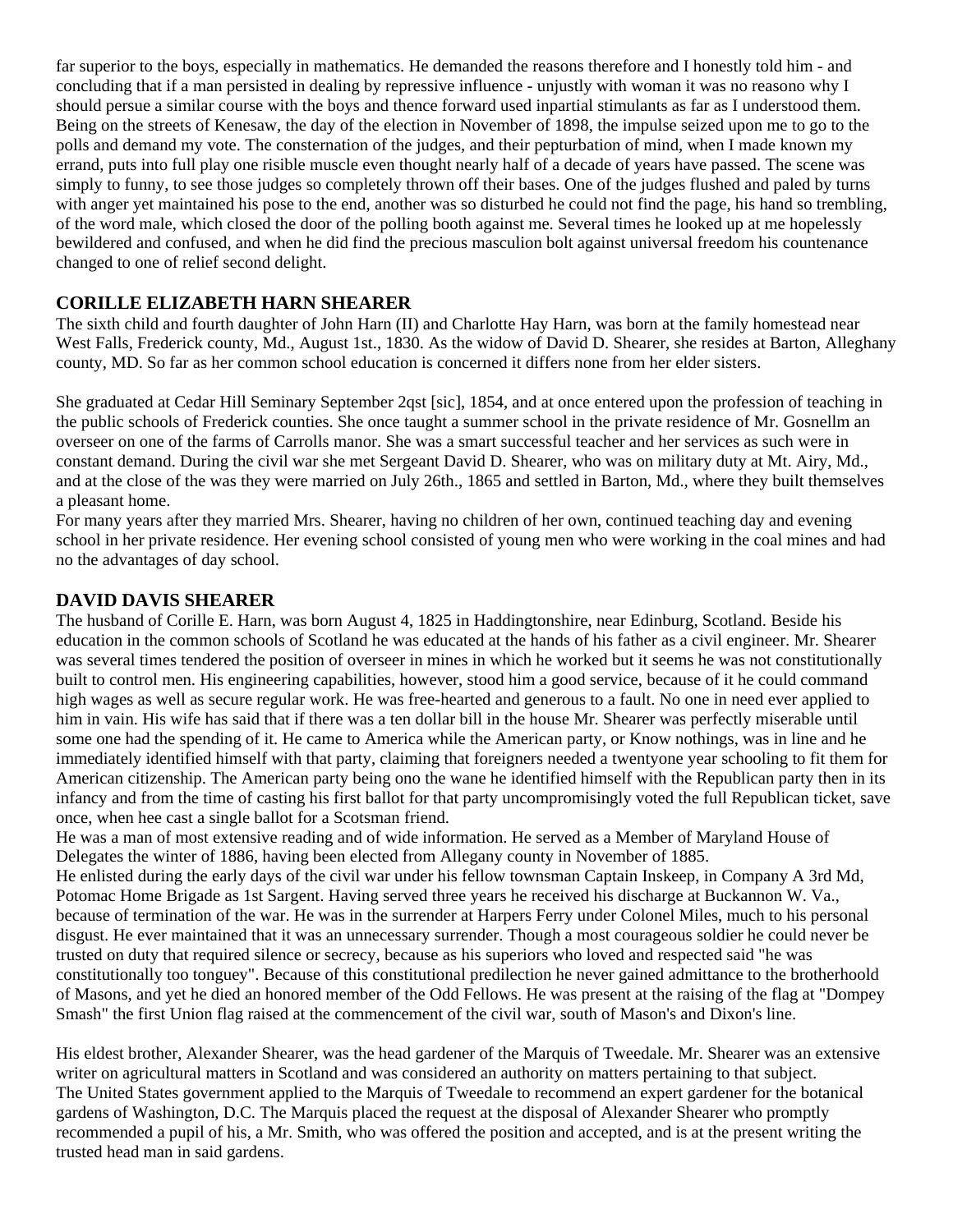The younger brother, William Shearer, was sent by the English government to introduce the raising of Cotton in India, during the blockade of our southern ports. This brother is now engaged in tea culture in India.

### **MARGARITTE JANE HARN GROVE**

The seventh child and fifth daughter of John Harn (II) and Charlotte Hay Harn, was born at the family homestead near West Falls, Frederick county Md., April 18, 1832. Her priveleges for education in the common schools were similar to her older sisters'. She entered Shippensburg Academey, Shippensburg, Pa., with her brother Jesse in the year 1853. After studying there for a year she spent the year of 1854-5 at Cedar Hill Seminary. During the winter of 1855 she taught the winter school at Franklinville, Carroll county, Md. Instead of returning and taking a diploma from Cedar Hill Seminary she was married to Martin Luther Grove at Libertytown, Md., Dec. 8, 1856. Taking charge of his father's farm near Mt. Airy, their eldest child, Florence Jessie, was born there October 23, 1858. Mr. Grove purchased from his fathers part of the Grove homestead that lay in Carroll county and improved it by a comfortable home and surroundings. Here were born, Wilhelmine, November 8, 1859; Mary Lotte, who died in infancy; and Georgia, February 28, 1865.

Martin Luther Grove was born January 20, 1830, was a son of George and Mary Mentzer Grove, of Frederick county.  $-G.U.H.(II)$ 

Mr. Grove died October 20, 1867. Mrs. Grove remained on the farm until the spring of 1870 when she built a cottage near West Virginia college and moved there to educate her children. Afterwards she spent two years in Pruntytown, same county, for the same purpose. She was a popular teacher and spent many years in the profession. Her most efficient work was with the colored schools which she brought up to a higher standard than most of the surrounding white schools.

After removing to Fairmont she became President of the Political Equality Club of that city and so acted for a number of years. One of her most successful effors for justice was being instrumental in having the doors of the University of West Virginia opened to girls by her ceaseless pleading with the State Regents of Schools. She now lives with her eldest daughter at Fairmont. - G.U.H.(II)

Mr. Grove was a first class farmer, and prided himself on being able to command his own price on the tobacco he shipped to the Baltimore market. He died in the prime of life in the year 1867, from the effects of typhoid fever, which he contracted before his marriage. Notwithstanding his very delicate health he ws one of the conscripts of the civil war. He paid his commutation and remained at home to lock after the women on both sides of his house.

### **FLORENCE JESSIE GROVE MANLEY**

The eldest daughter of Mrs. and Mrs. M.L. Grove writes:

"I was born at the homestead of my grandmother, Mary Menser Grove, near Mount Airy, October 23, 1858. Went with moth and two sisters to Flemington, West Virginia, in the summer of 1870, where I received my earlier education. In 1877 entered the State Normal school where I graduated in June of 1877. I afterwards taught in the Fairmont public schools until I was married to Charles E. Manley, then deputy Sheriff of Marion county, W. Va., on November 7, 1878. He was born in Marion county, W.Va., on the Manley homestead, his father being a well-todo farmer, in the year 1854. Mr. Manley adds that he was born the first morning of the "big snow".

In 1895 the West Virginia Suffrage Association was organized with myself as the first state president. Served one year and because of the press of business refused re-election. Attended the National Association in Washington, D.C. in 1896, at which convention was one of the number who addressed the Judiciary Committee of the House in behalf of equal rights. Attended the convention again in 1900, simply as a delegate.

Charles E. Manley, is a son of Harrison and Sarah Righter Manley, who were born in Monongalia and Harrison counties, Virginia, now Marion county, West Virginia. He was born near Fairmont, Marion county, W.Va.

He was born and reared on a farm, attending the county schools, taught school, and later graduated from the State Normal School of Fairmont. He was twelve years deputy sheriff and twelve years county clerk of his native county. Served four years as postmaster of Fairmont, after which he returned to farming and raising of thoroughbred Durham and Jersey cattle.

Jessie Grove Manley, after attending West Virginia College at Flemington, West Virginia, and receiving the major part of her education from her Aunt Ellen D. Harn, graduated at the State Normal School at Fairmont, in 1877, taught school about three years, and during her husband's county clerkship, was his assistant clerk. During this time she took up the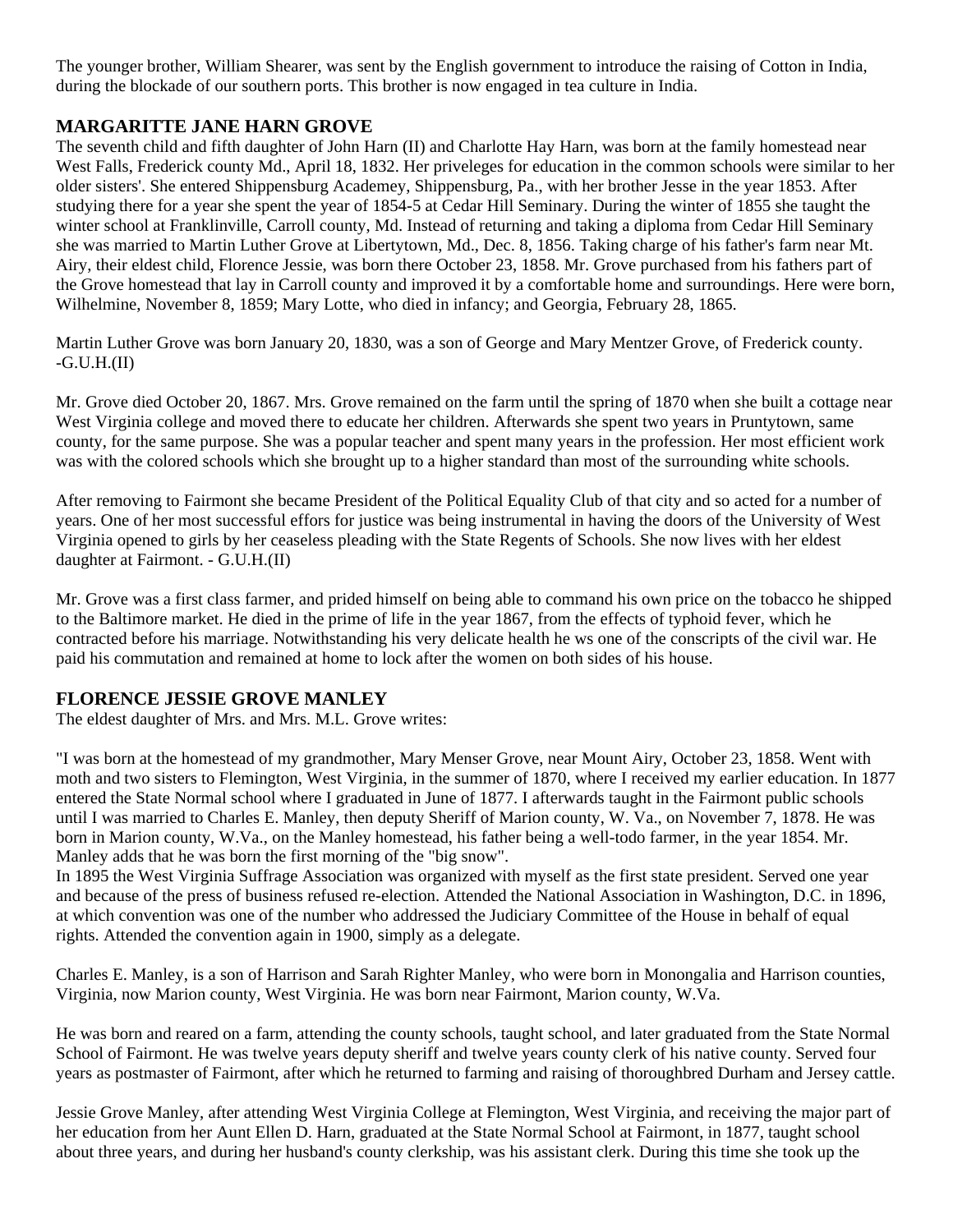work of woman suffrage, being the first state president of the West Virginia Equal Suffrage Association, and was prominent in all the work thereafter until the ratification of the National suffrage amendment by the West Virginia legislature. -G.U.H. (II)

Through Mrs. Manley the jew of the Mayer family crops out. She inherits the dark complexion and brilliant black eyes of the jewish women; is endowed with a most comely pleasing pleasant presence; a fine musician; intelligence far above the average, high business endowments and is much admired and beloved for many pleasing social qualities. When in West Virginia the national officers of the suffrage association receive a hospitable welcome in her beautiful, cultured, home, at Fairmont, W.Va.

**WILHELMINA**--the second daughter was born in Carrol county, Md., November 8, 1859. She had the same advantage of her older sister as to education. She graduated at the Fairmont Normal in 1878 and engaged to some extert in the profession of teaching. Her musical abilities were above the average and she handled the keys with much grace and precision. She married David Tobin of New York in 1880 and went to the city of New York to live.

Learning tht her husband had lost his life in the Spanish Ameri[can] war, in 1899 she went with a colony, first to Dawson City and in 1900 to Nome, Alaska. She left Dawson, February 6, on a trip, which took seven weeks, down the Yukon, a distance of nineteen hundred miles, on dog-sleds, walking nearly the distance to avoid freezing, and reached Nome April 1, of the same year. She kept a diary of the journey, which, it is said, is fearful but most interesting. At Nome she engaged in gold mining and speculation. On reaching that city she traded her dog team for four claims. While at Nome Willamina married John C. Caldwell, a native of Scotland, who died at Seattle, January 1918. She now lives at Oakland, Calif. -G.U.H.(II).

**GEORGIA**- the fourth and youngest daughter, was also born in Carroll county, Md., February 28, 1865. She, too, graduated from the Fairmont Normal and entered the profession of teaching both school and music. She with her mother spent a year in Nebraska. Returning to West Virginia she was married, January 18, 1888, to MacClellan C. Clayton, a pharmacist of Mannington, W.Va. which place [ ]

Georgia Grove Clayton was born February 28, 1865, near Mount Airy. She was married January 18, 1888 at Fairmont, to MacClellan C. Clayton, born September 1862, at Mannington, Marion county, West Virginia, son of John Wesley and Harriet Jane Bogg[ass] Clayton, both born and died in Marion county. MacClellan Clayton was reared in Mannington and was engaged the greater part of his life as a druggist, there, and in Clarksburg, W.Va. Later he became interested in the oil business and for several years was president of the Clayton Oil Company, from which he lately retired, and now lives at Mountain Lake Park, Maryland.

Georgia Grove Clayton spent her early life at Flemington, West Virginia, where she received the first part of her education from her mother and her aunt Ellen D. Harn, in the public schools and West Virginia college. She later attended the Fairmont State Normal School, taught school, and after marriage was a devoted wife and mother and exceptional home keeper, yet finding, like her mother and sister, much time to work for political freedom.

Mary Grove Clayton, the only child of MacClelland and Georgia Grove Clayton, was born July 26, 1899, at Mannington, West Va., and died at same place September 14, 1892. -G.U.H.(II).

To each of these girls were born a daughter all of whom died in infancy.

#### **CALEB JESSE HARN**

The third son and ninth child (the 8th, Louisa, died in infancy), was born December 26[?], 1836. His education was that of the common schools of the day with a year in Shippensburg Academey in the year 1853. He did some teaching but his occupation was that of a farmer. In politics he was a Republican and in November 1860, he with two other young men, in their voting precinct, cast their ballots for Abraham Lincoln, jeopardizing their lives in doing so. Thee was a furore of excitement when the ballots were counted and loud threats made were the authors of these three ballots discovered. One of the men, George H. Whitmore, is still living and is pointed out in a crowd with great pride as a man brave enough to dare vote his honest convictions in those troubled times. He served as Sargent in Company B, 7th Md., Volunteers, of which company Thomas W. Harn was 1st Lieutenant, and served as one of Lieutenant Harn's pall bearers. The name of the other I cannot recall.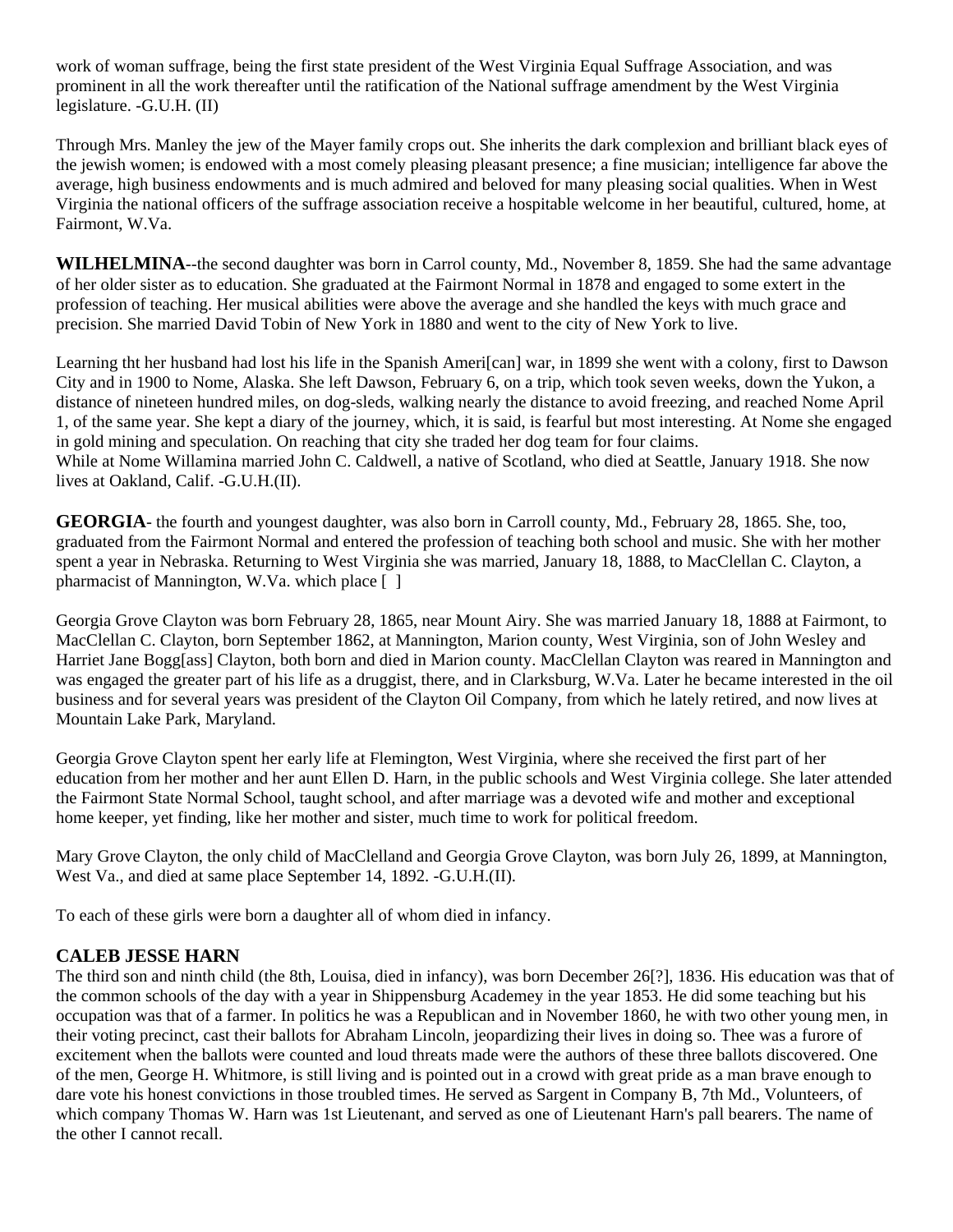On the north side of the old log house in which most of us were born, stands in close proximity to the dwelling, a lofty cherry tree. When it was a settled fact that the south in in rebellion, Jesse and his youngest sister, Kate, climbed to the top of the tree, nailed to it a tall staff, Kate steadying the staff while the nails were being driven, and unfurled from it the Stars and Stripes. This done, at the base of the tree they clasped hands and vowed the flag should never come down by disloyal hands save over the lifeless remains of one, or the other, or both. The flag remained there, visible for many miles, undisturbed, save by threats, until its last shred was cast by the free winds over a united country. Its folds trembled in the troubled air at the roar of cannon at Antietam and Gettsyburg, forty and thirty miles away.

He was the first to enlist from that neighborhood, which he did early in the year 1861, in Company B, First Maryland Regiment, Potomac Home Brigrade. He was a hale, hearty, young man, physically formed for an ideal soilder, but succumbed to disease, typhoid fever, engendered by camp-life exposure. He died, before his regiment was called to the front, at Camp Worman, near Frederick, Md., January 16th, 1862, aged 26 years and 19 days, being born December 2y, 1836. His remains lie beside his father, a soilder of 1812, in the family burying ground on the home farm, with this quotation on his headstone:

"No man who suffers of dies in the cause of freedom suffers or dies in vain"

#### [MISSING PAGE 17 FOR **KATE HARN** \*\*\*\*\*\*\*\*\*\*\*\*\*\*\*\*\*\*\*\*\*\*\*\*\*\*]

make no delay in recrossing the mountains as we were in danger of bush-whackers at any moment.

East of the mountains we visted over night with Mr. Grove's uncle a Mr. Mentzger, and with Miss Mentzger visited the battle grounds of South Mountain and Antietam and brought away numerous relics. Finding the bones of many of the Union boys bleaching in the sun, being dug up by the hogs and dogs, we gathered them up and re-buried them the best we could, covering thm with leaves, brush, stumps and rocks. We started to Williamsport on Monday morning and reached home Thursday evening late, no one, except the two families knowing we were away. The next morning we heard the roar of cannon in the direction of Harper's Ferry and Williamsport.

Kate was loyal to the core and rendered good service to the government in quietly giving information as to deserters, where pillaged government property, after the battle of Antietam and Gettysburg, could be found. She was chosen to present a flag to a militia company which did much drilling under John Douty- a cousin- as Captain and Thomas W. Harn as 2nd Lieutenant, because she had collected the greatest amount of money. This flag cost \$60. It went to the from when the Seventh Maryland Regiment was organized as did almost most of the company. At Lieut. Harn's death the top of the staff was found among his effects.

A young man, Wm. Miller, of Unionville, was undecided whether to join the loyal or southen forces. When Company B Seventh Maryland was marching along the Liberty road to Liberty, Miller struck across the fields, joined the company, went through the war uninjured, and is now living, 1902, a most loyal citizen. He was a pall bearer at Lieut. Harn's funeral, and clerked the sale of the personal property.

Kate Harn spent much time during the war catering for the sick in the hospital at Ridgeville on the B. & O. turnpike. A private from Maine was buried in the cemetery of the Presbyterian church at Ridgeville. On the morning we started to Williamsport, before light of day, she placed on this private's grave a boquet of flowers in which were sprigs of myrtle. Two years after, visiting the grave, we found the myrtle had taken root and nearly covered the grave with a rich mantle of green. Mrs. Bellison had no children.

End of the direct line coming through John Harn (II) eldest child of Caleb, the eldest son of John (I).

Following this let Corrilla Harn Douty and posterity follow, then the posterity of Thomas S. Harn, then Otho Harn, then William Allen's posterity. They are the children of Caleb and brothers and sisters of John (II). Maria, the others come in co-jointly with her husband, Singleton Harn.

#### **CORRILLA HARN DOUTY**

Was the second child and eldest daughter of Caleb Harn. She was born at the Fairview Farm, about two miles north-east of West Falls - the farm afterwards owned by Elizabeth Owing - June 16th, 1791. At the death of her mother Sally Davis Harn, her home was with her grandparents John and Dorcas Davis Harn, until she was married to James Douty July 9th., 1809. The father and grandparents, it seem did not approve of the prospretive son-in- law, and it finally resulted in a clandestine marriage; and unlike most such marriages, it proved to be a most happy one. No wife was more tenderly cared for, devoutly cherished and, I may say worshipped. Like father, like son, she received the same worshipfull tenderness from each and every of her seven stalwart sons.

The grandparents house was on a high elevation, at the base was the spring, surrounded by the primeval forest, and near it a large rock under which the girl of eighteen hid her wearing apperal as she went to the spring for water. It was noticed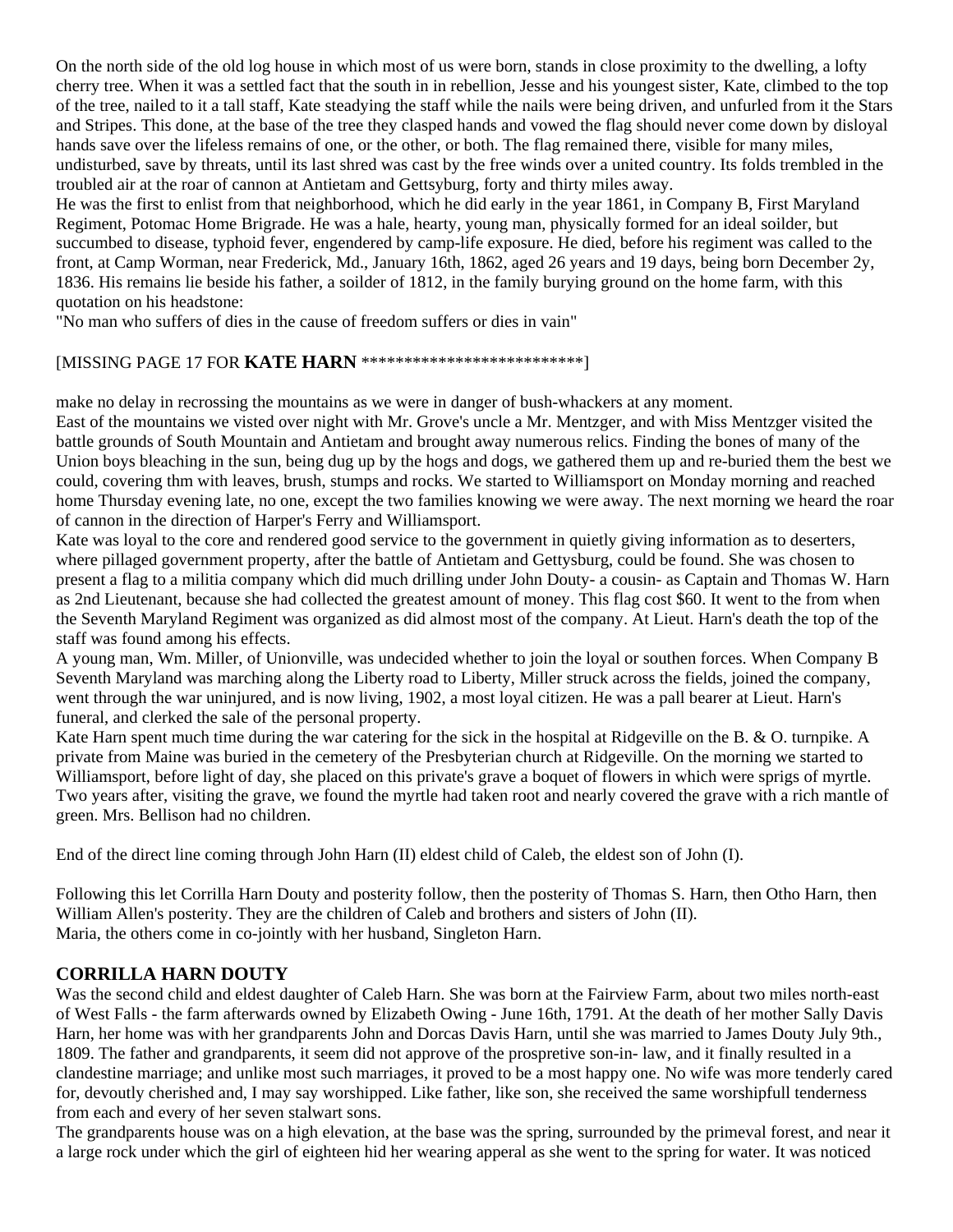that more than the ordinary amount of water was carried up the hill, but the hiding of the raiment was not made manifest. Under cover of the July twilight her lover met her at the rock with horse and saddle, and before another day they were made husband and wife. Mr. Douty could offer his bride nothing. save his love and reverance, but he was strong of muscle, had common sense brains and a masterful will. He took his bride on a farm he purchased adjoining the Harn Homestead, erected a smith shop and always kept the larder well stocked with white bread. He died Feb. 24th., 1847, leaving his wife and ungrown children in comfortable circumstances.

Carrilla Harn Douty died in the home to which she was taken a bride, May 30th., 1882, aged 90 years, II months and 14 days, maintaining both her mental and physical faculties almost unimpaired to the last.

There were seven sons came to maturity - none of them less than six feet in height. Two sons died in infancy. Grafton, the eldest son, was born Oct. 28th., 1811. He was married to Elizabeth C. Leatherwood, April 4th., 1833 and soon afterwards went to live at Columb[us,] Ohio where he died. Mrs. Douty died at the home of her daughter Mrs. W. H. Miller, 171 Washington Ave., Columbus, Ohio, Friday, Dec. 6th., 18[??].

There were born to them three children Cora, (Corilla) Charles, Moses, the second son was born July 22nd., 1813. He married Martha E. Cochran, February 11th., 1838. He went into the blacksmithing business at Unionville, Frederick county. Afterwards took charge of an engine on the B & O railroad and finally the same on the Penna Central. Near Altoona his train sustained a wreck in which he was disabled from work the rest of his days. He bought a flour mill at Lingamore, Md. where he died in January of 1891 his wife having proceeded him.

They left three children, Margaret C. (unmarried) Edwin C. died a year or two ago and Virginia C. (Mrs. Suman). Mrs Suman has a most l[ove]ly daughter named Martha. She was married to Mr. Wilfred Runkles, Dec. 25, 1902 and lives on a rented farm near Unionville.

John the fourth son, was born Oct. 18th., 1817. He married Margaret Gilbert Nov. 24th., 1842. Mrs. Douty was born August 30th., 18[??]. He adopted the trade of blacksmith, and located first at Ridgeville, Md. and afterwards succeeded his brother, Moses at Unionville. They had two children, the eldest dying in infancy. The youngest, Harry, married a Lindsey. They live in Unionville, and have several children. John Douty died in the spring of 1895.

Caleb the fifth son of Corrilla Harn Douty, was born December 2nd., 1819. He married Anne Eliza. He was a merchart and for a number of years dud business in Forstburg, Allegany county, Md. Returning to Baltimore to live he engaged in the drygoods business. He served several years in the custom house, living in Baltimore about fifty years. He was a stuanch Republican, and enjoyed the intimate friendship of Henry Winter Davis, after whom he named his youngest son. He died about 1900, aged 81 years, at the home of his daughter, Mrs. Nannie Thomas, 710 North Gilmore St. \*\*\*\*\*\*\*\*\*\*\*\*\*\*\*\*\*\*\*\*\*\*\*\*\*\*\*\*\*\*\*\*\*\*\*\*\*\*\*\*\*\*\*\*\*\*\*\*\*\*\*\*\*\*\*\*

#### [MISSING PAGE (22) FROM MANUSCRIPT]

\*\*\*\*\*\*\*\*\*\*\*\*\*\*\*\*\*\*\*\*\*\*\*\*\*\*\*\*\*\*\*\*\*\*\*\*\*\*\*\*\*\*\*\*\*\*\*\*\*\*\*\*\*\*\*\*\*\*

Douty and her grand uncles James and Dennis Douty. Concerning the "Old Harn Homestead", which adjoins the Douty homestead she has this to say:

"I only know a little about the homestead of grandfather Harn, John Harn. The house was built of logs when I first saw it, but now it is weatherboarded. At one time there was a large oak tree which stood at the gate, but that has been cut down. The rock that figured in my great grandmother's romance is real large and is the shape of a terrapin. There is no spring of any account, the man now owning the farm, Mr. Lewis Hood, having put up a wind pump."

Writing of her father's people Bessye says.

"Papa's mother was a Nusbaum, and of a rich family. His father was poor but he worked hard and when he died was real well off. All of the Keefers are, now, very well to do. Papa has several brothers living and are very well off also, owning several farms. Papa owned three large farms and two wood-lots."

Bessye, being now the only child living, is heir to all of the property. Her father gave his children good advantages for education. Bessye undertook to prepare herself for a teacher but owing to the delicate state of her health her father advised cessation of study. She is a modest, black eyed, little maiden, quite handsome, and pus up a very natty letter.

**WILLIAM DOUTY**, was the youngest child of Otho Douty. He married a Miss Garver, and resided on a part of the Douty homestead until his death, which occurred soon after that of his father. He left two or three children.

**DENNIS CLAY DOUTY**, was the ninth son of Corrilla Harn Douty, born January 19, 1832. He is unmarried and lives on the Douty homestead with his brother James. These men had only the advantages of the common schools of the days but they were fine business men and kept themselves in touch with the current events of the day. They were staunch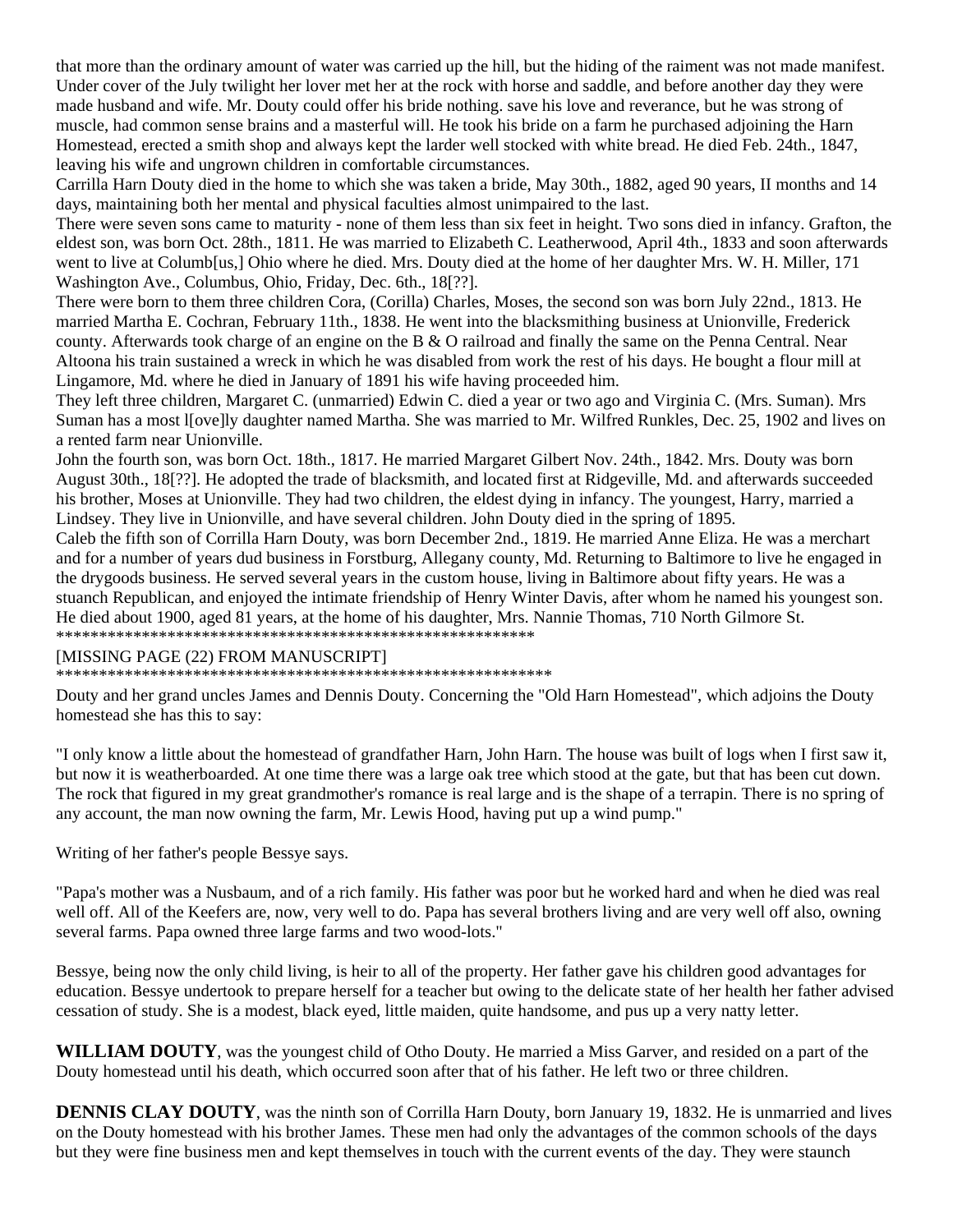loyalists, every one of them, though their father at one time owned a valuable slave Josh, who found his freedom by way of underground railroad previous to the rebellion. The father and older boys were Whigs, but all became Republicans. Dennis was the most tender and devoted son to his mother in her old age, as also throughout her life. No [sickness] within his environment ever escaped his sympathetic ministrations, be the subjects white or black. In his youth he was engaged to a worthy young lady who died of consumption. For months her lover tenderly cared for her, taking almos the sole charge of nursing her. But when he was called upon to decide between right and wrong he was just as firm and unyeilding for the right as he was ten[der] and loving.

The West Falls M. E. church is located in sight and near the Douty residence. During the civil war the pastor, being in sympathy with the rebellion, refused to pass under the Union flag that the young loyal element of the vicinity had housted over the church door, mounting his horse and riding away. The boys counseled with Dennis as what was to be done "Keep the flag floating until the next service day and I'll be there to help to help", he said. The rebel minister again refused. The tall for[?] of this youngest Douty loomed out of the darkness through the crowds and said only, in a commanding voice, yet not ungently, "Walk in sir". The divine walked in, held a short service, rode away in the darkness and never again returned to hold services at that appointment.

End of line of Corilla, daughter of Caleb.

### **THOMAS S. HARN**

The second son and third child of Caleb Harn and Sally Davis Harn was born at Fairview farm now Carroll county, Md., June 3rd., 1794. He [left?] Maryland in his late twenties, with his uncles Greenbury and Johnzee and located at Charmichaeltown, Green county, Pa. Otis Harn, decendent of Johnzee Harn, said they settled in Pa. about 1800.

Thomas Harn married Priscilla [ ? ], who was born June 22nd. 1799, and died June 30th., 1849. In a letter dated Jan. 8th., 1872 to First Lieut. Thomas W. Harn, Thornton F. Harn, a son of Thomas S. Harn says his father visited Maryland about twenty-six years after he left Maryland.

He raised, near Charmichaeltown, a family of seven children.

#### **MARY ANNE HARN LILLY**

Was the eldest child, of Thomas S. Harn, and was born April 22nd., 1816. She married Petterson Lilly, a gun-smith by trade and brought up a family of several children at Morganstown, W. Va. Mrs. Lilly is dead. Her husband is still living.

#### **SAMUEL D. HARN**

Was the second child and eldest son of Thomas S. Harn. He was born August 8th., 1818. Otis Harn says he died some years ago. (letter dated April 30th., 1900) in McClellantown, Pa., where his widow still lived. Their children were four girls and three boys. Three of the girls named Jennie, Emma and Elizabeth; the name of the other forgotten. William was lost in the war of the rebellion. Oliver lives at home in McClellandtown. Do not know the name of the other son.

#### **J. HANSON. T. HARN**

The third child of Thomas S. Harn was born January 10th., 1821.

#### **RICHARD WILLIAM HARN**

The fourth child of Thomas S. Harn was born August 29th., 1823, and died in Fayette county, Pa. (Otis Harn says in a letter dated April 30th., 1900) some years ago. It is not stated whether he married and left a family.

### **THORNTON FLEMMING HARN**

The fifth child of Thomas S. Harn, born in Merrittstown, Fayette county, Pa., on September 16th., 1826 and died at Scottsville, Mitchell county, Kans., August 22., 1878. He married Martha Anne Cumpston of near Carmichaels, Green county, November 8th., 1848. Rev. S.E. Eudson officiating. Martha Anne Cumpston was born on September 2nd., 1829, and died at Scottsville, Kans, Dec. 19th., 1899. In a letter to me dated Moravia, Ia, Jan. 8th., 1872, Thornton F, says he had been in Moravia seventeen years hence he move there in 1855 or 6. He was for fourteen years engaged in the Drygoods business, and at one time quite wealthy. He settled in Kansas in 1872. On his way there he visited his cousin Mrs. A.D. Williams, at Peru, Neb. He brought up a family of six children, mostly at Moravia. After leaving Ia. all knowledge of this family was lost, and it was over twenty-five years that I had been search of them. Seeing the name of my nephew, Wm.F. Harn, in the Kansas City Star, Eden Davis Harn wrote to Wm. F. Harn asking who he was. Wm. F.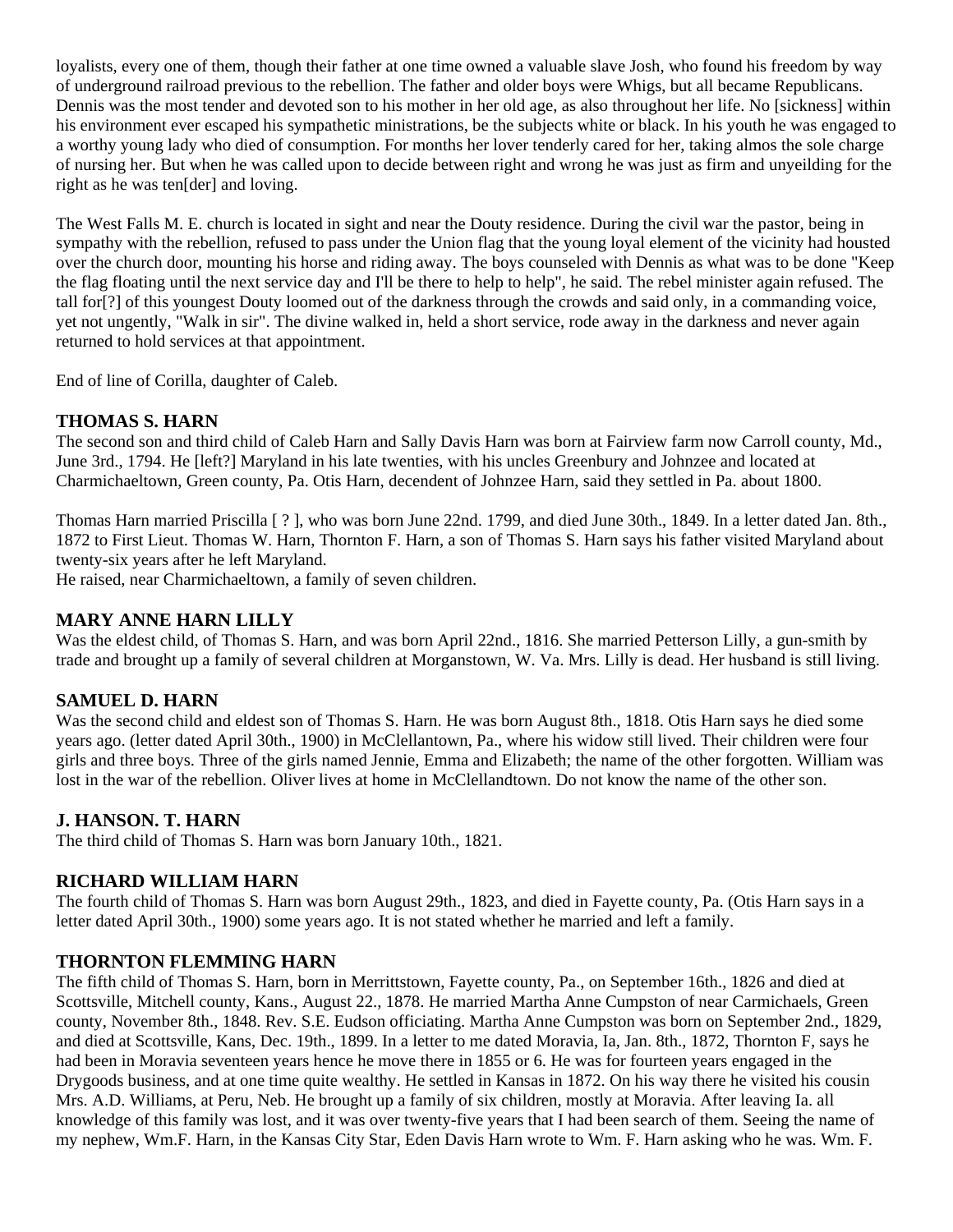referred him to me and through Eden D. I am enabled to give quite a full history of this line they having furnished me a copy of the family record.

#### **GEORGE WESLEY HARN**

The eldest child of Thornton Fleming Harn and Martha Anne Cumpson, his wife was born in Carmichaels, Green County, Pa., May 10th., 1850, and was married to Alice Crowch of Fairbury, Ill. on Dec. 25th., 187[?]. They have had five children, Fredie and Jessie dying at the age of 13; Carrie aged 25 and Everett aged 5 years are living (1901). George Wesley in 1901 lived at Coffeyville, Kans., as a manager of a produce house for the Armour Packing Co.

### **MARY PRISCILLA HARN PENCE**

The second child of Thronton Flemming Harn, was born in Carmicheal, Green county, Pa., Nov. 26th., 1852. In a letter she says:

Moved with my parents to Moravia, Ia, in the fall of 1856, I was married to P. D. Pence March 10th., 1874, at Centreville, Ia. We have five children- four sons and one daughter all living: Allen E., Eva L, Bert D., Delphas J., and Rozell. I united with the C. B. Church when quite young. George Harn, Wayne county Ia. first cousin of mine, was in the civil war, Barney and Blaine Harn, sons of a first cousin of mine linved in Moravia (1901). Their father, John died died several years ago. He served in the civil war.

#### **EDEN DAVIS HARN**

The sixth and youngest child of Thornton Flemming Harn (I) was born in Moravia, Ia., Nov. 2nd., 1865 and was named after Eden Davis, son of Hester Harn Davis, daughter of John Harn (I). He was married to Rebecca F. Worley and lived at Downs, Osborn county, Kans. They have no children. Of himself and three brothers he has this to say:

"Never swear, smoke, chew or drink - are total abstainers. We have a fair education, faily well to do, all have good homes and well respected. The position I occupy, for a young man, speaks for itself as in this day and age, a young man must be strictly up to date to work for large paching houses. I have traveled from Chicago, Salt Lake, New Orleans, St. Louis, Memphis and in fact almost the entire west and south. While in Oklahoma called on W.F. Harn and knew at sight he was a Harn. My brother F.F. and W.F. look like twins. Those young men write me business like letters, well phrased, clear chirography and in fact give indications of a clean, well sounded young manhood."

#### **SARAH ELIZABETH HARN**

The sixth child of Thomas S. Harn and Priscilla, his wife, was born May 14th., 1828. She lived unmarried and died May 22nd., 1851.

#### **ALFRED MILTON HARN**

Was the youngest of Thomas S. Harn's seven children. He was born Oct. 14th., 18ee. Otis Harn, writing of the children of Thomas S. Harn, merely says, Hanson and Alfred went to Illinois, Eden D. Harn son of Thornton Flemming Harn (I) son of Thomas S. Harn remembers of seeing his Uncle Alfred in Moravia and says he is now dead. The information of Alfred Harn is very meager.

#### **OTHO HARN**

It seems, is the youngest child of Caleb Harn and Sallie Davis Harn. There is no writing extant of him, save that the diary of George U. Harn (I) states that he was a hale, robust young man, but died quite young. If memory is not at fault he died unmarried.

#### **MARIA CORDELLIA HARN**

Was the eldest child of Caleb Harn and Charity Duval, born April 15th., 1802, and died June 7th., 1887. She is mentioned elsewhere in connection with her husband, Singleton W. Harn.

#### **WILLIAM ALLEN HARN**

Was the youngest child of Caleb Harn and Charity Duval, born March 11th., 1805. He was married to Ruth Spurrier, daughter of Harriett and Joshua Spurrier of Montgomery county, Md., who was born Sept. 11th., 1811. She was the youngest sister of Cordelia Spurrier Long.

Ruth Spurrier Harn was one of the loverly women of the earth. Gentle of spirit, comely of presence, tender and loving, she commanded the respect and love of all she came in contact. The many years that I knew her I never heard an unkind or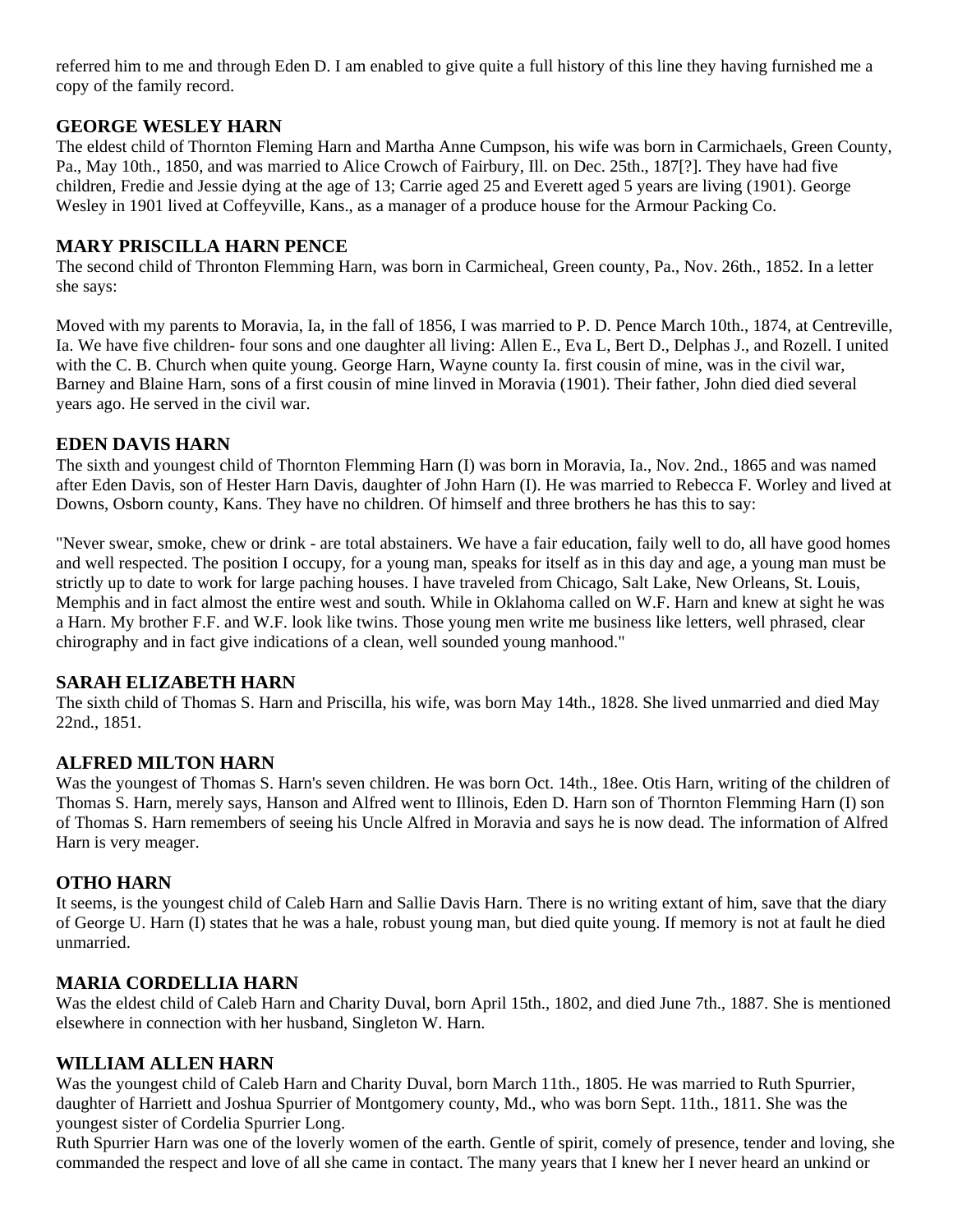impatient word escape her lips in or out of her family. Though not receiving the worshipful veneration of her children as she did her sister-in- law, Corrilla Harn Douty, she was most tenderly loved by them. She died in Dayton, Ohio, Dec. 10th., 1858. Her mother, Harriett Spurrier, was another lovely woman.

We have heard her recount with great pride how she- when but a chit of a girl - climbed up on the front yard fence and waited for the coming of George Washington as he was to pass by on his way to Philadelphia or New York. Washington drew in the reins of his horse under the shade of the tree and asked fro a dronk of water which Harriett, light of foot, in a twinkling, brought him from a spring near at hand. Having returned the cup Washington bent over from the beast, drew the little to him and imprinted a fatherly kiss on her lips as a reward for her kind deed. One of the highways of travel from Washington to the east was through Montgomery and Frederick counties, Md., thence through southeastern Penna. to Philadelphia. It was on one of his many trips that Washington exchanged his benediction to youthful loveliness for a cup of cold water.

William Allen Harn was a builder by occupation. As to education, he had the common school advantages of the day. He had a natural ear for music and as a whistler he was a lively competetor of the fife, on which he was considered an expert. He married for his second wife Rebecca Parker Ute, Sept. 1869, in Dayton.

To William Allen Harn and Ruth Spurrier Harn were born nine [children] as follows:

### **JAMES WILLIAM HARN**

Who was born Feb. 27th., 1830, in Frederick county, Md., was the eldest. He followed the occupation of his father, and enjoyed a good business education. He was married to Mary Hannah Fitch January 15th., 1858, in Frederick county, Md. Between the years of 55 and 60 he moved to Dayton, Ohio, where he met a sudden death Feb. 25[?]th., 1896. Not felling well, late, in the afternoon, he said to his youngest brother who was employed in the same room, that he would sit down until the whistle blew. When his brother approached his for the purpose of going home a half hour later, he found him leaning against a post dead. The corners decission [sic., coroner's decision] was that his death was caused by heart failure.

Ida Rebecca the only child of James William Harn and Mary Hana Fitch Harn, was born October 26th., 1858, in Frederick county Md., and died in Dayton, Feb. 17th., 1877.

### **GRAFTON DUVAL HARN**

The second son of William Allen Harn, was born May 4th., 1833 in Frederick county, Md. He grew to manhood with many pleasing social and educational qualities and a most commanding presence, inheriting the most of his natural gifts from his mother. Of himself and family he writes:

"I am glad that I can say to you tht I am comfortably situated in life. I have a pleasant little home and a very nice family consisting of my wife and three children, a daughter and two sons. I was married to Mary Anne Reese of Montgomery county, Ohio, Sept. 15th., 1857. She was the daughter of Phillip and Mary Reese, who were born and married in Lancaster, Pa. Mrs. Reese' maiden name was Mary Yost, born October 28th., 1808. Phillip Reese died, aged about 52 years, April 25th., 1859. Mary Reese died May 26th., 1884, in Dayton, Ohio. Mrs. Harn was the seventh child of Phillip and Mary Reese, born October 20th., 1837, Montgomery county, Ohio.

My oldest child Anna Maria was born June 14th., 1858 in Montgomery county, Ohio. She was married to William Daniel Starkey, Oct. 12th., 1898. Mr. Starkey was born Oct. 24th. 1845 in Pike county, Ohio.

Frances Reese our second child was born May 13th., 1860, in Dayton. He was married to Mary Jane McMahon, Oct. 22nd., 1885, in Dayton, Ohio. She was born Nov. 22nd., 1860 in Montgomery county. William Grafton our eldest child was born Sept. 30th., 1886, in Dayton and died Oct. 25th., 1894. Russell Wesley our second child was born Oct. 28th., 1895 and Alice Mary our third in April 24th., 1899, both born in Dayton. Henry Phillip our third child was born August 18th., 1862 in Dayton. He was married to Frances Mary Anne Nue, April 18th., 1898, in Dayton. She was born Sept. 29[?]th., 1876 in Dayton. Paul Henry our youngest child was born August 14th., 1899. This is a record of our family up to date, March 17th., 1902.

As to religion, politics and temperance: Myself and family are members of the Baptist Church. We are all republicans, and advocates of temperance reforms. When I was a very small boy I was named Grafton to gratify a wish of my fathers that I should be named after our cousin Grafton Douty Who was about the same age and a particular friend of his. This naming had much to do wih my course in after life. When I was between ten and twelve years this cousin made a visit to Maryland. During this visit he remembered that he had never given me a namesake present, and he bought me a suit of clothes of which I was exceedingly proud. This little incident settled my desting so far as going west was concerned. After working in our Uncle Singleton Harn factory until I was about twenty, for a good living and good clothes, I went to work in another factory for a year. Prompted by a desire to visit my cousin then living in Columbus, Ohio, I left Mount Airy,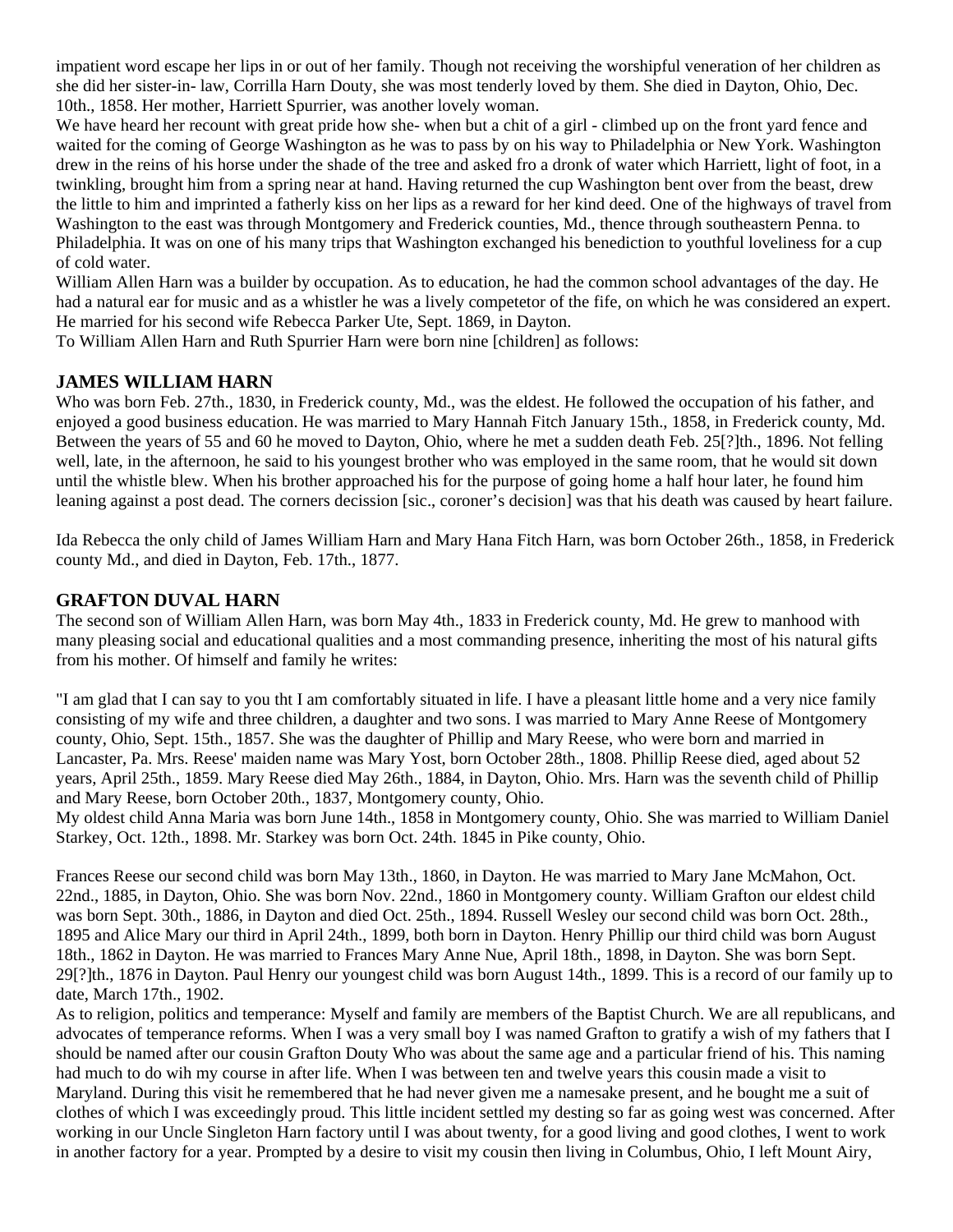April 2nd., 1855 arriving in Columbus two days thereafter. I remained here a little more that a year being employed a part of the time in the woolen manufacturing business and the balance as a guard in the Ohio Penetintiary. I concluded to go farther west and west as far as Indianapolis, Ind. Then by mere accident turned towards the east again landing at what was then called Southern Ohio Lunatic Asylum, now the Dayton State Hospital for the Insane. At this institution I spent about forty-two years, being most of the time at the heard of the carpenter department which includes a great deal of work that does not belong to the carpenter trade but is a mixture of general repairing, manufacturing and of repairing locks, clocks etc. I had much to do with the supertending of the construction of the new departments and buildings that were placed there during these forty-two years, which improvements were quite extensive. On my arrival August 15th. 1856, there were about 150 inmates; At the present time over 800. A good deal of the details of laying out the grounds and planting the trees has developed[?] upon me, the general plans having been furnished by a landscape gardener. I being continuosly there, and knowing the general plan as I did mide it easier for me to do the work than for the Officers who were frequently changing. The surroundings of the Hospital are very fine. I have been away from there for the last four years and have been employed in the city the greater part of the time."

### **IRA BAKER HARN**

The third son of William Allen Harn and Ruth Spurrier, like his brother Grafton inherited the pleasing comeliness and suavity of manners of their gentle mother. He was born Nov. 15th., 1835 in Frederick county, Md., and was married to Ranzwlla Neoola Fitch, Oct. 4th., 1865 in Dayton, Ohio. She was the daughter of Henry R. and Mary A. Fitch and was born May 15th. 1844 in Carmout, Ohio. Ira died in Cleveland, Ohio Oct. 27th., 1896. He was buried in Woopdland Cemetary, Dayton, Ohio. He died of complication of diseases contracted in the army. He was the only one of the family in the war of the rebellion, having enlisted in the 93 O. V. Co. A in August, 1862. He was mustered out with an honorable discharge at the close of the war. He served in the army of the Cumberland under Rosenorons. Was twice wounded, first at Murphysborough and again at the battle of Kenesas Mountain in Georgia. Both flesh wounds and though severe not necessarily dangerous. He leaves a widow and only one son, Orlando Clinton born March 25th., 1871 in Dayton, Ohio. He, Orlando is engaged in newspaper business in Cleveland, Ohio. An elder brother died at the age of three years.

### **GEORGE WASHINGTON HARN**

The fourth son of William Allen Harn and Ruth Spurrier Harn was born in Frederick county, Md., May 16th., 1837. He was the only member of the family that did not emigrate to Ohio. On July 10th., 1862 he was married to Catherine Molesworth, who was born Feb. 24th., 1842 in Frederick county, Md. He now lives near Taylorville, Carroll county, Md. There were eight children born to them as follows in order of birth.

**Emery Grant** born Feb. 13th., 1864, now a trusted employee on the B. & O. R. R. and a fine promising young man. He as all the children was born in Carroll county, Md.

**Arthur Sherman** born August 21st., 1865 and died in Sept 1st., 1881.

**Lillie Delana** born May 30th., 1867. She was married to Samuel Washington Lowman, April 13th., 1887 in Carroll county, Md.

**Verdie Ulallah** was born December 11th., 1870. She was married to Charles Eugene Pickett, March 17th., 1889. They have three children, Roy Eugene born Nov. 15th., 1889, Lillie Irene born July 3rd., 1891 and Hilda Nescla born April 30th., 1893, all in Carroll county, Md. Dalton Ernen born Dec. 11th., 1870 and married to Clara Shelber, April 24th., 1894, Elsie Olivia born July 9th., 1873, married to William Landing Stern, Oct. 18th., 1891. They have one child, Catherine Irene, born Sept. 2nd., 1892, Delma Ruth born May 19th., 1876 and Clifford Milton born June 13th., 1880 and died Sept 8th., 1889 in Carroll county, Md.

#### **JOHN THOMAS HARN**

The fifth son of William Allen Harn and Ruth Spurrier Harn was born Nov. 30th., 1840 in Frederick county, Md. He was married to Mary Frances Richardson, April 28th., 1867 in Louisville, Ky. She was the daughter of Willibz and Caroline Richardson and born Feb. 15th., 1842 in Tennessee. Grafton D. writes as follows:

"On June 9th., 1901 my brother John Thomas was called away. He was employed in the Dayton car works. While standing upon a pile of timber was thrown to the ground and so injured that in three days thereafter he died. He leaves a widow and four daughters. He was a resident of Buffalo county, Nebraska four or five years. He left Nebraska on account of the destruction to farmers by the grasshoppers in[festation].

Their children are as follows: Sarah Frances born in Lousiville, Ky. June 5th., 1868 and married to Lincoln Doinbush, June 5th, 1887, in Dayton, Ohio. They had three children, **Chester Harrison** born- May 1889, **Charles William** born Dec. 11th., 1890 and **Olga Beatrice** born March 3rd., 1892, all born in Dayton, Ohio and Cora Amenta born March 16th., 1873 in Buffalo county, Nebraska and died there in infancy".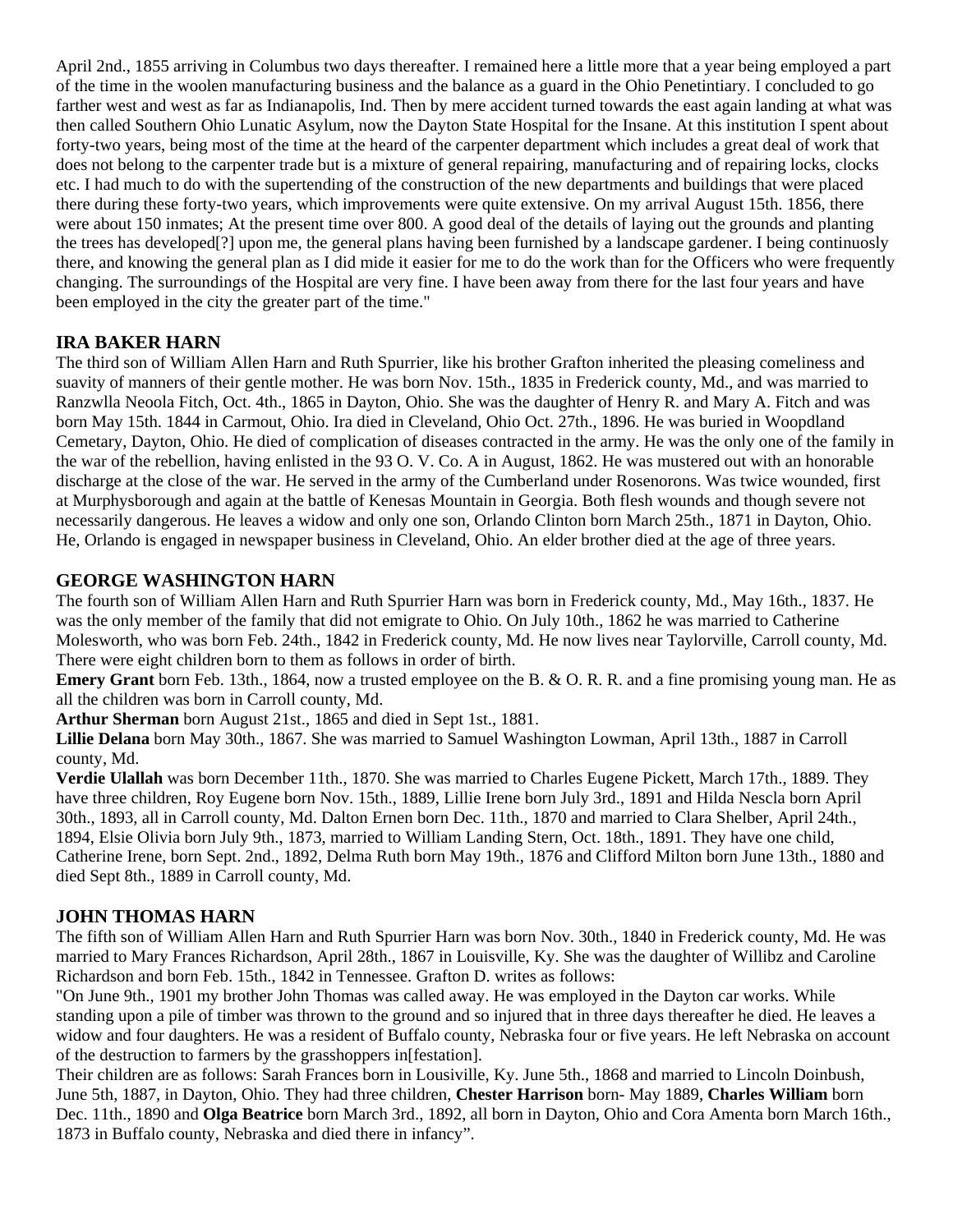### **SINGLETON JOSHUA HARN**

The sixth child of William Allen Harn and Ruth Spurrier Harn was born September 2nd., 1843 in Frederick county, Md. There is no record of his marriage or death, hence he must be living as the record of William Allen Harn Family is most complete and reliable.

### **ZACHARY CALEB HARN**

The seventh son of William Allen Harn and Ruth Spurrier was born in Frederick county, Md. June 19th., 1847. He died in Dayton, Ohio December 30th., 1868.

#### **THEODORE COLUMBUS HARN**

The eight son of William Allen Harn and Ruth Spurrier Harn was born in Frederick county, Md., March 29th., 1857. He was married to Cora Ellen Rust June 29th., 1875 in Dayton, Ohio. Cora Ellen Rust was the daughter of Jonathan and Hanna Rust and was born July 10[?]th., 1855 in Dayton, Ohio. She died in Dayton January 22nd., 1901 of pneunomia of a few days duration. Their children are as follows: Alice Ruth (eldest) born Feb. 14th., 1878 and died June 26th., 1901, James William (second) born Feb. 23rd., 1880, Paul Mortimore (third) born Nov. 3rd., 1882 and Everett Milton (fourth) born June 11th., 1889 - all born in Dayton, Ohio.

### **MILTON HAMILTON HARN**

The ninth and youngest son of William Allen Harn and Ruth Spurrier was born in Frederick county, Md. July 1st., 1853. He was married to America Olivia Hackett, Sept. - 1876 in Dayton, Ohio. But one child, Ida was born to them. She was married to George Perkins in Muncie, Ind. Milton Hamilton died in Dayton, Ohio June 1st., 1884. This closes the line of Caleb Harn's children and their posterity up to date, 1902.

### **ELISHA LEMUEL HARN**

The second son of Denton Harn, was born near West Falls, Maryland, 1805. Of his emigration to Ohio, and finally to Indiana, his daughter, Letha Anne Harn Robertson, thus writes Feb 6, 1895.

"My father, Elisha Lemuel Harn left Hagerstown, Md., in May 1833 and came to Sidney, Ohio. He was a miller by trade. We left Sidney, April 1844, for Elkhart, Ind. Uncle William Harn came to Ohio in the fall after we came in the spring, but went back soon. Grandfather and Uncle Arbuckle, Aunt Letha Harn's husband, came to Ohio two years after we did. He brought four girls: Aunts Amelia, Rachel, Belle, and Louise.

My mother's maiden name was Keziah Griswell. My father died October 10, 1869, aged 64 years. My mother died April 19, 1887, in Elkhart, aged 81 years and 7 months. She lived alone seventeen years. There were seven children born to my parents, five boys and two girls."

### **RACHEL CHARLOTTE HARN NEWELL**

The eldest child of Elisha Lemuel Harn and Keziah Griswell Harn, was born at Hagerstown, Md., 1823. She married Robert Newell, and died in Lacon Ill., June 15, 1891. She left three sons, William, Frank and Schuyler. William is a miller, and lives at Shackopee, Minnesota. His father makes his home with him. One of his sons lives in Chicago and the other in Wyoming. Our knowledge of this family is meagre.

#### **LETHE ANNE HARN ROBERTSON**

The second child of Elisha Emanuel Harn and Keziah, his wife, was born at Hagerstown, Md., Feb. 19, 1828. She writes: "My business was that of millinery, and when forty years old I became the second wife of James Robertson. We lived together twenty five years at South Bend, Indiana, until his death, August 1, 1893, when I purchased a few feet of ground in Elkhart and built me a cottage, in a very fine location, and live alone. My husband was seventy three years old when he died. His father died at the age of 94."

Mrs. Robertson has no children. Her husband had three by his first wife.

My brother's diary records two visits he made to **Elisha L. Harn**, one in company with Rev. Jone Winebrenner, June 28, 1850, in which he speaks of the strong resemblance between Elisha and William Allen Harn, a cousin of Elisha, and of his worldly posterity. The second visit was made with his wife and eldest son George U. Junior, April 16, 1855, on their way wtih ho[rse] and buggy to look after land they had purchased in Hardin county, Iowa. Elisha Harn was not at home but my brother speaks of the pleasing cordiallity extended to them by Mrs. Harn, the daughter Lethe Anne and the youngest son, Edward, being all of the family at home.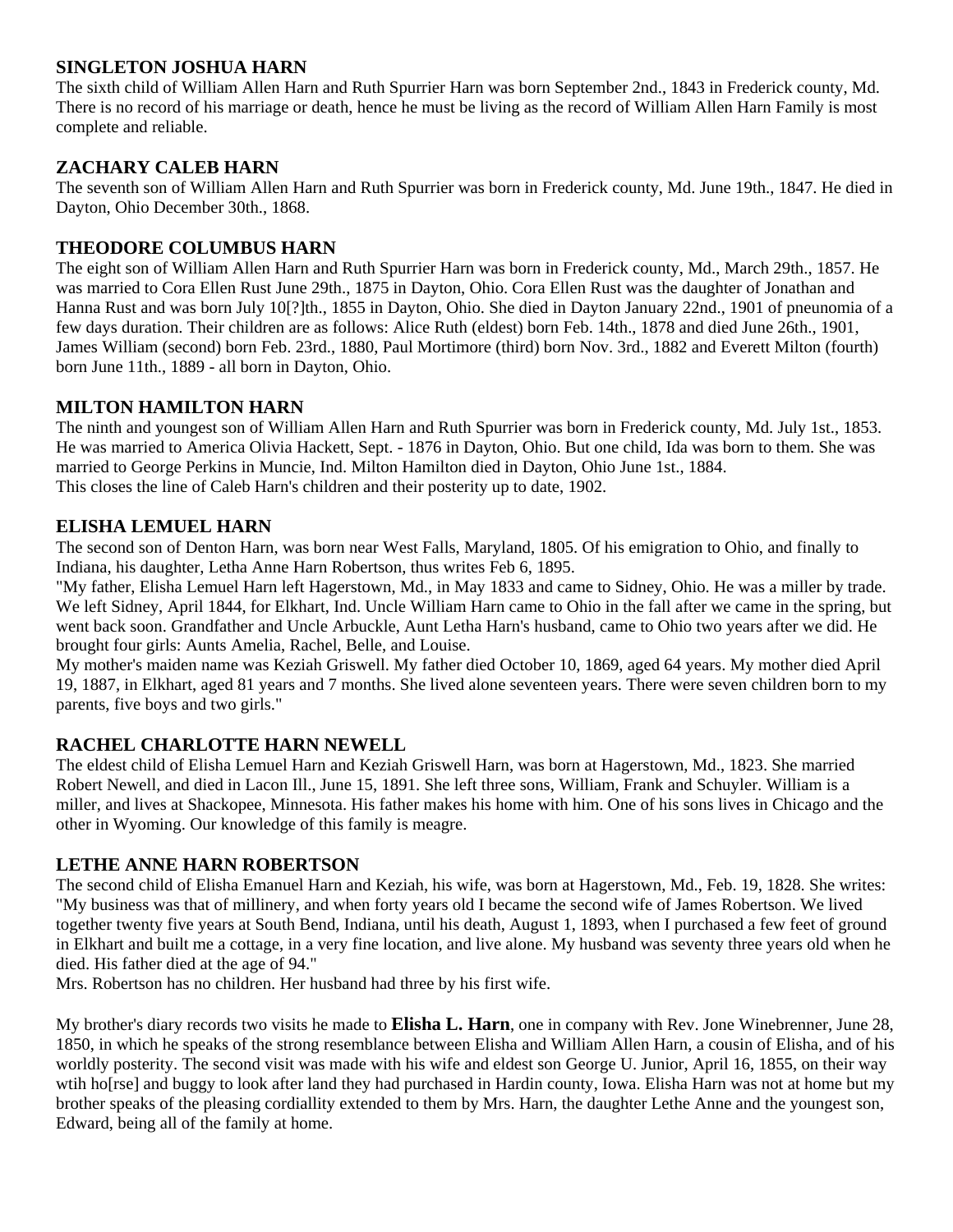After the death of Mr. Robertson, Mrs. Robertson was somewhat of a traveler, having visited the distant relatives in Maryland where she met a most respectful and cordial reception, the relatives in Dayton, Ohio, and her immediate relatives in Minnesota, Washington state and Portland, Oregon, returning through California by way of the Santa Fe route.

### **WILLIAM SINGLETON HARN**

The third child and eldest son of Elisha L. Harn and Keziah Griswell, his wife, was born at Hagerstown, Md., 1830. His son William C. Harn of Portland, Oregon, writes as follows:

"My father, William Singleton Harn, died at Hood River, Oregan, October 20, 1895. He came to Oregan, by way of New York and the Isthmus of Pannama [in] 1852. He married Juliette Reed in 1859. She was the daughter of Calvin Reed of Fulton county, Ill., near Canton, who crossed the plains to Oregan [in] 185[6?]. They were married in Portland, Oregan. My father was a contractor and builder, and lived always after 1852 in Washington and Oregan. In 1855 he joined a company of volunteers to to the Cascade on account of the Indian outbreak there.

The children of our family are seven in number. Florence, Jan. 10th., 1860, died Jan. 29th., 1872. Edward, March 2nd., 1862, Lloyd Robert, Nov. 24th., 1864. He married Agnes Jefferies in Oakland, Calif. His children are Lloyd and Agnes Julia. He lives in California. Fred and Frank (twins) born May 15th., 1867. Frank died in March 1868, Fred married Minnie Swartz of Detroit, Michigan and lives at Eagle Grove, Iowa. William Calvin was born October 15th., 1873. Emma born August 2nd., 1880. She together with myself and mother, live at #561 Williams Ave., Portland, Oregan." Judging from the handwritting and the general makeup of his letter I think this member of the family is a well educated man. He does not mention his vacation.

## **CALVIN DAVIS HARN**

The fourth child of Elisha Lemuel Harn and his wife Keziah, was born December 30th., 1830. His gifted daugter, from whom I have had many delightful letters, and who has for a number of years occupied a position as teacher in the Logan Schools, Eighteen Ave., N. and Emerson, Minneapolis, writes:

"My mother, nee, Rachel Rupel, was born May 1st., 1836, Elkhart county, Ind. She and my father were married Oct. 22nd., 1856, at Niles, Michigan. Eight children have been born to them. Their record in order of birth are as follows: Oscar Cacil Harn born Sept. 17th., 1858, at St. Anthony, Minn., now East Minneapolis. He is a farmer near Faribault, Minn. Herbert Eldan, was born March 17th., 1860 at St. Anthony, Minn., he was married to Alice Sackett, of Janesville, Minn. Hugh Aubry, their son was born at Winona, Minn, Feb. 14th., 1891. They live at Winona. He is a railroad man. Rolla Dustan was born May 4th., 1862 at St. Anthony, Minn. and died Sept. 19th., 1862. Jesse Gertrude was born Nov. 20th., 1863 at St. Anthony, Minn. She was married in the fall of 1900 to Mr. Herbert D. Streeter and lives near Faribault, Minn. MARY CATHERINE was born Feb. 29th., 1866 at St. Anthony, Minn. She is a telegraph operator and holds a position in the presidents office, [Mtd.?] R. R., Denver, Colo. ANNA KEZIAH was born July 30th., 1868 at Faribault, Minn. She was a seamstress at Cripple Creek, Colo., and on August 30th., 1899 she was married to Mr. John Calhound Sells of that place, formerly from Virginia. MARGARITTA HELEN was born Oct 7th. 1870 at Fairbank, Minn [should be Faribault, Minnesota].

### **EDWARD E. HARN**

The youngest son of Elisha Lemuel Harn and Keziah Harn, lost his life in the civil war. His remains lie in the soilder's cemetry at Grafton, W.Va.

NOTE- This closes the line of Elisha Lemuel Harn, son of Denton.

## **LETHE ANNE HARN ARBUCKLE**

The dates of birth etc. of the third child and eldest daughter of Denton Harn I have been unable to trace. According to Mrs. Robertson, of Elkhart, she was married to Robert C. Arbuckle before leaving Maryland. They left an enormous family, eleven children being born to them, according to the record given to me by Mrs. Arbuckles's neice, Henrietta Hollingsworth, March 6th., 1895:

"William, the second child, Robert, the fourth, and Louisa the sixth previous to this date. William died unmarried. Robert married Blanche McGee. Their one child died in infancy.

The eldest child, Jane, married Nelson Lenox, and they have four children. Wallace was unmarried, Ledocia, Letha and John -the three all married.

Emma, the third child, married Samuel Russel, now dead. Their two living children, Raliegh and Letha, are married. Cleget, the fifth child is unmarried.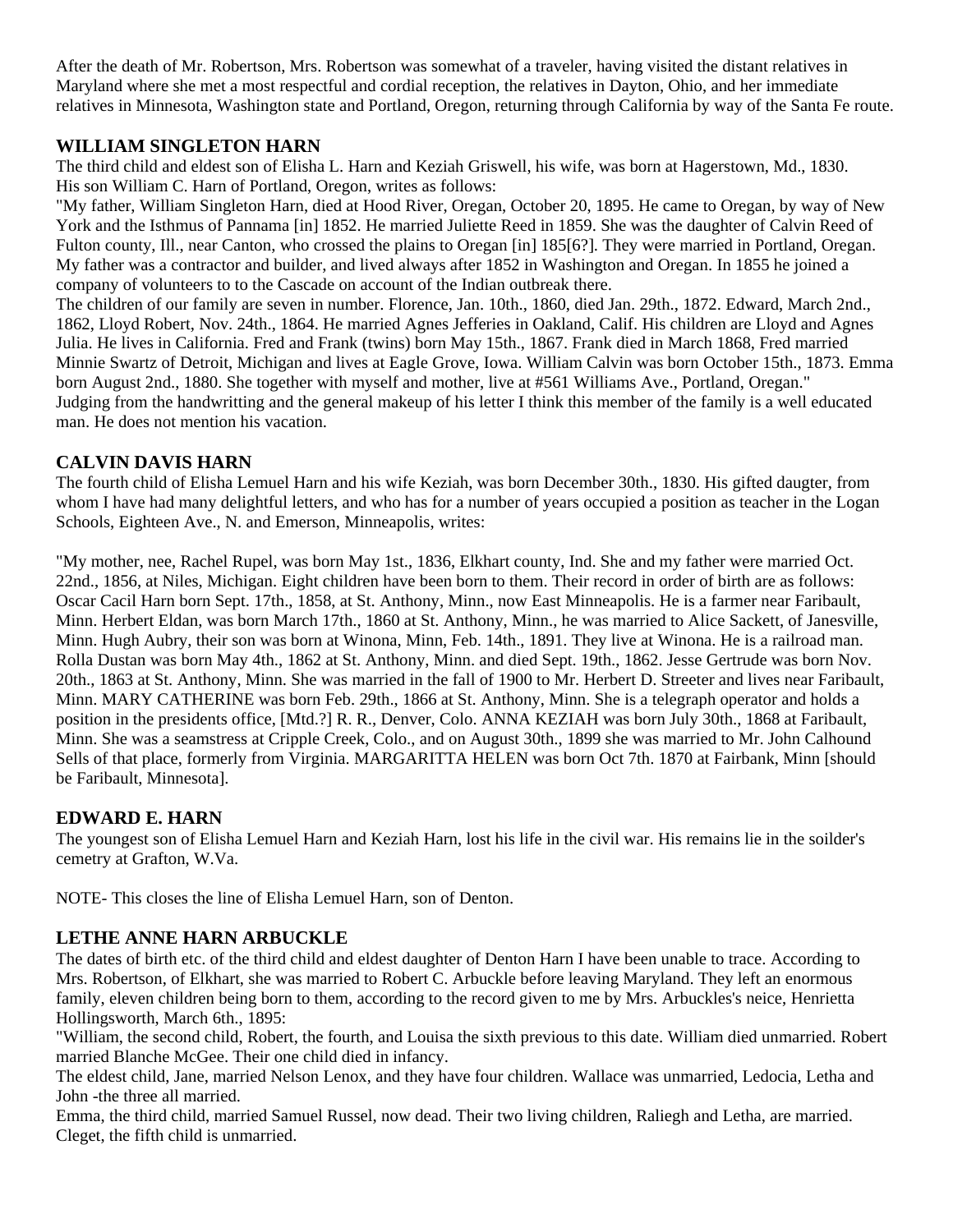Anne, the seventh child, married James Fletcher. Evan, their first child, and Webster the third are single. Alice the second child married Mr. E. Savage.

Elisha H. the eight child, married Jennie Cummings. Their oldest, Jennie, is dead. The other four are Joseph, Thomas, Samuel and Ward.

Mary, the ninth child, for her first husband, married Harry Hopkin[s]. Bertha, their daughter, married Dr. Allen. They have our two children. The second husband is Henry Leamon.

Zerua, the tenth child, married Albertus B. Bowen. Their child[ren] are Sidney and Roy.

Clara J., the youngest married Samuel W. Maxwell. Their living child, Benjamin, is married."

## **LEVI ORDENDORF HARN**

A letter from Wm. T. D. Harn in the winter of 1884 speaks of his immediate family as follows:

"My father, Levi Orendorf Harn, was the fourth issue of Denton Harn and Miss Pickett, and was born in Carroll county, Md., April 27th., 1809. He married Zerue Anne Duval, daughter of Samuel Duval and Mamie Allison of Baltimore. My father received a liberal education. His vocation was that of printer, but in later years stage proprietor. He died at Hagerstown, [Md.,] May 11th (year not given) of bronchitus."

There were six children born to L. O. Harn and Zerue his wife as follows.

## **ALLEN DUVAL HARN**

The eldest son, was born at Hagerstown, July 31st., 1836. After the death of their father the four living children, sons, with their mother, m[oved] to Texas. Allen D. Harn residence is at San Antonia. His vocation is that of a practicing physician. To him and his wife (name not known) were born seven children. His eldest son:

CARRIP HARN, is conductor on the H. & T. C. Railroad from Dennison to Huston, and lives in Huston. He is married and has several children.

ALLEN D. JR., is a telegraph operator. He lives at Rose Hill and is agent of the Aransas Pass. He is married but has no children.

**ESTELLE**, the eldest sister, married a Mr. Funk, a banker, and lives in Monterey, Mexico. Her two younger sisters and youngest brother, who is quite young, live with her.

**ZERUE ANNE DUVAL HARN**, died at hers sons Dr. Allen D. Harns, San Antonia, January, 1895. His wife died just a year after. and the Dr. followed Oct. 1st., 1901. They are all buried in the cemetery at Austin, Tex.

### **WILLIAM TYLER DUVAL HARN**

 The second son of Levi O. Harn was born at Hagerstown, Md., May 7th., 1838. He was married to Mary Agnes Duer at Rose Hill, Harris county, Texas, July 11th., 1860. He received a classical education at the St. James College, (Md.) and Kenyon College, (Ohio) from 1848 to 1856, educated for the law, but abandoned its study and traveled over the world for several years, visiting Europe, Asia, Africa, South and North America, the Islands of the Atlantic, Pacific and Indian Oceans and the Chinese seas. Went to Texas in 1859, joined the forces of the Confederate States Oct. 5., 1861 as First Lieut. of Calvary, receiving the command of his troops by promot[ion] during the Louisanna campaign; served in the field nearly four years, mustered out May 25th., 1864. Followed all kinds of employments since the war which financially ruined him. Choice of vocation is that of farmer. At writing Jan. 18th., 1899, bookkeeper and cashier.

Capt. HARN was living in Waco, Texas when visited by the publisher of this volume in 1893.

CAPT. HARN, and his wife, Mary Agnes Duer Harn, were the parents of seven children, four of whom having died in infancy. TYLER DUVAL HARN, the second issue, was born at Rose Hill, Texas, Dec. 2nd., 1863. This son lost his life on the H. & T. C. Railroad. It is thought accidently shooting himself in the express car, he being the express agent on that line. Living a week after shot at Alun he died Dec. 30th., 1873. She holds a position as clerk in a dry goods house, Waco, Texas.

 BERTIE, the sixth child was born Feb. 22nd., 1876. She holds a fine position as long distance operator in the telephone office in Waco Texas.

To Miss Hattie I am indebted for much information in regard her line of the family. Without exception she was the most prompt of my many correspondents and it speaks well high business qualities.

### **CARROLL PRATHER DUVAL HARN**

The third son of Live O. Harn and his wife Zerue was born in Hagerstown, Md. 1841. He was married to Sarah E. Mills at Standardsville, Va. March 15th., 1865. Miss Mills was the daughter of Hon. William R. Mills and Elizabeth Vuaghn, of Nottoway and Albercare counties, as also the sister of Roger Q. Mills, Ex. U.S. Senator from Texas. The parents of Mrs. Harn died at

Standardville, Green county, Va.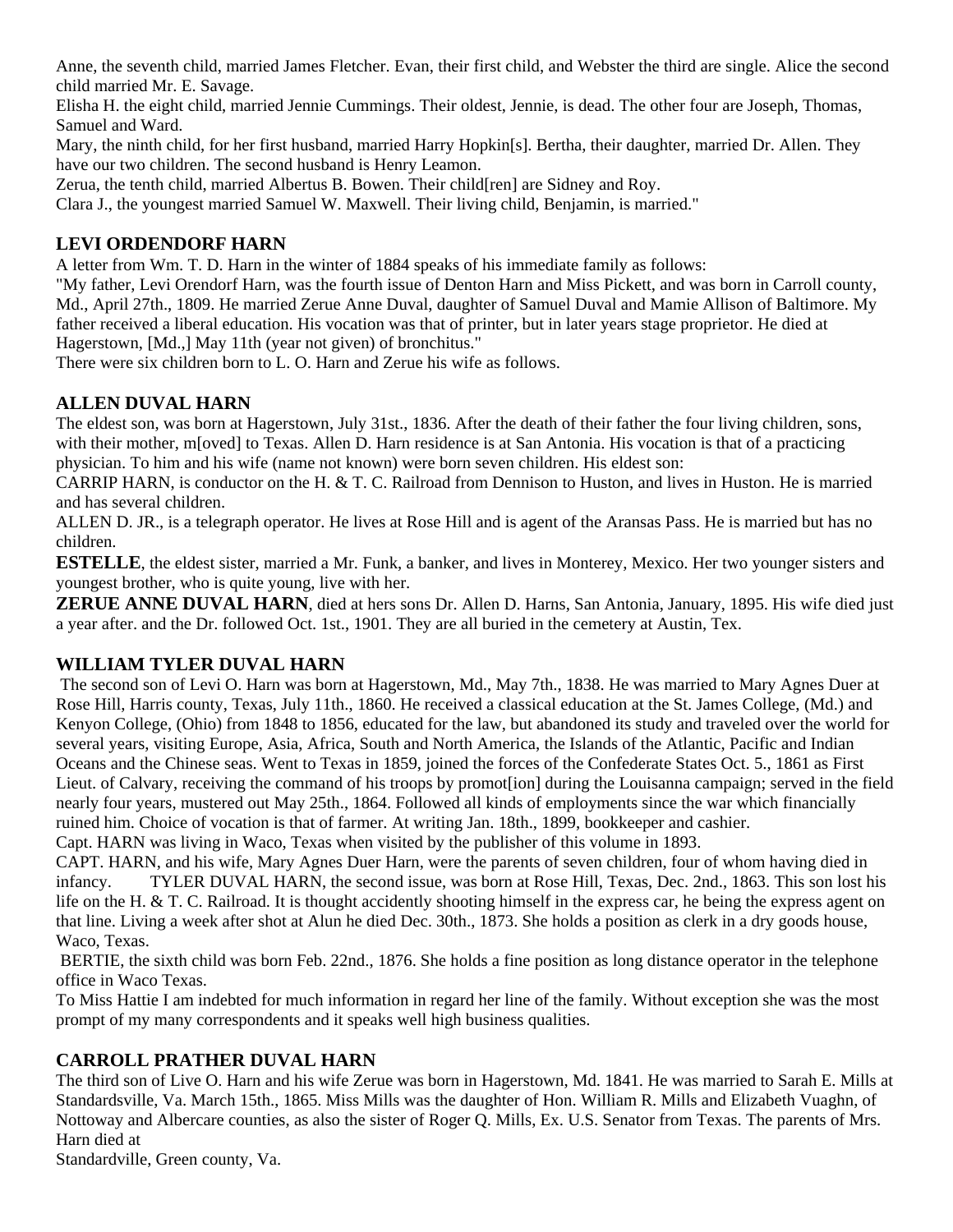Col. Harn was educated in Maryland, served as a sailor some three years previous to the civil war. He fought through this war during the year of '60, '61, '62 and '63 under Gen. Stuart, being Staff Officer, and scout in perilous and eventful occasions. He was taken prisoner and exchanged about the close of the war, and accepted peace with those of his superior officers. Returned to Texas and served in the constitutional convention of that state for four years. After the forming of the constitution he was reelected to the Legislature for the county of Grime for three successive terms. Col. Harn died at Navasota, Grimes county of congestion of the brain after prostration from typhoid fever Oct. 17th., 1876. Two children survive him.

**CARROLL DUVAL HARN**, born at Pittsville, Fortbend county, Texas December 21st., 1865. He is proprietor of the LaFayette Hotel, Standardsville, Va., as also merchant at that place. He was married to Mary Whorton Cole, March 15th., 1894. To them were born four children, viz: Zerue Duval Harn, Dec. 31st., 1894, Carroll Duval Harn, October 14th., 1896, Mary Wharton Harn. July 18th., 1898 and Sarah Jane Harn Sept., 15th, 1901.

His mother, Mrs. Sarah E. Mills Harn, died in Standardsville, April 1st, 1901.

ELIZABETH M. HARN, the second child of Carroll P.D. Harn was born at Gordonsville, Orange county, Va., Nov. 20th, 1867. She was educated at Austin, Texas. At sixteen years of age she was married to James W. Daughtery. To them were born two children - Lillian ages seventeen years and Sarah E. aged twelve, at date of letter January 21st., 1902. For her second husband, she married A.R. Morris. They are living at Shawnee, Okla. and have one child, Algie Ethel. (Living in 1920 at Earlsboro, Okla., where Mr. Morris is postmaster. Algie Ethel has been married and is a school teacher. - G.U.H.)

#### **SAMUEL MARCELLUS HARN**

The fourth and youngest son of Levi O. Harn and Zerue Duval Harn, was born at Hagerstown, Md. 1843. He emigrated to Texas with his mother and brothers. The history of this member of the family is exceedingly maegre. He left Texas among the 1872 and nothing has been heard of him since.

#### **WILLIAM HILLERY HARN**

Mrs. Emma Harn White, of Chambersburg, Pa. contributes the following as to her fathers family:

"Father the fifth child of Denton Harn, was born at Liberty, Frederick county, Md., December 17th., 1811, and mother at St. Thomas, Franklin county, Pa. Afterwards her family moved to Chambersburg and she was raised there. She married my father in Chambersburg, June 12th., 18[?]4. They moved to Carlisle in 1845, where he was engaged in the coal and lumber business. I was born there June 21st., 1847. I am the only one of the family living, except an adopted daugher, who still resides at Carlisle. Mother died at Carlisle, June 29th., 1878, and father June 9th., 1881. My mothers maiden name was Martha Grove. I was married January 4th., 1887 to Mr. Andrew J. White. I have two children, OLIVE born Jan. 16th., 1888 and GERALD H. born Feb. 2nd., 1889. I was not a resident of Chambersburg when the town was destroyed by the rebels. It was burned by McCausland at the command of Early. Mr. White was burned out - lost everything but the clothes on their backs. That occured July 30th., 1864. I lived in Carlisle when the town was shelled by Fitz - Hugh Lee, July 1st., 1863. I was a school girl at the time. In fording the Santa Fee river in Texas he lost his sight. Being over heated it went to his eyes. The loss of sight was not by powder explosion as reported."

#### **AMELIA E. HARN HOWARD**

 There are no dates given as to the birth or death of Mrs. Howard, save that she died at the early age of twenty-five, and that she was the sixth child of Denton Harn. Two children ROBERT ARBUCKLE and RANDOLPH were born to her. The latter died in infancy. Robert after enlisting in the Union Army was never heard of.

### **RACHEL R. HARN HOLLINGSWORTH**

Henrietta Hollingsworth, daughter of the above, writes me as follows, March 6th. 1895:

"The old family bible has been destroyed. My mother is 78 years old this mon[th] and is quiete hearty and strong for her age. She was born at the Factory, Maryland (near Unionville) March 22nd., 1817. She married John E. Hollingsworth at Sidney, Ohio, Jan. 17th. 1839. They had six children, of whom I am the oldest. I was born Jan. 1st., 1840. My vocation is that of bookkeeper in the Natural Gas office.

JOSEPHUS was born Nov. 10th., 1841. He died in the army Sept. 2nd., 1863, at Paris, Ky.

WILLIAM W. born August 3rd., 1843, died Dec. 16th., 1859.

JOHN E. born May 2[1?]th., 1849 died Oct. 8th, 1870.

ISABELLA P. was born June 28th., 1847, married D.W. Jay of West Milton, Ohio May 16th., 1870. They have three living children, Charles E. aged 20, Kittie M., 15, and Clarence H., 8 years old.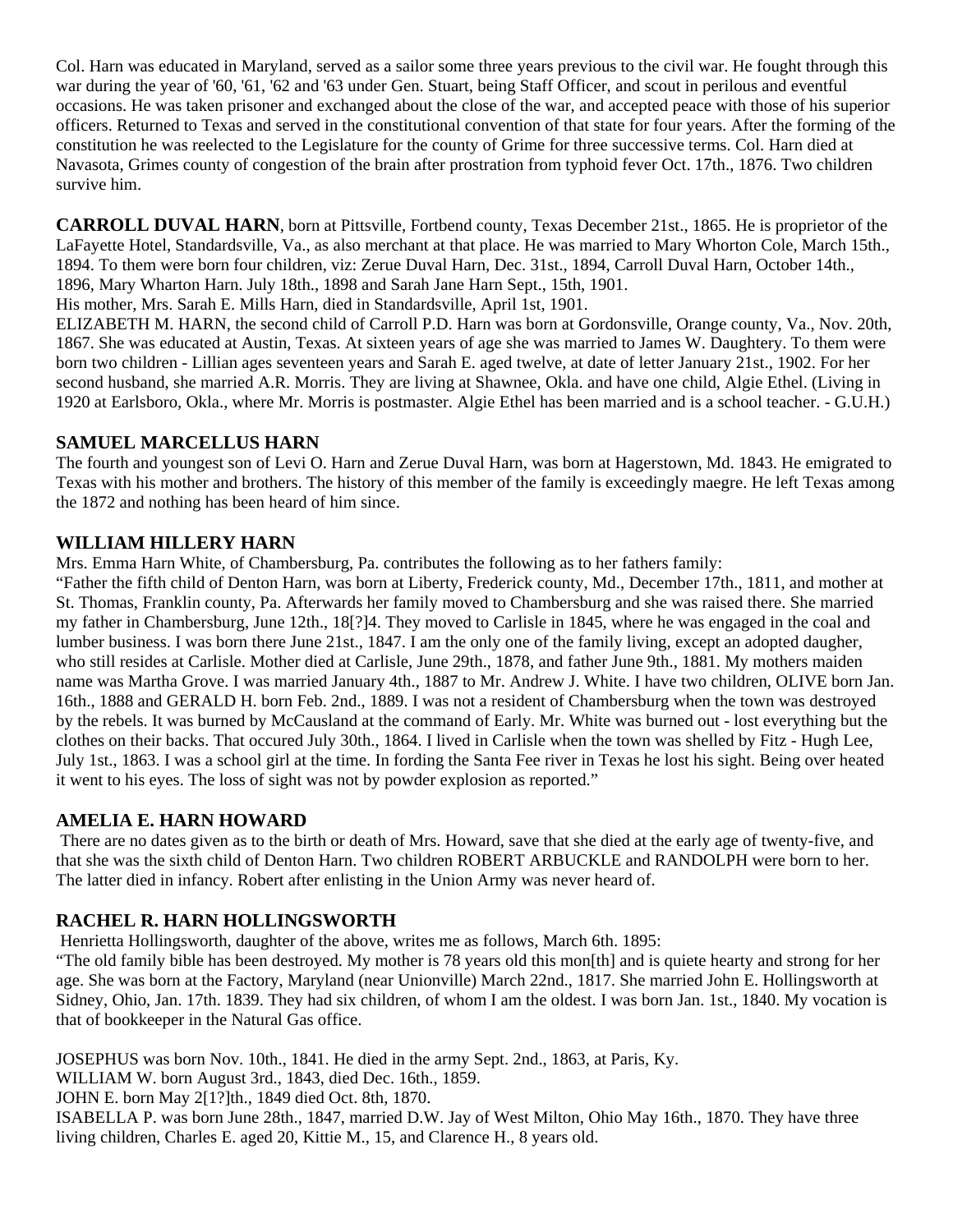THOMAS ELWOOD, my youngest brother, was born Dec., 7th., 1854. He married Elanora Coney of St. Marys, Feb., 14th., 1876. To them were born five children, Hattie Bell, aged 18 in Jan., Nora May, 13 last Sept., Florence 5 last June, Edward Clinton 15, next May and Thomas Elwood will be three in May."

These were given me March 6th., 1895. Mrs. Robertson writes that "Hennrietta Hollingsworth is a lovely girl - a maiden lady".

### **ISABELLA R. HARN LYTTLE**

 Is the eighth issue of Denton Harn and his wife, Nee Miss Pickett. From the semi weekly Courant of Delphus, Ohio we take, in part, her orbitury [sic].

### [MANUSCRIPT HAD PLACE FOR INSERTING OBITUARY, BUT NONE FOUND]

### **LOUISA M. HARN KISHLER**

The youngest and ninth child of Denton Harn and his wife, was born at Sidney, Ohio, Dec., 1st., 1829. She and her sister, Mrs. Hollingsworth are living (1902) at St. Marys Ohio. May 22nd., 1853 she was married to Dr. W.G. Kishler. They have three children, two sons and a daughter. George Willis, the eldest, was born in 1854 and has been married twice. His first wife was Miss Lillian Fitch. They had two children, Maud aged 15 and Claude aged 13. Their mother died of consumption. His second wife was Miss Emma Althausen. They have one child living, eighteen months old. Harry B., the second son, has never been married. He is thirty-eight years old. BLANCHE M., was married to Micheal Donnelly. They have one daughter 2 1/2 years old.

For the genealogy of the Harns's living at St. Marys, Delphias and Sidney, we are indebted to Miss Henrietta Hollingsworth and Margaret Lyttle, two highly educated ladies, judging from the letters I received from them in the year of 1895.

(This closes the line of Denton Harn, second son of John Harn I).

### **JOHNZEE HARN**

 The youngest son of John Harn (I) was born near West Falls, Carroll county, Md. There is no record extant as to the date of his birth. My brother's diary states that he was the youngest son, but whether he was the youngest of the family is not recorded. He emigrated to Pennsylvania about 1800 with his brother, Greenbury Harn, and his nephew Thomas S. Harn. He married Elizabeth Overturf. They had three daughters and one son, all of whom are dead. The son (name not given) died in 1870, Dorcas in 1873, Juliette in 1888, and Harriett 1892. Their father died in 1860 and their mother in 1868. Johnzee Harn was Justice of the Peace for many years by appointment from Gov.John Westly, a school teacher for some years, went into the mercantile business in Greensboro, Green county, Pa. Johnzee and his two sisters, Ary Harn and Ellen Harn Crawford, died in Luzerne township, Fayette county, Pa. The diary of my brother makes a mention at several visits to his grand uncle, Johnzee, in 1846.

 On one of these visits they conferred together as to taking steps towards looking after some landed property belonging to the family near Clarksburg, Harrison county, W. Va.

The grandson of Johnzee, Otis, the only living member of the family, writes me that there were seven hundred acres in one tract of this land and five hundred in another. Johnzee Harn put the papers in the hands of Thomas Porter, attorney, but the lawyer and Johnzee both died before anything was done in regard to it. For many years my father held a note for five hundred dollars that went into the purchase of the land. It is not a paying not, as he lived to know.

To this grandson and to my brothers diary I am indebted or all the information I have of this line of the Harn family

### **GREENBURY HARN**

Son of John Harn (I), emigrated to western Pennsylvania about 18[??.] We were for many years trying to find some one who would give us information of this line of the Harn family. Having directed a letter to the address of Greenbury Harn, or anyone of his heirs, brought a letter from Robert Levi Harn, of Landing, Pa., a great grandson of Greebury Harn. He referred me to Mary A. Ridge, of Heisterburg, Fayettee county, Pa.., who promptly replied, forwarding a copy of the family record of her grandfather, Perry G. Harn, son of Greenbury Harn. William Harn, the eldest issue of Singleton Harn of Unionville, Maryland, writes me that Larkin Harn was the son of Greenbury Harn. He, Larkin, who never married, and Perry Harn are the only children of Greenbury Harn of whom I have any knowledge.

### **PERRY G. HARN**

Of Fayette county, Pa., son of Greenbury, was united in marriage to Eva Strohm, March 16th., 1818. She died May 16th., 1868. There were born to them ten children, seven sons and three daughters, Viz: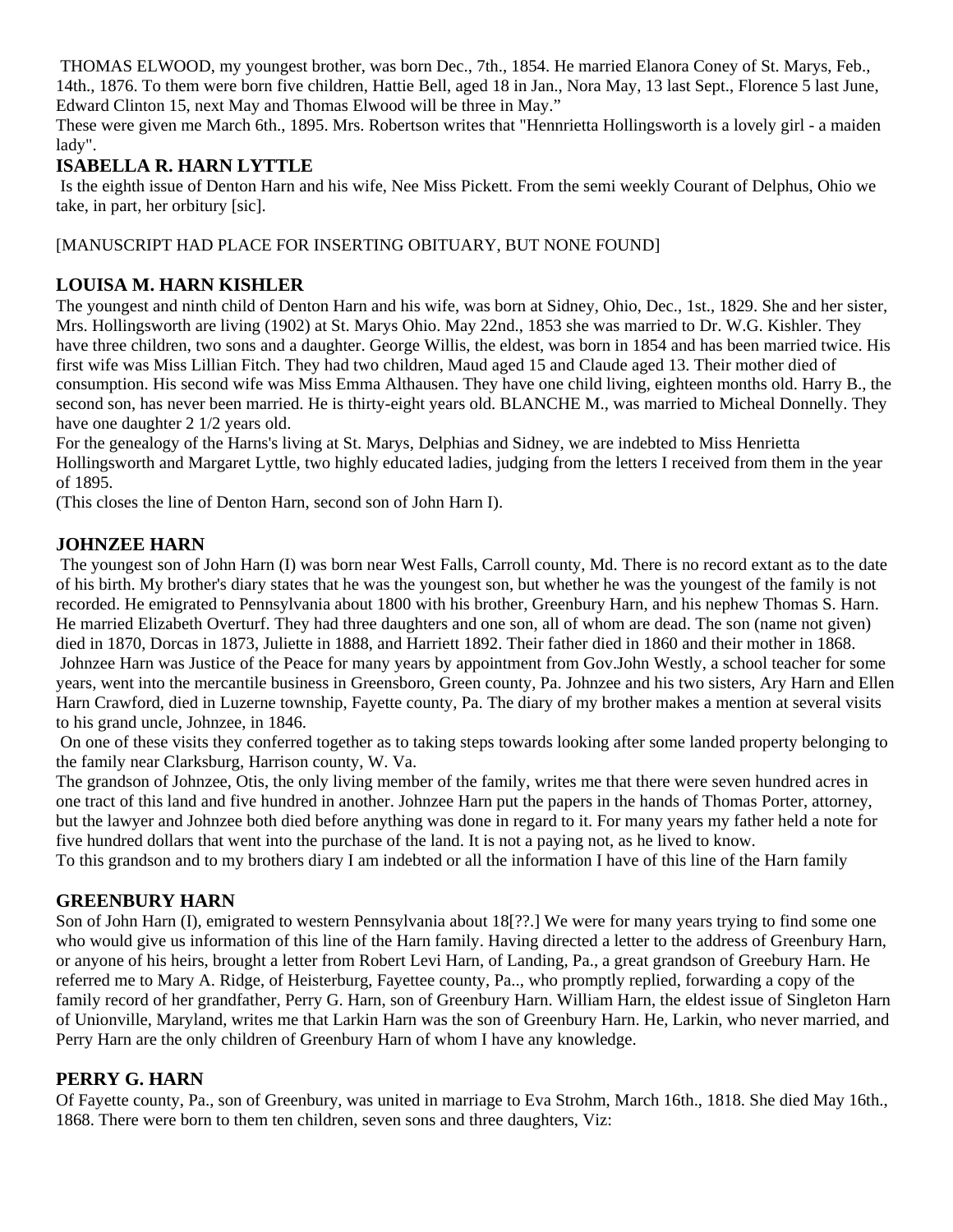### **DAVID HARN**

The eldest child of Perry G. Harn and his wife Eva Strohm, was born March 12th., 1819, and died February 20th., 1869. Mr. Ridge writes: "I cannot tell you anything about David and William, the sons of Perry G. Harn, except that they were married and went West to live."

### **SARAH HARN LEE**

The second issue of Perry G. Harn and Eva Strohm, was born July 29th., 1820. She married Mr. Lee and their children are as follows: Elizabeth Ann, Jacob, Rhodam John, Newton and Bowen. All married and had families except Newton, and all of them are now dead except Bowen and Sarah. The parents are also dead.

### **JOHN HARN**

The third issue of Perry G. Harn and Eva Strohm, was born April 7th., 1822. He married Elizabeth King, and died September 11th., 1876. Five children were born to them, two daughters and three sons:

MARY ANNE, the eldest child of John Harn and Elizabeth, was born July 9th., 1852. She was married to Frank Ridge, February 15th., 1883. They have no children. Mrs. Ridge, when her note was written July 3rd., 1901, lived at Heistersbirg, Pa. Judging from her letter she is a highly cultured lady, and to her this volume is indebted to about all of her line of the family. Other members haven been written but no answers received.

**RHODA B. HARN**, the second child of John and Elizabeth King, was born November 29th., 1854. She was married to Levi H. Kelley, Dec. - 1880. Their children are Emmor Hamilton, aged 19, and Mary Elizabeth, 5 years.

**JOHN MORGAN HARN**, the third child of John Harn and Elizabeth King, was born April 18th., 1858. Married Hettie Porter, October - 1887. Their children are Sarah Blanche fourteen, Mary Elizabeth, twelve, John Williams nine, Helen Levinia, five, and Betha Margaret, two years of age.

**WILLIAM HENRY HARN**, the fourth child of John and Elizabeth Harn, was born April 14th., 1860. He was married to Sarah Porter in 1888. They have no issue.

**ROBERT HAMILTON HARN**, the youngest child of John and Elizabeth Harn, was born May 4th., 1863 and died December 3rd., 1874.

### **WILLIAM HARN**

The fourth issue of Perry G. Harn and his wife Eva Strohm, was born March 19th., 1824 and died September 23rd., 1828. It seems the seventh child was also named William. The above William having died when about four years old. The seventh child was named to perpetuate the name of the one that died. This is customery with not a few people.

### **MARY ANNE HARN MILLER**

The second daughter and fifth child of Perry G. Harn and Eva Strohm, was born October 27th., 1826. She was married to Mr. John Miller, December 19th., 1844. Sarah Elizabeth, Richard, John Thomas, Harriet Virginia, Phebe Jane and Alice are the names of their children. They are all living except Sarah Elizabeth, and all married except Phebe Jane and Alice. The married ones all have families.

#### **ROBERT HARN**

The sixth issue of Perry G. Harn and Eva Strohm, was born April 30th., 1829 and died December 27th., 1868. He married Lydia Crawford, and to them were born four children: Mary Eve, Henry, Adin and Peninah. The last three named are married and have families. Mary Eve died during the summer of 1883.

### **WILLIAM HARN**

The seventh son of Perry G. Harn and Eva Strohm, was born October 31st., 1831 and died June 1863. Nothing is learned of this son, save the dates of his birth and death.

### **ADIN GREEN HARN**

The eight child of Perry G. Harn and Eva Strohm, was born January 2nd., 1834. He was married to Perninah Crawford, December 21st., 1854. She died Nov. 26, 1897, of cancer. As to religion, this family are of the Cumberland faith; democratic in politics; a common school education.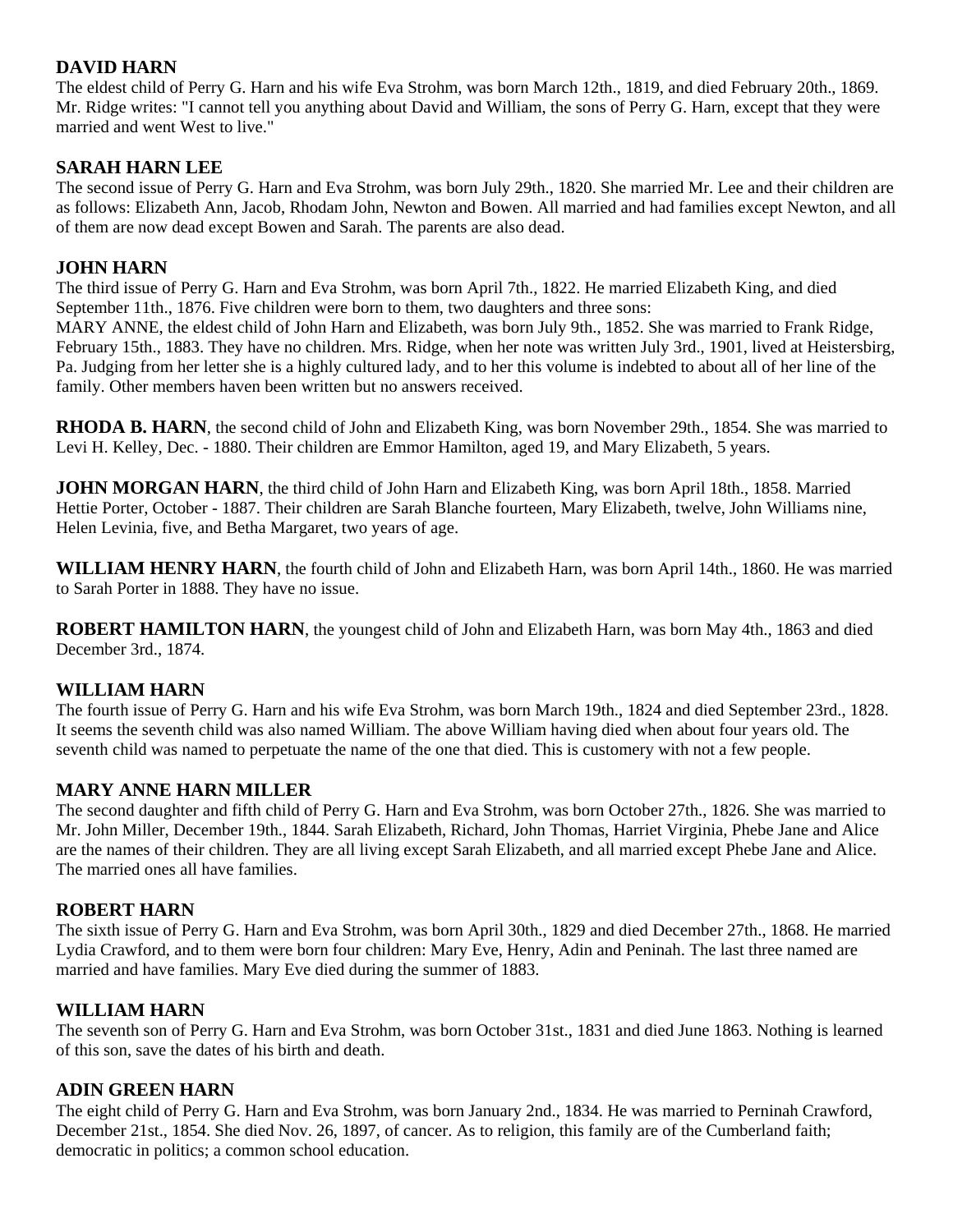**ELIZABETH JANE HARN**, the only daughter, was born May 23rd, 1856[?]; and died March 4, 1889. By profession she was a teacher, having taught in Brownsville, Pa., a number of years. She was in the Bethel Institute N.Y. preparing for missionary work when she took sick and died of consumption.

**JOHN LARKIN HARN**, was born January 13, 1859. He was married to Maggie E. Duvall March 30, 1886. By trade he is a butcher, and lives in Fairmont, W. Va. It is said that he is quiet, upright, industrious citizen. They have five children: Chloe Dell born January 4, 1887; Arlet Austin, January 7, 1889; Glen Duval, November 17, 1891; Hazel Gertrude, October 5, 1893; Carl Lester born June 17, 1899 and died April 30, 1901.

**ROBERT LEVI HARN**, was born February 15, 1865. He married Lenora Watson September 4, 1894. By profession he is a farmer, living at Rice Landing, Greene county, Pa. They have but one child, Emma Elizabeth Harn, born July 28, 1895.

### **ELIZABETH HARN**

The ninth issue of Perry G. Harn and Eva Harn, was born May 15, 1837, and died in her infancy.

#### **MORGAN HARN**

The tenth and youngest child of Perry G. Harn and Eva Strohm, was born September 21, 1838. He married Adney Hackney. Their children were: Jane, John, Elizabeth Ellen, Riley, Roland, Fannie and Edward. The four girls are married and have small families. John and Roland are dead.

"All of these descendants of Perry G. Harn", says Mrs. Rice, "that I have told you about live in Fayette county, Pa., except Uncle Adin, who lives in or near Rice's Landing, Greene county, Pa."

End of the Greenbury line of Harns.

#### **HESTER HARN DAVIS**

The date of birth of Hester Harn, daughter of John Harn (I) and Dorcas Davis, is unknown. As given by her son Eden H. Davis, her marriage to his father, John Davis, took place somewhere between 1792 and 1794, in Maryland. She probably is one of the older members of the family, as she married before she left Maryland. With her husband, her husband's father, and her brother Elijah Harn, she emigrated to Kentucky in the fall of 1793, and located in or near Flemingburg, Fleming county, of that state. In the year 1828 Mr. Davis and his wife Hester emigrated to Indiana and located at Shelbyville. Hester Harn Davis died October 11, 1831, and her husband John Davis, August 7, 1837.

In a letter from Mr. Bruce Johnson, dated April 26, 1899, who was brother to the first and second wife of Eden H. Davis, says there were five children born to John and Hester Davis. Eden H. Davis, a son of John and Hester Davis, in a letter dated March 7, 1879[?] says:

"Of my father's family there are still four alive out of ten- myself, two sisters and my only brother."

It is presumed that this discrepancy is owing to infantile or early deaths.

As Eden H. Davis gives no names, and few dates, concerning his father's family, I make a record of the information obtained from Mr. Bruce Johnson. He says:

"They had five children, three girls and two boys.".

#### **DORCAS DAVIS**

Married a man by the name of Foxworthy. They had no heirs. In a letter from Mr. James Foxworthy, a son by the first wife of Dorcas Davis' Husband, writes as follows:

"Miss Dorcas Davis and my father were married in Fleming county, Kentucy in the fall of 1830, October 23, I think as well as my memory serves me, I being twelve years of age. Miss Davis was my father's second wife. I came to Indiana in the year 1849. I do not know the da[te] of her death. She was the mother of five children: Anne, Emily, Clarisa,Hiram and John. He was the youngest. All are dead but Emily and Clarisa. They live in Mason county, Kentucky.

**EMILY FOXSWORTHY**, was married to John Higgins and moved to Missouri, where Mr. Higgins died of small-pox. Mrs. Higgins came back to Kentucky and then was married to Mr. Reece Davis, her present husband." In a letter from Mrs. Reece Davis, dated Mt. Carmel, Kentucky, Sept. 7, 1901, she says:

"My mother died January 7, 1871, and my father, 1875."She also adds concerning her relatives, Elijah Harn's family, "There were three families of that name living in this county some ten or more years ago. What the relationship was I never knew. The men are all dead and their families scattered."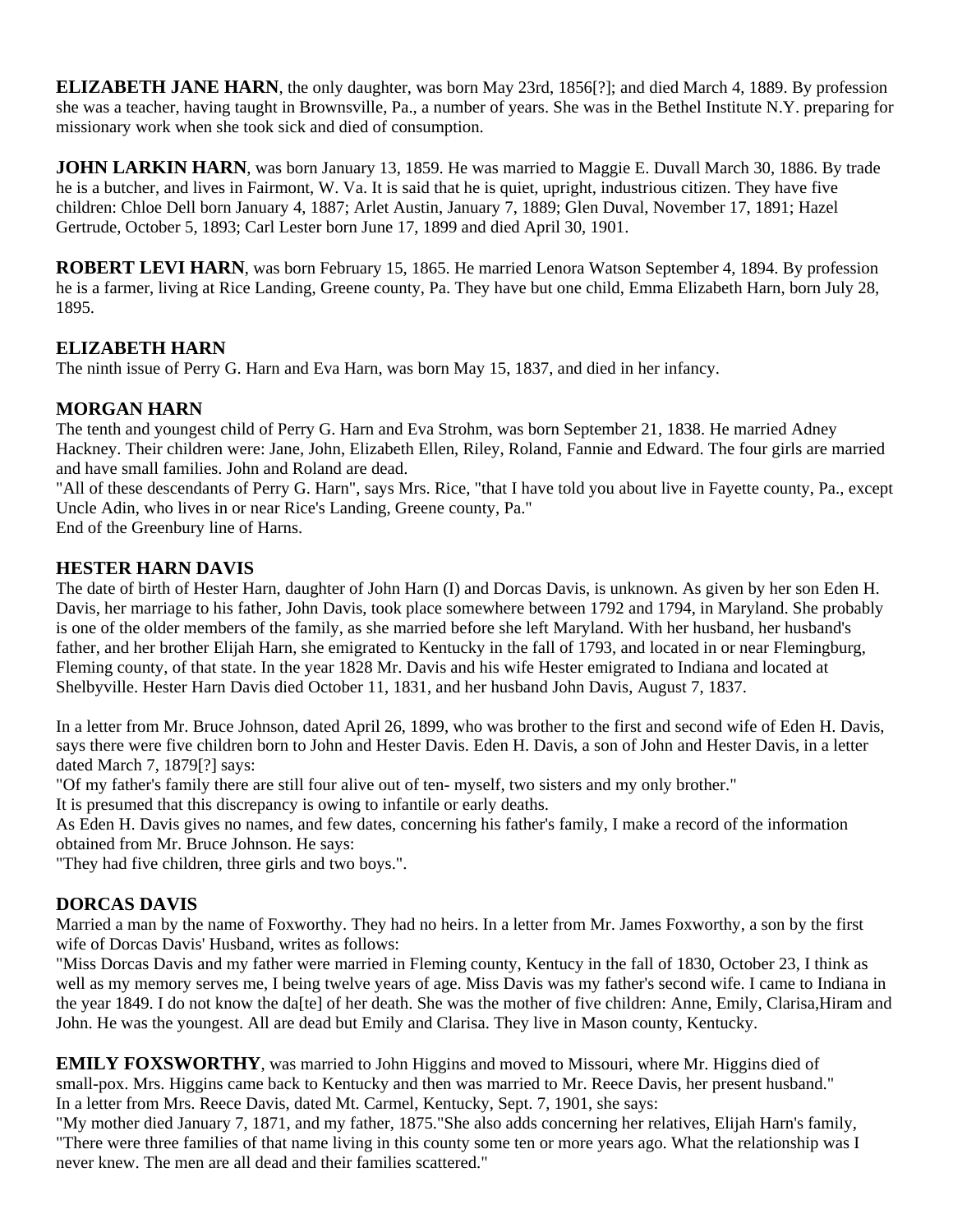**CLARISA FOXWORTHY**, married one Mr. Calvert, says Mr. James Foxworthy. He is dead. She has one daughter living. Mother and daughter are living in Kentucky.

### **JAMES FOXWORTHY**

In a letter dated August 27th., 1906, Knightstown, Ind., says of himself and his ancestors:

"I am now past 84 years old, born in the year 1817 in Fleming county, Ky. My father was born in Virginia in the year 1798. He was the son of William Foxworth. My mother was born in Maryland. Her maiden name is Mary Anne Calvert, a daughter of Anne Wood Calvert. My grandmother Calvert's name was Anne Wood Hemston. My great grandfather, Landon Calvert, was a relative of Lord Baltimore of Maryland. I am the only one of my fat[hers] children living. There were seven of them."

Mr. Foxworthy, for a man of his years, indites a most readable letter. There are no signs of declining mental vigor and his firm, steady chirography is in keeping with his clearness of expression. His letter gives evidence of more than ordinary natural abilities.

### **HARRIETT DAVIS**

Was a daughter of Hester Harn Davis and her husband John Davis. She was married to William Meredith. There were born to them four sons.

**DR. JAMES MEREDITH**, is a dentist and lives at Frankford, this state.

**FLETCHER MEREDITH**, studied law and was admitted to the bar. He was elected Mayor of the city of Shelbyville, Ind., and after serving a term he emigrated to Hutchinson, Kans., where he is now publishing a newspaper. In politics he is a Republican.

Of the other two sons, GEORGE and ALBERT, we have failed to procure any information.

### **JOHN M. DAVIS**

Son of Hester Harn Davis and John Davis, died in 1894, he and his wife having died with two or three days of each other. They left four sons.

**LEWIS DAVIS** is a silversmith, LUCIUS DAVIS, is a carpenter, both living in Indianapolis, Ind.,

**JULIUS DAVIS**, lives in Shelbyville, and works at whatever comes handy.

W. R. DAVIS is a conductor on a passenger train running from Indianapolis to Cincinnati, and resides in Indianapolis.

Names of this family was given without dates of birth, hence the order of their birth is not known.

#### **EDEN H. DAVIS**

Son of Hester Harn Davis and John Davis, was born in Kentucky, June 19th., 1810. According to Mrs. John R. Young, his youngest daughter of Shelbyville, Ind., living Nov. 1st., 1902, he learned the Cabinet-makers trade at Flemingburg, Ky. He afterwards moved to Maysville, that state, and thence to Morristown, Ind., about the year 1832 or 1833. He married Ebenilla Johnson, March 26th., 1835, who died March, 1852. Mr. David [sic] died May 30th., 1878. To them were born three children:

**AZOLINE DAVIS**, married a Mr. Smithers. Of the three children born to them, are nor living, Hattie and Charles F., both at Shelbyville.

**JOHN DAVIS**, son of Eden H. Davis and Azoline Johnson, was killed on a railroad.

### **HESTER ANNE DAVIS YOUNG**

Is the only surviving child of Eden H. Davis and Ebenilla Johnson. She married Mr. John A. Young, according to the letter head of his letter, cashier of the First National Bank, Shelbyville, Ind.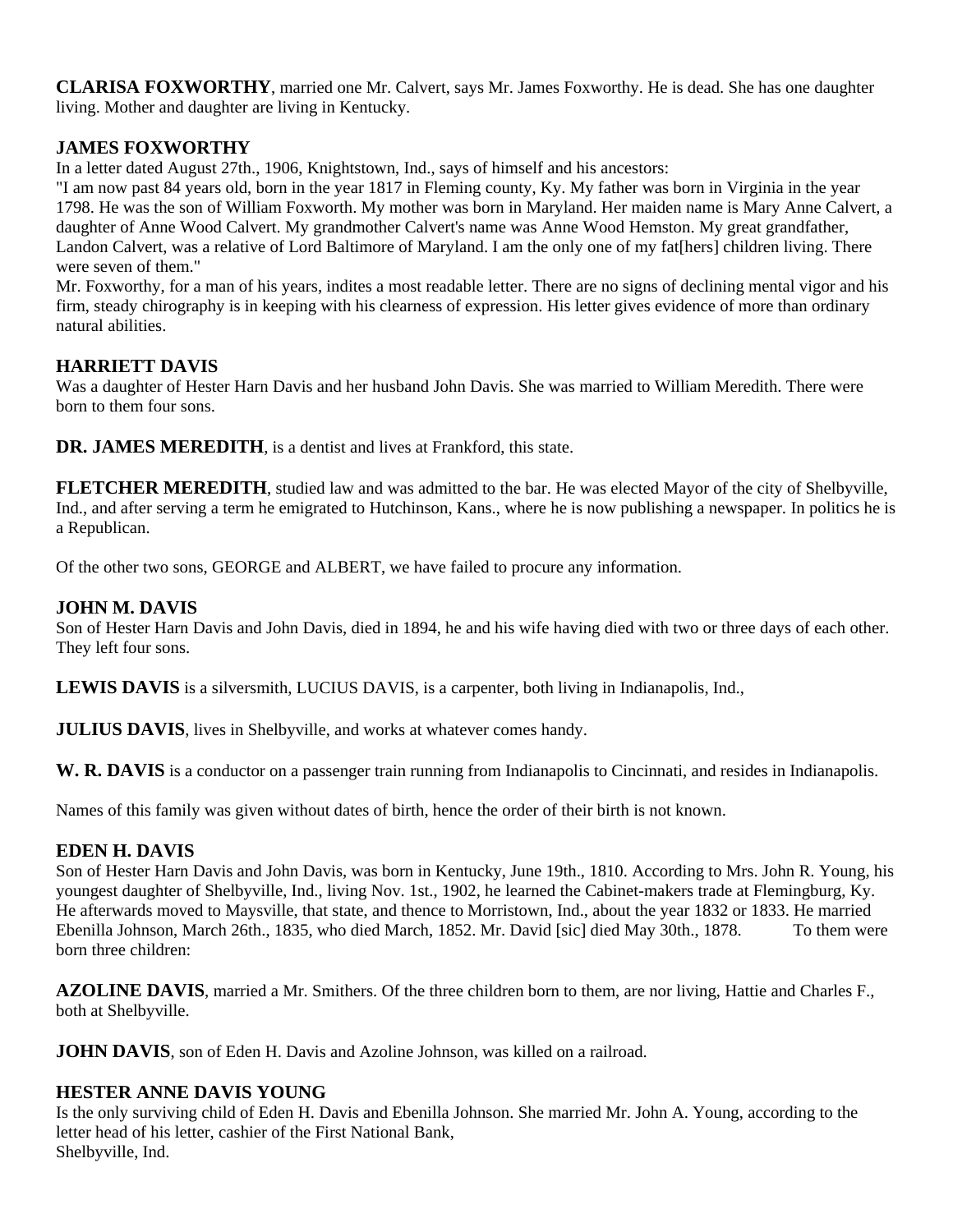Aside from the letter of Eden H. Davis to my brother, Thomas Wesley Harn, I am indebted to Mr. Young for the genealogy of this [line] of the Harn family. He could give me but little direct information, but the clues he gave me whereby results were obtained were most valuable helps. The cordiality and promptness with which he answered all inquiries was most refreshing and pleasing.

Three children were born to Hester Anne Davis and John A. Young, two girls and one boy: MARY YOUNG married a Mr. Tindale. Eden H. D. Young married a Miss Hatch, and Elizabeth Young is still single, living at home.

#### **MARY DAVIS**

Daughter of Hester Harn and John Davis, married Mr. Owen Davis. To them was born but one child, a daughter, who married a man by the name of Harper. To Mr. Harper and his wife was born a son, who resides in Shelbyville. By possession [sic] he is a school teacher; Quite a bright young man. His parents are both dead. Mr. Bruce Johnson has this to say of his brother-in-law:

"Now few words in regard to Eden H. Davis. He came here from Kentucky. He taught one or two terms of school, and then for a whild followed the cabinet and carpenter trade. He was elected justice of the peace, and while serving as Justice, read law, and by the time his office expired he was able to pass examination, and was admitted to the bar. He was a man of great memory. He soon became the foremost attorney of the bar. He was never known to write down the evidence of a witness, but would repeat it word for word. He was esyeamed [sic] very highly by the bar. They once presented him with a fine gold head can. In politics he was a Republican and was at one time spoken of as a candidate for Governor of the State. In religion he was a Universalist."

When the above letter was written, April 25th., 1899, Mr. Johnson was in his eighty-fifth year and though suffering with rheumatism, indited me a most cordial and prompt answer to my many inquiries.

(End of the line of Hester Harn Davis, sister of Caleb Harn and daughter of John Harn (I), also end of prosterity of John Harn  $(I)$ .)

### **THE REVOLUTIONARY WAR AND THE WAR OF 1812**

So far the search for government or state records pertaining the Revolutionary war and the war of 1812 in reference to any member of the Harn family has proved unavailing. Because of the unorganized state of affairs both in state and government, it is not strange that both state and government records were loosely kept. The records if any have perished in the burning of the state buildings by the British. The only written record from any source whatever that is in our command is found in a letter to his wife, written by George U. Harn, at the commencement of the civil war. The letter is dated Columbus, Ohio April 25th., 1861 and is the first letter written to his wife after his enlisting and while stationed in the supreme court room in the State House of Ohio. The paragraph pertinent to the family part in the revolution reads as follows;

"And now, you will ask, how I feel. Well, I am calm, deliberate and determined. I regret the necessity for my step, but not the step itself I am in the line of duty and hope you will be

resigned to the Providence which rules us. I never loved you better than now, and never felt more tender towards those two noble little boys. You have a most solemn charge and will no doubt pray for God's grace to help you, under al [sic] these trials. I feel determined to be no worse man, but still better than heretofore. If it shall be my fate to fall, and I solemnly believe I die in a good and holy cause and shall endeavor never to forsake the glorious flag of my country; that blessed symbol of the glorious principle of freedom, under which my great grandfather Harn was wounded in the battle of the Revolution."

There is no doubt about the truthfulness of this last assertion, as I remember the frequent discussions between the grandfather and the grandson in regard to the service of the great grandfather in the war of the Revolution. We have been unable to find any record either in state or government of the service of John Harn (II) in the war of 1812. What his children know of it comes from his own lips. His uniform blue coat, black glazed cap with flowing black plume with red tip his long curved sword, belt and silken red sash was for many years carefully stowed away in a large chest in the garret. When he joined the division of Sons of Temperance at Unionville, he proudly lent the sword to that organization. When acting as administrator of the estate of Thos. Wesley Harn we made search for the sword but it could not be found. One answering to the description was burned by the burning of the house of Hamilton Lindsay, a member of the order. I cannot recall to mind what became of the coat and cap. The silken sash was made over into hair nets and worn to school by the girls of the family. However strong the desire of the children to see the father arrayed in his military suit, and however strong their pleadings, they never could prevail on him to don the suit. It was the same with his son Thomas Wesley. During active service in the Civil War he proudly wore his uniform, but when the war was over no inducement was strong enough to cause him ever to resume his regimental.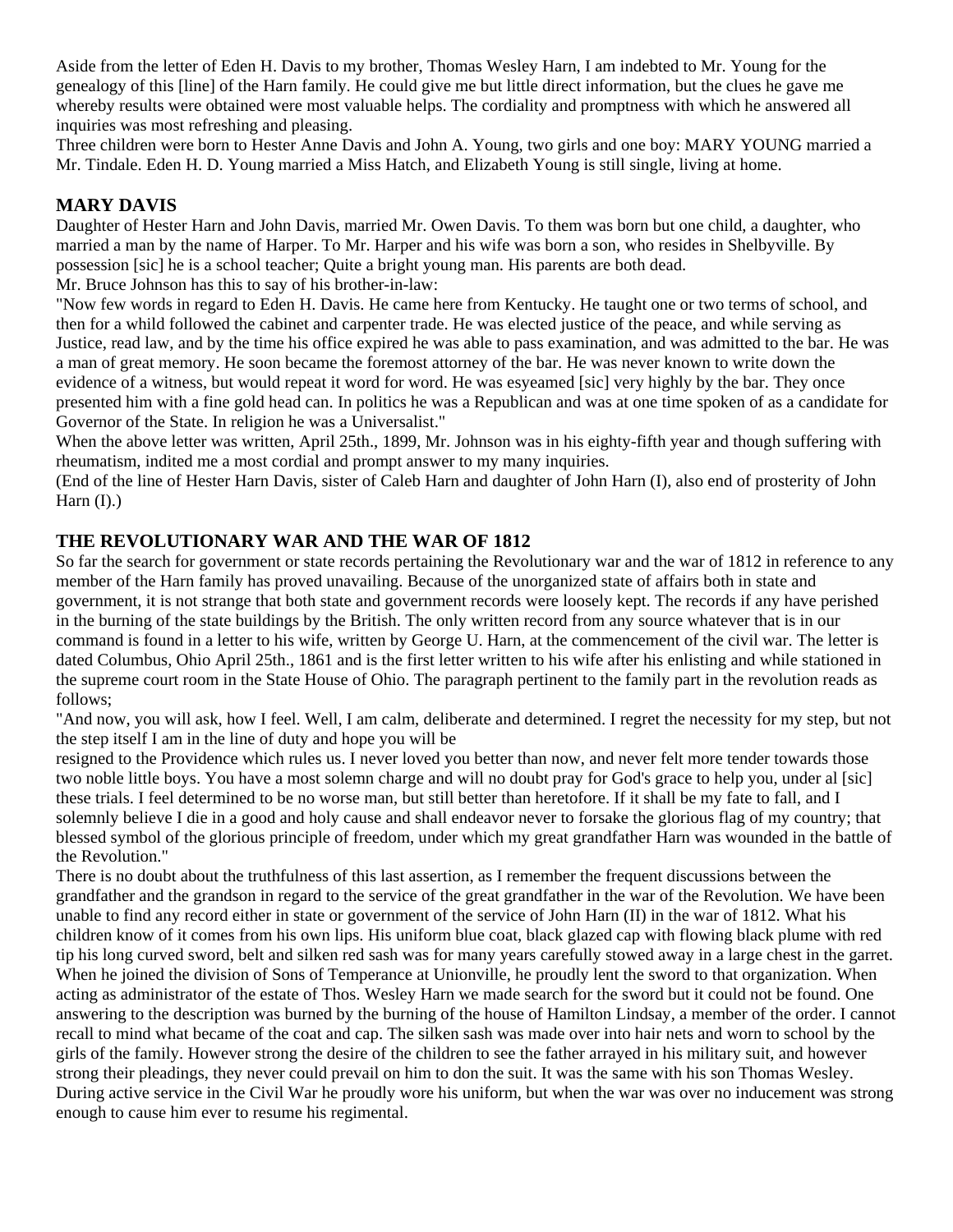Henry Dussard, long the depot master at Mount Airy on the B.&O., was captain of the company in which John Harn served as first lieut. Whether he enlisted as a militiaman, a volunteer, or a regular we do not know. As most of the army was militiaman in those days we surmise he belonged to a company of malitia [sic]. Our recollection is that company formed part of a Pennsylvania body and on a forced march through Maryland to meet the enemy threatening Washington. They got only within hearing distance before the battle of Bladensburg was over, when they went into camp at Elkridge Landing. How he went into the army and where, and how he came out we have no knowledge. He was then about twenty-five years old. Five years after he married.

### **THE HARNS IN THE CIVIL WAR**

In a letter to his wife George U. Harn I, having heard of the enlistment of his two cousins, John and Luther Harn, in the company of his brother Thomas W. Harn, made note that there are now five of the name in army and adds "Good blood, wife".

In our genealogical researches we have discovered the name Harn of the direct line sixteen times, who served in the Union Army. Besides these sixteen there are three not bearing the name of Harn but are in the Genealogical line. In the Confederate army there appears the name of two Harn's, making in all twenty-one persons in the direct line who served in the civil war, so far as we have made any discovery. The names etc. of these sold[ers] are as follows:

**CAPTAIN GEORGE U. HARN**, of Wooster, Ohio, enlisted in the three months campaign, and served his four months in Western Virginia. [? ] time having expired July 25th. 1861. On his return to Ohio he reinlisted for three years and was mustered in as Captain of Company I, 16th. Ohio Volunteer, November 29th., 1861. He was present and in command of the company from that date until December 29th., 1862, when he was mortally wounded in the battle of Chickasaw Bluff, Miss. R. C. Drum, Adjutant General U.S. Army, to whom we are indebted for the above adds that. The records show that he was captured and time in the rebel camp on that day.

A member of his company, later a minister of the gospel R. W. Snyder writes:

"I was with your husband after he was wounded at the charge [at] Walnut Hills, and remained with him until the rebel calvary forced us to leave. He was wounded in the leg above the knee by a rifle ball, and [was] not bleeding when I tied it up. He gave me his purse and watch to se[nd] to you and said I should tell you he died for his country. His grave is unknown.

**THOMAS WESLEY HARN**, brother of the above, as his commission shows, was mustered into service at Baltimore, Md. as First Lieut. company B 7th. Reg. Md. Volunteer, August 23rd., 1862, to serve three years or during the war. Because of business interests he had several furloughs. His was diary has to say this:

"On 31st., of March 1865 fought the battle of White Oak Road, night withdrew and marched all night up the B[?]oynton plank road. At daybreak on the 1st. of April left that by private road, and at sunup communicated with Gen. Sheridan. About 5 o'clock P.M. moved on rebel line and captured nearly their whole force. Company B lost James Shelton and Cornelius Smith, mortally wounded. In this action I received a severe wound in the right hip and Washington Mc. Pherson a slight flesh wound, all from minnie balls."

Being disabled from service he received a furlough for thirty days and returned home. His discharge May 31st., 1865 at Arlington Heights, Va., by reason of termination of the war. He was present in Baltimore when his regiment was disbanded. He died September 19th., 1891 from the effects of his wound. His remains lie in the family burrying [sic] grounds near West Falls, Md.

**CALEB JESSE HARN**, the youngest brother of Capt. G.U. Harn and First Lieut. T.W. Harn was the first person in his neighborhood to respond to the call of President Lincoln for troops. Quite a demonstration was made over his enlistment, and a cavalcate of citzens escorted him from Unionville to Liberty, where he joined his Company. This patriotic flourish was not to his liking. He keenly felt the fact that he was the only one to enter the service from that point, and was stongly tempted to leave the procession and made a short cut across the fields to the village. He never entered on active service, as he died at Camp Worman, near Frederick city, from disease contracted by exposure, January 15th., 1862. He was coporal [sic] in Company E[?], 1st. Reg., Maryland Potomac Brigade. His remains lie beside his mother in the family burrying [sic] ground near West Falls, Md.

**JOHN HENRY and LUTHER EDWIN HARN**, the two younger sons of Singleton Harn, enlisted in the service with or very soon after their cousin Thomas W. Harn. They served under him in Co. B, 7th Reg. Md. Vol. It seems John was in continual service until mustered out. Luther received a scalp wound in the summer of '64, and was home on a furlough. He return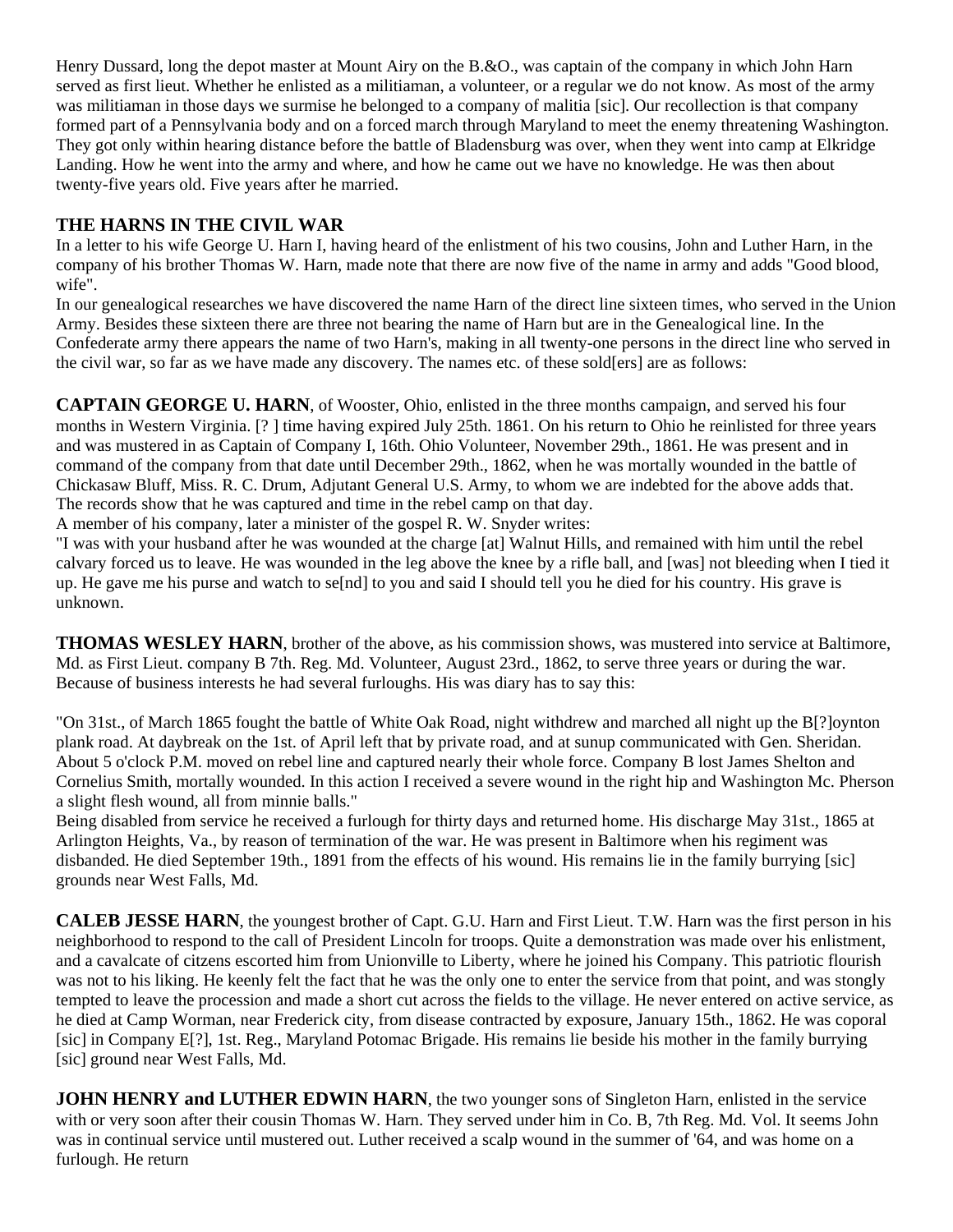#### [\*\*\*\*\*\*\*\*\*\* MISSING NEXT SENTENCE, AND PAGE (27) FROM MANUSCRIPT]

**WILLIAM HARN**, the seventh son of Perry G. Harn, son of Greenbury, was in the civil war, and died somewhere in Mississippi.

**ROBERT HARN**, the sixth issue of Perry G. Harn, served in the civil war.

The above sixteen, bearing the name of Harn, is more than tripple [sic] the number of good blood. Besides these there are found bearing different names, but within the lines of cansanguinity, the following.

**JOSEPHUS HOLLINGSWORTH**, son of Rachel R. Hollingsworth of St. Marys, Ohio. He died in the army at Paris, Ky.

**ROBERT ARBUCKLE HOWARD**, of St. Marys, Ohio, son of Amelia E. Harn Howard, enlisted in the civil war, and by his friends was never heard of afterwards.

**CHARLES DOUTY**, son of Grafton Douty, of Columbus, Ohio, son of Corilla Harn Douty, entered service in the civil war. Capt. George U. Harn, writring to his wife, makes mention that Grafton Harn Douty's son had enlisted and is now, April 29th., 1861 in Lancaster, Pa.

### UNLOCATES HARNS OF THE CIVIL WAR **WILLIAM ALEXANDER HARN.**

There appears in volume II, Officers Army Register of Volunteer Forces for the years '61 to '65 pages 390, 398, the name of William Alexander Harn as First Lieut. Battery G, promoted April 13th., 1863 to Capt. 3 N.Y. Ind. Battery, major August 1st., 1864. This battery was organized N.Y City May 21st., '61. He veteranized June 24th., 1865. The reports of the operations of this office are found frequently in the Records of Federal and Confederate Armies, published by the government. He was engaged in a great many battles in Virginia and that region. He is the only Harn, except Capt. George U. Harn, mentioned as an Officer in the Uion Army in this register.

In order to trace the lineage of this Harn, I addressed inquiries to the Secretary of State, Albany, N.Y. In answer, I received the last known of him he went to Charleston, S.C. for his health. About a year after I addressed Mr Harn at Charleston was brought an answer from his widow, Loncoln, Maine, as in part follows:

"William Alexander Harn was born in Philadelphia, Pa., and died May 31st, 1889. He served throughout the Civil war in the Third New York Indepant Battery. He was brevetted major for gallantry before Spotsylvania Court House. At the close of the war we lived in Charleston, S.C., until 1878, when we went to St. Augustine, Florida where he died. We then returned to this state, Maine. I never met any of my husbands relatives. He being a very reticent man said but little about them. I am not sure but I think his fathers name was Thomas. His mothers name was Mary and his sisters Jane. His brother Edward died of Brain fever when my husband was quite a boy. Edward was a fine bookkeeper. I cannot recall the married name of his sister. My husband was quite small when his father died. I was left with six daughters, three of whom are married.

MARY married the Druggist here, CHARLOTTE, the head bookkeeper in the mill at this place; IDA a young man in a publishing house in N.Y. City.

My father is dead. Myself, mother and three daughters live together."

In the New York Tribune there appeared in the column of names given of the soldiers who under Major Sumpter, the name of Harn. His initials are forgotten. Their destination was New York City. Whether William Alexander Harn and this Harn of Fort Sumpter fame, is one and the same is not known

### **WILLIAM LEE HARN**

John C. Harn, 215 Gladys Ave., Chicago, Ill. writes;

"My fathers name was William Lee Harn. His naturalization papers show that he was born at or near Norwich, England and left there at the age of twelve years. He was a sailor for some years. He came to this country and married Elizabeth E. Knight of Taunton county, Ind., My mother. In 1861 at the age of 42 years he went to the war in the '86' Indiana, Co. E. He died in Andersonville or Liby prison, I am not sure which. About all I know of his relatives is what I heard him say. He spoke of a sister w[hos]e name I have forgotten --some common name like Mary or Jane. He, also, said his father used to have a large soap factory in England. My parents both died when I was quite small. They left a daughter and two sons, now living (1899). JOHN C. HARN the eldest was born in Warren county, Ind. in 1856, Jan. 22nd., 1878, was married to Miss Ida Rowland and went to Kansas City August 1880. March 9th., 1881 came to Chicago and have lived here ever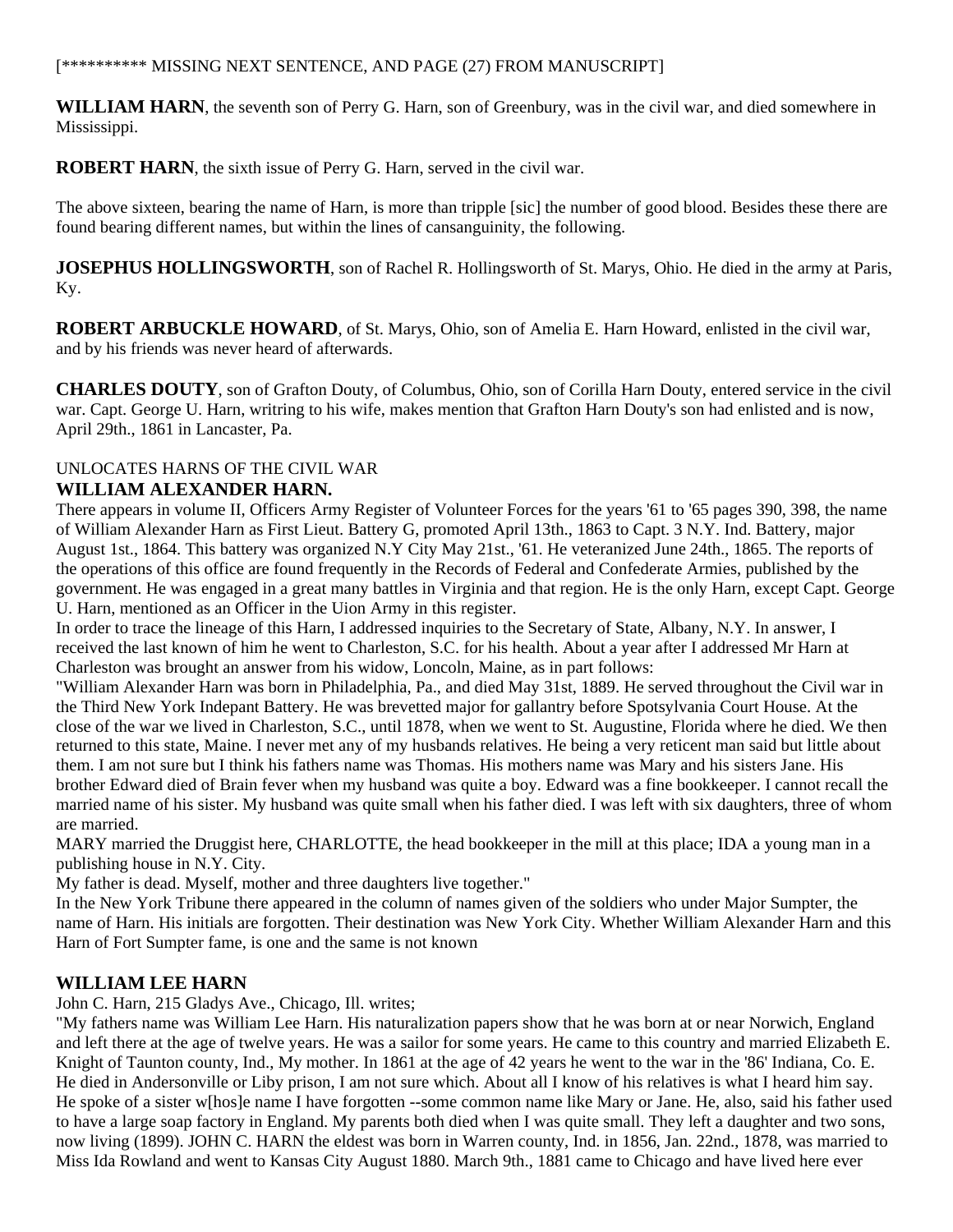since. One daughter was born to us, Fannie Odella born in 1880." Lived a widower for two years, when he was again married to Ruth Elizabeth Sanow, Jan., 1896. To them were born a daughter Matgaret, two years old (1899) and then a son, Arthur Lee, two months old. His second wife having died January 6th., 1901. He married a third time, having been left with two small children.

Mrs. Cornelius H. Martin, the daughter of William Lee Harn together with her husband were born in Indiana. They have three children living. Mrs. Martin is two years younger than J.C. Harn.

William L. Harn, the youngest son of William Lee Harn, lives in Fayette, Mo. Up to this date Nov. 25th., 1902 we have been unable to connect either brevet Major William Alexander Harn or William Lee Harn with the decendants of John Harn (I).

In the Confederate army were two sons, of Levi O. Harn. William Tyler Duval Harn and Carroll Duval Harn of Texas. They are referred to elsewhere and they are the only ones of the name that have been found on that side of the question. Sixteen who stood for the United Country; two for the vanquished minority.

 (Note- this is all of the taproot of the line. There are two surface roots, the Hearnes and the Harnes. James O. Harne has not yet reported his root.)

## **THE LINE OF OVERTON HARN**

About all we have been able to discover of the antecedents of Overton Harne is that the mother of Overton Harn was one of the three children of the "Old Tree" or the father of John Harn (I). Overton Harn lived the most of his life in Hagerstown, Md. He was a printer by trade and at his death the newspaper made note, affirming that he was the oldest printer in the United States. If memory is not at fault, he had passed his 80th year. The short account we have of this family comes from the diary of George U. Harn (I) and a grandson James O. Harne, of Overton Harn. In a letter dated Garfield, Md., March 31st., 1902, after speaking of his great interest in the prospective genealogy James O. Harne writes this wise:

"I am sorry to say I am no classical scholar while the Harnes are quite a brilliant family. You know the old saying goes "there is a black sheep in every flock", and I reckon I am the one in ours. But to the point, I recollect my grandfather Overton Harne and all his family well. His children were John, Horatio, William Henry Lee (my father), Thomas, Edward, Jackson, and the only daughter, Mary Susan. They are all dead but my father and Uncle Jackson. My father lives with me in Frederick county, Md., and Uncle Jackson lives in Oakland, Garrett county, Md.

I am in the sawmill and lumber business; also, am a member of the board of county commissioners, elected by the democratic party. There is nothing very startl[ing] in the history of our line of the family. It has been very prolific, and there is an extensive relationship. A somewhat singular and praiseworthy fact, is none of the name has ever been known to be a criminal or public pauper. There were none in the civil war, or any war, as far as I know have been famous in any way. All are hospitable and most very generous hearted. A cousin Ellen Letz, has the old family bible. Denton Harne, cousin, lives in Washington D.C., a printer by trade but later in the auction business. Helen L. Bassinger, my sister, lives in Leadville, Colo. Two other sisters live in Indiana. The remainder in this county. A cousin lives in Hagerstown, Md."

### **HARRY LEE HARNE**

Son of Overton Harne, was born February 27th., 1818. His family consisted of eleven children: Mary S., Helen L., Daniel N., James Oliver, Annie R., Ellen O., Aaron B., Amanda D., Charles, H., Benjamin F., and Pheobe A. He is still living with his son James O., in Frederick county, Md.

### **HORATIO HARNE**

A son of Overton Harne was once a member of the Maryland Legislature. He was candidate for the office of clerk of the Circuit Court of Washington county, Md., but was defeated by nine votes.

### **JAMES OLIVER HARNE**

Son of Henry Lee Harne was born May 26th., 1847, married Annie M. Burrier in 1869, their children are as follows;

"WILLIAM D. HARNE born June 23rd., 1870, GIDEON O. HARNE, born October 27th., 1872; ROY M. HARNE, born March 29th., 1875; ALONZA J. HARNE, born June 18th., 18[??]; CREDLA VICTORIA HARNE born September 12th., 1880; CHARLES O. HARNE, born June 14th., 1882; CYRUS F. HARNE born November 29th., 1884; CORY HARNE born January 16th., 1897; JAMES G. HARNE born June 19th., 1888;

**ALBERT F. HARNE**, born September 20th., 1890; MAGGIE BEATRICE HARNE, born December 4th., 1892;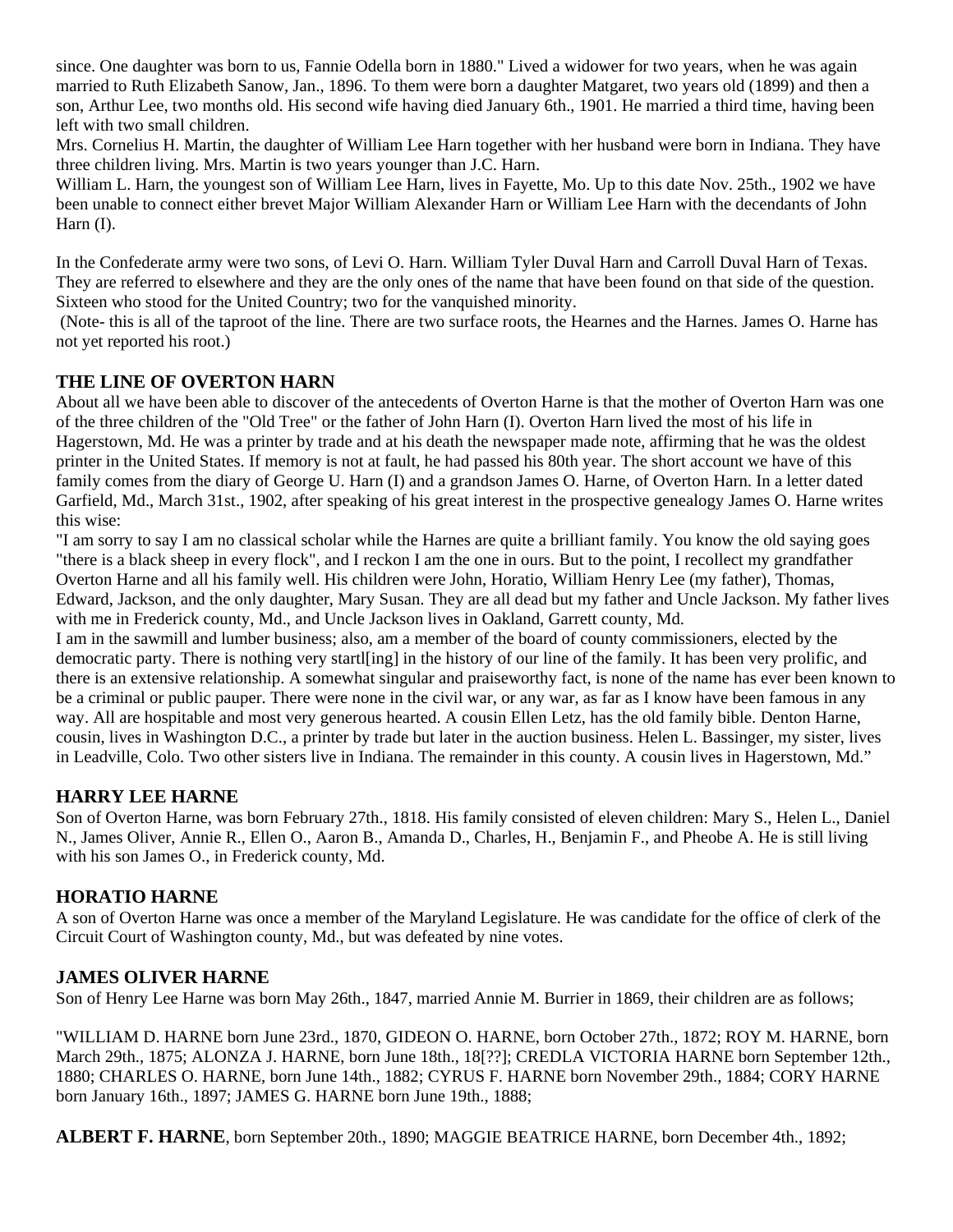#### **OLIVER GLENN HARNE**, born May 5th., 1895.

 Annie Burrier Harn, my wife was born August 7th., 1849, our children are living. Five of them are married. There are ten [liv]ing grandchildren and one dead."

 His brother, Charles D. Harne is a teacher in Normal University, Salina, Kansas. He graduated at Danville, Ind., and also at Oberlin, Ohio, and is considered quite a literary man. He is a member of the Presbyterian church. Dr. Frank Harne, Horatios youngest son is a Lutheran. He lives in or near Bethlehem, Pa., while I am a member of the Baptist church.

Senator Mc.Comas, of Hagerstown Md., while visiting the public schools of Burton, inquired of me the relationship between Charles H. Harne of the place, and myself. He spoke of him in the familiar terms of "Our Charley Harne" and remarked, he is the most promising young man. We are proud of him and have great hopes of him". I at once interviewed Mr. Harne as to the prospective genealogy but failed to elicit a reply.

In conclusion, their genealogy would have been completed years ago had the members of the family promptly answered my inquiries. It has taken much persistent effort, and many duns in order to elicit much of the information requested for the record. Many letters, up to date, have been religiously ignored, while, on the other, the ardeuous labor of securing, arranging and transcribing data has been satisfactorily lessened by the prompt and cordial support so generously given me by many of the relatives. The correspondence by Bessye Keifer, now Mrs Buckingham of Mount Airy Md. a member of the sixth generation of the "Old Tree" has been benediction, to the success in her line of the family.

We have spent many days as well as midnight hours, in the endeavor to make the volume an interesting one to the present and coming generation of Harns. Thus far, the expense both of means and time has been freely contributed by the writer, and it has been under consideration for the last 25 years, but not until the profession of teaching was laid aside have he been able to successfully bring it to the termination. And yet, it has been a source of exceeding great pleasure that I have been enabled to throw a searchlight upon obscurity, and put in durable form many things that might have been lost to history. So deeply interested have I many times been in my researches of the people of the silent generations, that I have so lost myself until it seemed that they were visible forms, and that I was actually holding intercourse with living beings, and, that I was one with them.

We regret that the record we offer to the members of the family is not a more perfect one. Our desire was great to dig deep the roots of the "Old Tree" and learn something of what lies hidden beneath and, we are [?] satisfied that we have not reached more of the living god[?]. That several lines of this family are entirely dead to us, and that we leave them so, is not a pleasurable feeling. But if this volume ever reaches them, and it shall arouse them to similar effort on their part we shall ask no greater reward.

For the younger generation who are pushing themselves on and upward- they are not a few- to a higher plane intellectually, morality, spiritually, as well as a higher of civics and social standing, we have a pardonable pride. Their opportunities are great [, much] is expected of them, while as to the older members of the family with opportunities have been necessary circumscribed, we owe a debt of [thanks] for the example set in industrious, honest, upright lives of their [pasts.] My intercourse with them while [searching] for historical facts has [?] established a strong bond of kinship and loving sympathy between us. [?] the growing acquaintance has been a delightful pleasure. We regret that the record is not a more perfect one. The coming genera[tion] it is more so, if they are so disposed, by keeping perfect fam[ily records.] The diary of George U. Harn (I), through [?] as to family history, has proved itself of inc[a] sometimes tell lengthy tales, and often thro[?] facts, and call uplong forgotten things [?] becomes burdensome but they are [?] And now, this 7th. day of October, 1893, at Cydonia, my home [in] the suburbs of Kenesaw, Nebraska at four score and five years, lacking three months and ten days, I lay down my pen, not unmindful of the fact that if this imperfect genealogy gives aught of pleasure to the various members of the family, if it will arouse them to increased interest in Harn history, or induce them to jealously guard the honor of the name, the editor gratefully acknowledges herself the happy

recipient of an exceedingly [?] reward.

#### **Ellen Dorcas HARN**

### **The following was contributed by Steve Harn Redman (a descendant of Denton HARN), July 1996:**

In 1875, Ellen Dorcas Harn began writing this manuscript about the Harn family. She completed writing the manuscript in 1893. After which, she proceeded to type up her manuscript. No record has been found that this manuscript had been published.

Ellen Dorcas Harn was an intelligent woman, who had strong feelings about Women's Suffrage and the education of her students.